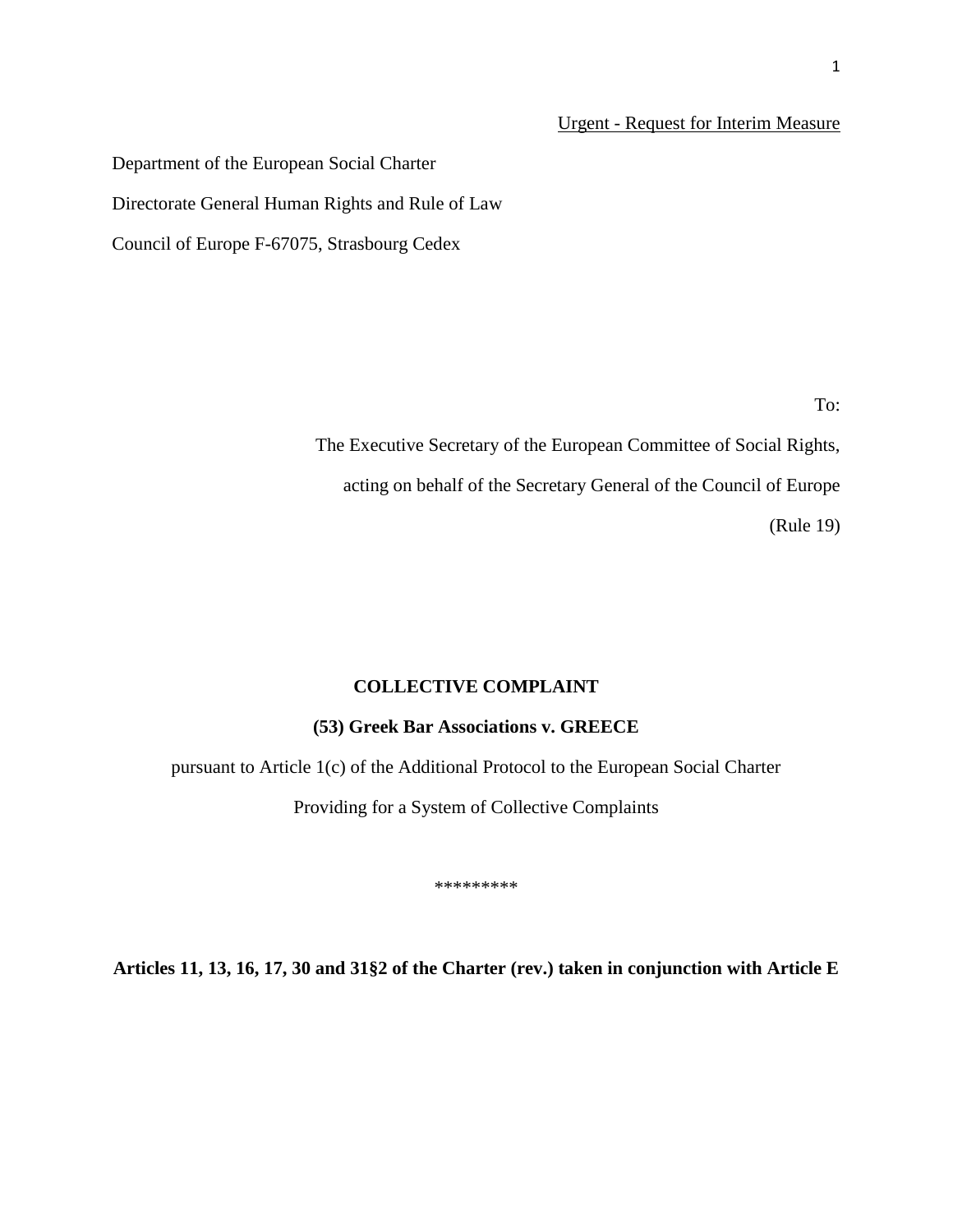Athens, Thursday 28 May 2020

By email: social.charter@coe.int

Re: Introduction of a New Collective Complaint and Urgent Request for the Indication of Immediate Measures - {53} GREEK BAR ASSOCIATIONS v. GREECE

Dear Sir/Madam,

I take the honor to introduce a Collective Complaint against Greece, lodged by the vast majority of Greek Bar Associations, each representing all Lawyers practicing in the region defined by the seat of the respective Court. The submission is signed by the authorized Counsel/Advisor and the President of the Athens Bar Association, who is also President of the Coordinating Committee of Greek Bar Associations and President of the Plenary (Summit Meeting) of Presidents of Bar Associations across Greece, Mr. D. Vervesos. The rest 52 Greek Bar Presidents' authorizations to the counsel for lodging the submission and representation before the Committee are annexed.

If the Committee so requests, we are prepared to submit an extended version of the "violations' field", additional information and/or a summary of the Complaint, as well as any clarification and extra documentation that may be required.

Please kindly note that the annexed documents are sent in scans via "*wetransfer*", due to their size not allowing a direct email transmission.

The present submission contains the following sections:

|                                                                             | a. Admissibility: Information on Complainants – Counsel/Advisor(s) – Greece (pg. 3-8) |             |
|-----------------------------------------------------------------------------|---------------------------------------------------------------------------------------|-------------|
|                                                                             | b. Statement of the Facts                                                             | $(pg.9-31)$ |
| c. Violations of the European Social Charter (Revised) and Additional Notes |                                                                                       |             |
|                                                                             |                                                                                       |             |

d. Requests: d.1 for findings of violations of the Charter - adequate measures (pg.53)

d.2. for priority in the examination of the case – notes on the urgency (pg.53-56)

d.3. for Indication of Immediate Measures to Greece (pg.56-58)

Respectfully,

Electra – Leda KOUTRA

外一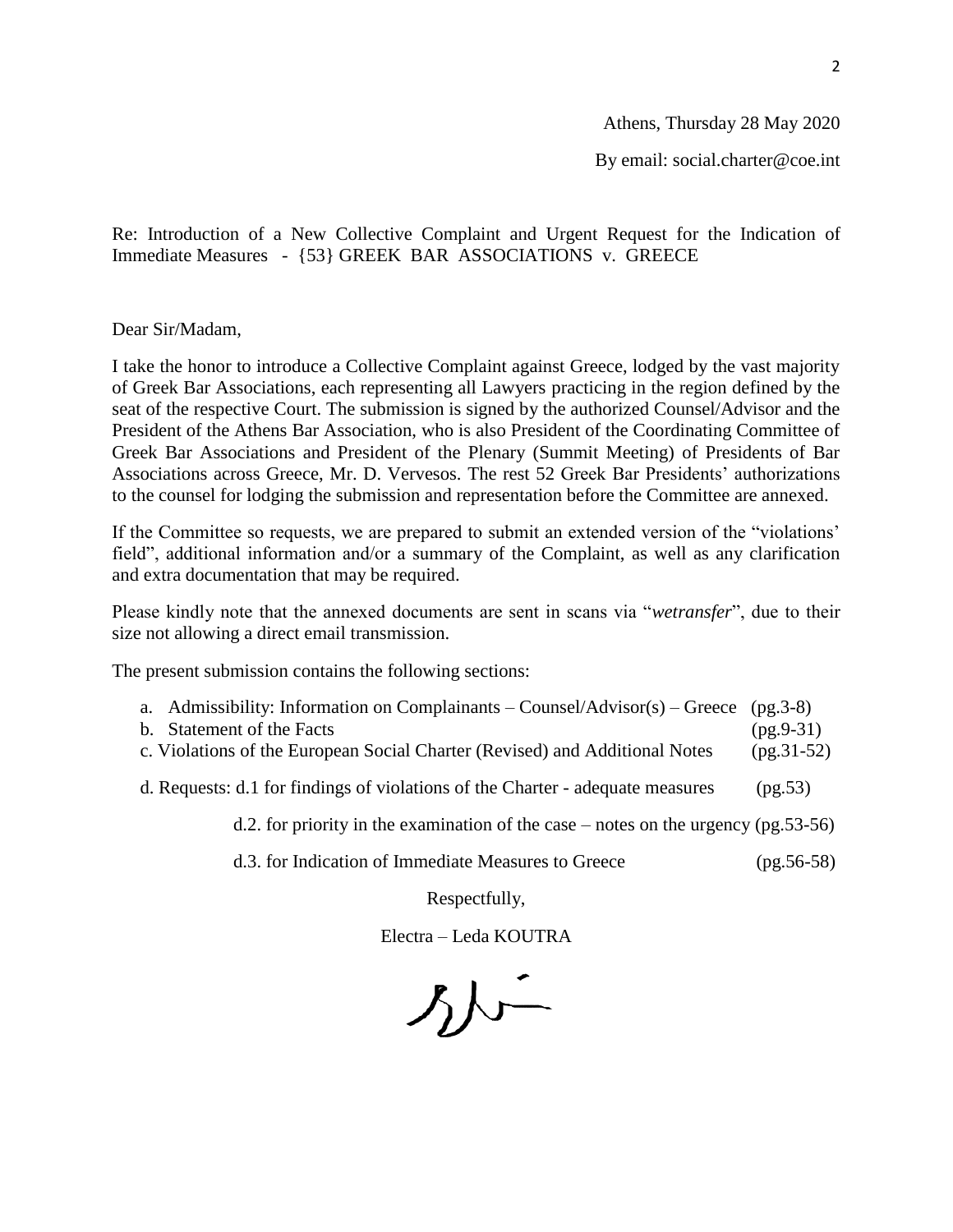## **A.Admissibility**

# **A.1. Information about the Complainant Bars representing by Law the interests of the entirety of Lawyers practicing in the respective regions of Greece – about their Counsel lodging the Complaint & Advisers**

- 1. The Complainants are professional associations of Lawyers, in the meaning of, inter alia, the UN Principles on the Role of Lawyers<sup>1</sup> (preamble) which stipulate: "*professional associations of lawyers have a vital role to play in upholding professional standards and ethics, protecting their members from persecution and improper restrictions and infringements, providing legal services to all in need of them, and cooperating with governmental and other institutions in furthering the ends of justice and public interest*", whereas "*adequate protection of the human rights and fundamental freedoms to which all persons are entitled, be they economic, social and cultural, or civil and political, requires that all persons have effective access to legal services provided by an independent legal profession*".
- 2. In Greece there is no Pan-Hellenic Bar Association. The complainant Bar Associations are instituted by Law (Code of Lawyers, 2013, which amended previous legislative provisions) in the periphery of every First Instance Court and mandated to act as Unions promoting the professional interests of lawyers practicing in their area. Although they are "Legal Persons of Public Law", their executive body is elected by its members and exercises its functions without external interference. In lack of a "Bar for all lawyers of the country", Regional Bars (63 in total) function across Greece, as many as the Court Peripheries. They are mandated to act as Unions promoting the professional interests of all lawyers, without exception, practicing in their area.

#### **Professional associations of lawyers**

 $\overline{a}$ 

<sup>&</sup>lt;sup>1</sup> UN Basic Principles on the Role of Lawyers

<sup>24.</sup> Lawyers shall be entitled to form and join self-governing professional associations to represent their interests, promote their continuing education and training and protect their professional integrity. The executive body of the professional associations shall be elected by its members and shall exercise its functions without external interference.

<sup>25.</sup> Professional associations of lawyers shall cooperate with Governments to ensure that everyone has effective and equal access to legal services and that lawyers are able, without improper interference, to counsel and assist their clients in accordance with the law and recognized professional standards and ethics.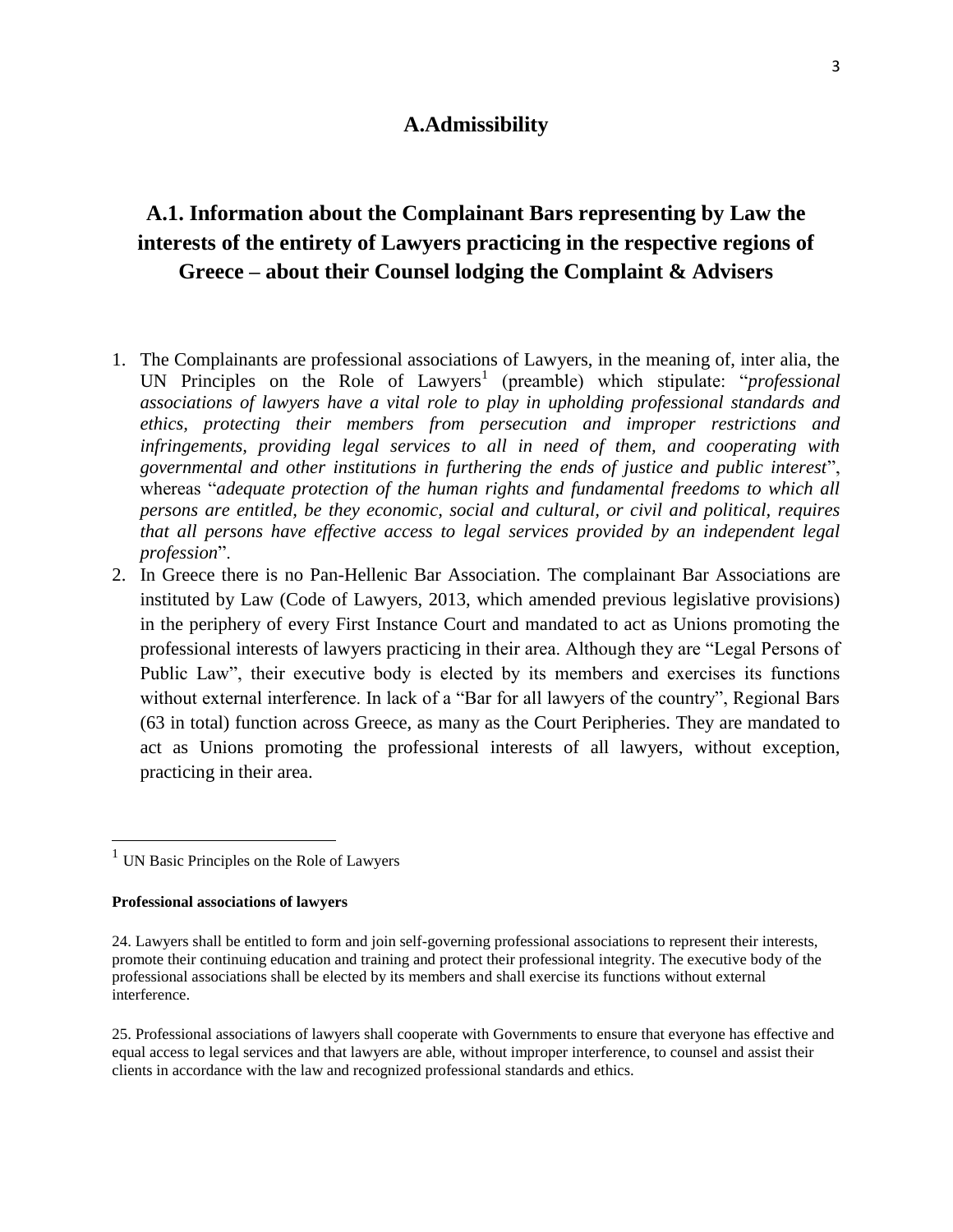- 3. In order to practice as a lawyer in Greece, one must obligatorily be registered as a member of the geographically relevant Bar Association and carry an ID issued by the Bar. The interests of a lawyer practicing in Greece are represented collectively, up to the highest level, by their respective regional Bar.
- 4. More specifically, Law 4194/2013 (Code of Lawyers) reads:

# *Article 87 The Bar Associations*

*The lawyers who are appointed in the Region of each Court of First Instance and legally exercise their function in any Court constitute the Bar Association, in which they are obligatorily members.* 

*Article 88 Headquarters of the Bar Association* 

*Each Bar Association is located at the seat of the relevant Court of First Instance and receives its name from it.* 

*Article 89 Administrative and financial independence* 

*1. Bar Associations are legal entities under public law, in the form of a union.* 

*2. Bar Associations are not funded by the State Budget. They have their own property, financial, administrative and managerial autonomy and independence and are governed by elected Boards of Directors.* 

*Article 90 Purposes and responsibilities of Bar Associations* 

*Bar Associations belong to:* 

*a) The defense of the principles and rules of the rule of law in a democratic state.* 

*c) The care and attention for the assistance of the conditions for the dignified exercise of the lawyers' function.* 

*d) The care for the respect and honor that the lawyer must enjoy from the judiciary and any other authority in the exercise of his or her function.*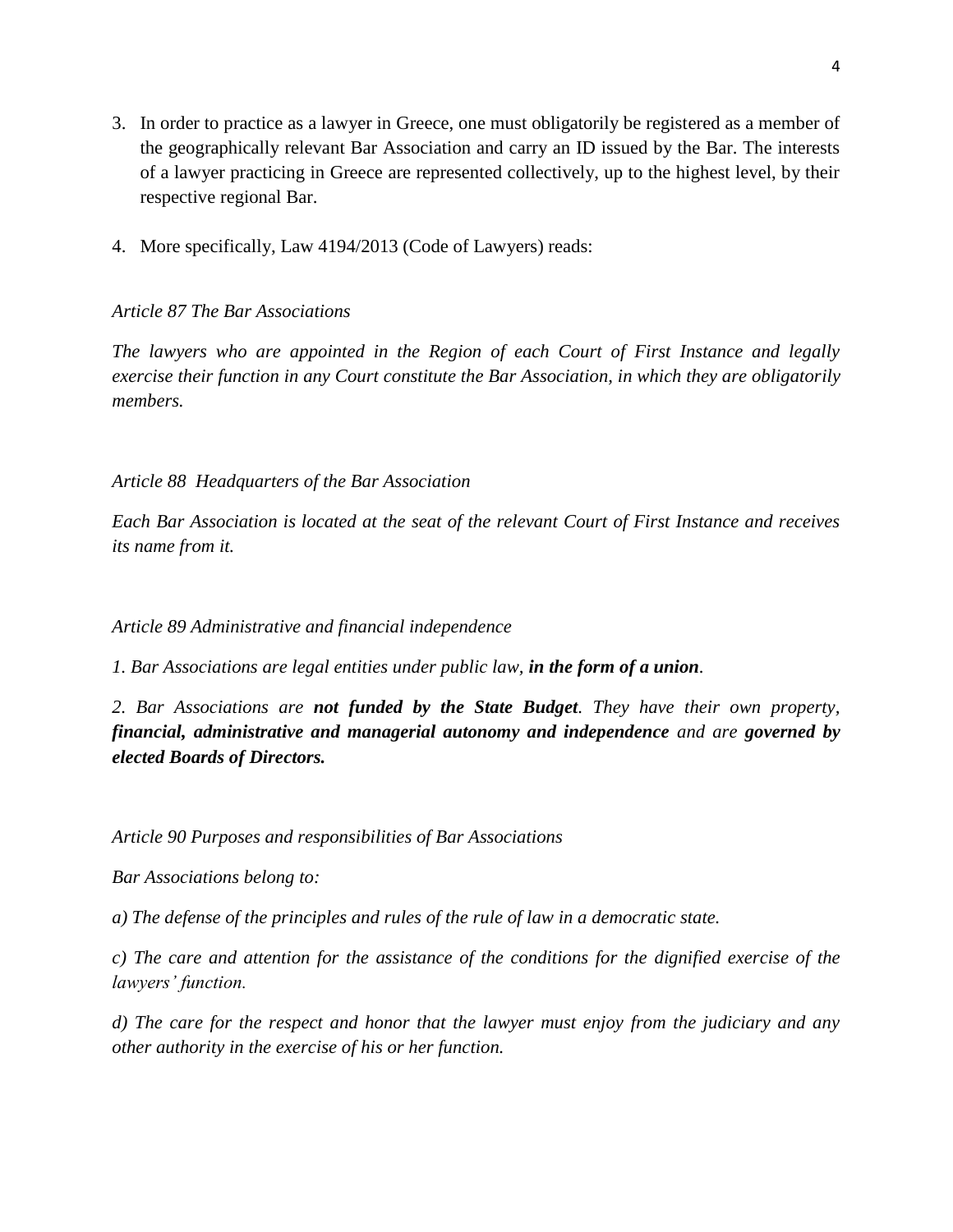*e) The formulation of opinions and proposals concerning the improvement of legislation, its interpretation and application. In this context, the Bar Associations are recognized as advisors to the state and must participate in the relevant legislative committees.* 

*f) The formulation of views and proposals for the improvement of the operation and the administration of justice.* 

*g) The exercise of interventions before courts and any authority (including independent authorities) on any matter of national, social, cultural, economic interest and content of interest to members of the association or the bar in general, as well as for any matter of national, social, cultural or economic interest. For the implementation and achievement of this purpose, the Bar Associations may submit a lawsuit, principal or additional intervention, report, lawsuit, statement of civil action, application for annulment, substantive appeal and generally any legal remedy and means of any nature before any court of criminal, civil, administrative or annulment or Audit of any jurisdiction in Greece, in the European Union, as well as before any international court. Also, for the above issues, they can intervene, in any appropriate way, in any competent authority in Greece, in the European Union, as well as in any other service or authority of international law."*

#### *Article 93 Responsibilities of the President and representation of the Bar Association*

*1. The President convenes and directs the meetings of the Board of Directors and represents the association before any judicial or other authority and every legal or natural third person.»*

- 5. On 22 May 2020 the Plenary (Summit Meeting) of Presidents of Bar Associations (a body which does not have legal personality) decided unanimously that all Bar Associations across the country will seize the present regional mechanism pursuant to Article 1(c) of the Additional Protocol to the European Social Charter, including with a request for interim measures, in order to safeguard the dignity of the lawyer's Function in a democratic society and protect –including in an urgent manner- their members' professional interests and social rights from further detriment, as well as to avert the continuation of horizontal violations of their social rights, a prospect which would devastate a large part among the lawyers practicing in Greece and directly lead them to abandon the profession in order for them and their families to survive.
- 6. Each Complainant has standing to act in order to uphold the interests of the Bar's own members and have full representational capacity of these interests, acting by Law as a Union. Moreover, the President of the Plenary of Presidents, who is also President of the Athens Bar Association, which represents nearly half of Greece's (45.000) lawyers, except from legally authorizing hereby the appointed Counsel to submit the present Complaint on behalf of the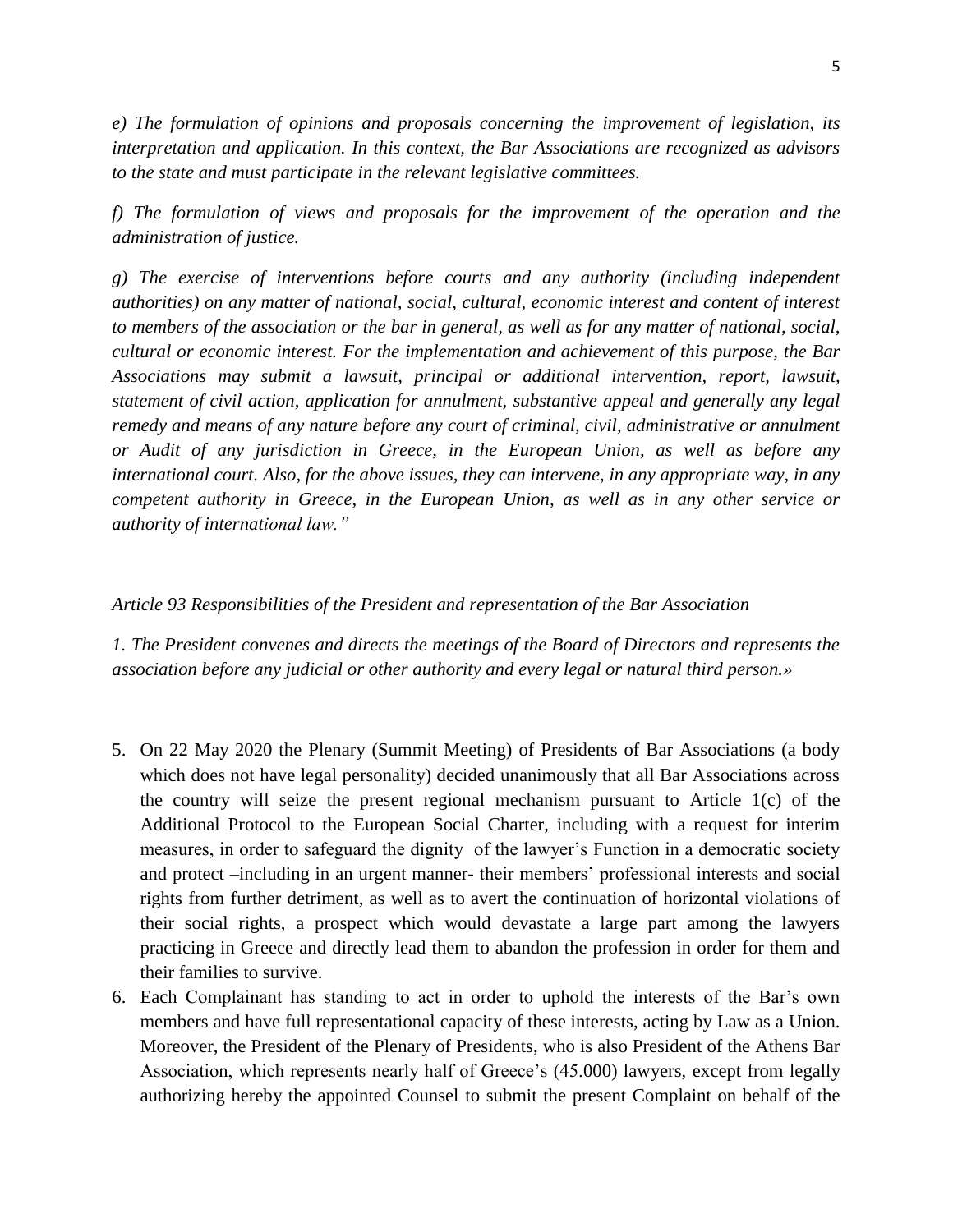Athens Bar association and co-represent the Bar during the procedure, co-signs its text. Another 55 (please see below) Bar Associations have duly authorized the Counsel for submission. As per the remaining few of the country's Bar Associations (Agrinio, Thessaloniki, Trikala, Rhodopi, Katerini, Florina, Chalkidiki, Volos, Zakynthos and Chios), it is hereby noted that although their Presidents had decided on 22-5-20 to seize the Committee, they subsequently did not send in time for the urgent submission of this Complaint the necessary documents that would allow for their representation in the context of the present Complaint. Approximately 85 % of Greece's Bar Associations seize the Committee today, therefore the Complainants are not only fully representative as per their own members' rights, but the present Complaint reflects in a representative manner the situation of lawyers practicing in Greece. Please find annexed the Complainants' authorizations to the Counsel to stand before the Committee in their representation for the needs of the present Complaint. Therefore, the undersigned Counsel has proper standing to address this Committee.

- 7. The 53 Greek Bar Associations (thereafter "Complainants") are represented, jointly and/or individually, by Counsel [Ms.] Electra – Leda KOUTRA, Athens Lawyer (Reg.No. 30484 ABA), Address: 42, Voulgaroktonou Str., PC 11472, Athens, Greece, Tel/Fax No: +30 210 6828997, cell: +30 6973 373937, ID No: AN 662005, tax No 046708345, web: www.electrakoutra.com. The Complaint is jointly signed by the President of the Plenary of Presidents of Greek Bar Associations, President of their Coordinating Committee and President of the Athens Bar Association, and the Counsel, who has authorization, mandate and therefore competence to represent the 53 Complainants before the Committee.
- 8. Besides the Counsel, the Athens Bar Association appoints 2 additional Advisers to support it in the course of examination of this Complaint: a) Mr. Papadopoulos Georgios, Lawyer, Athens Bar Association Reg. No 28544, Address: Formionos 19, 16121, Athens and b) Mr. Sotiropoulos Vasileios, Lawyer, Athens Bar Association Reg. No 27027, address: Mavromichali 9, 10679, Athens. The name(s) and title(s) of any possible future adviser(s) that may be needed for supporting the Complainants will be notified to the Committee according to its Rules of Procedure.
- 9. Ιn the present field, the names of the Complainants and the Presidents of each Complainant Bar, who are by law mandated (see par. 3 of the Complaint) to represent each Bar Association and are those who have authorized the submission of the present Complaint, are listed below:

| <b>NAME OF THE BAR</b>                    | PRESIDENT OF THE BAR      |
|-------------------------------------------|---------------------------|
| 1. Athens Bar Association                 | Mr. VERVESOS Dimitrios    |
| 2. Aigion Bar Association                 | Mr. BESKOS Georgios       |
| 3. Alexandroupoli (Evros) Bar Association | Ms. TSIRTSIDOU Zacharoula |
| 4. Amaliada Bar Association               | Mr. THEODOSIS Athanasios  |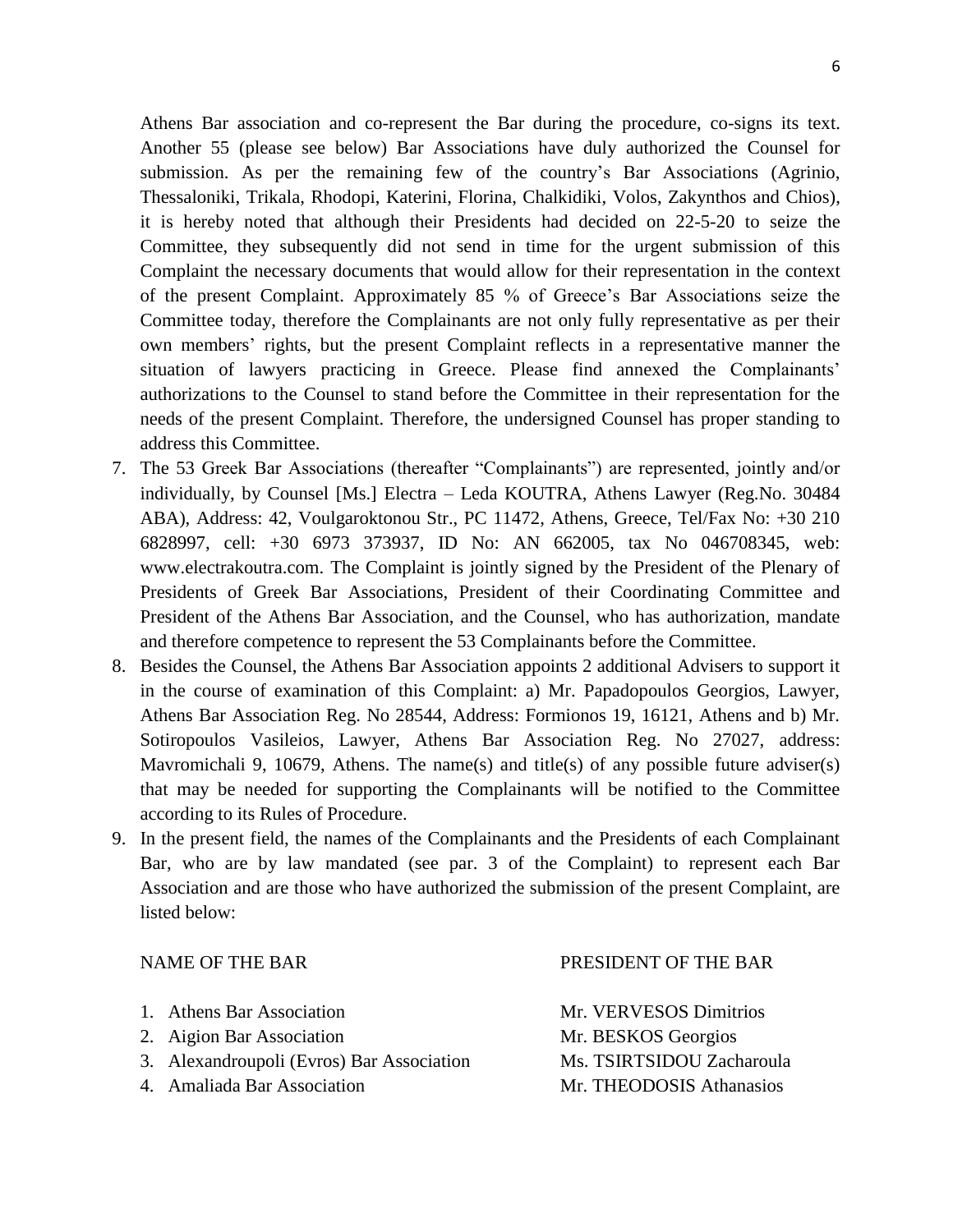- 
- 
- 
- 
- 
- 
- 
- 
- 
- 
- 
- 
- 
- 18. Ioannina Bar Association Ms. NAKA Maria
- 
- 
- 
- 
- 
- 
- 
- 
- 
- 
- 
- 
- 
- 
- 
- 
- 
- 
- 
- 
- 
- 
- 
- 
- 
- 44. Preveza Bar Association Mr. GEORGIOU Thomas

5. Amfissa Bar Association Ms. NIKOLAOU - PITTA Stavroula 6. Arta Bar Association **Mr. NIKOLAOU Michail** 7. Veria Bar Association **Mr. KARAVASILIS** Fotis 8. Giannitsa Bar Association Mr. TANASKOS Christos 9. Grevena Bar Association **Mr. PAPAIOANNOU Christos** 10. Gythio Bar Association Ms. BALITSARI Anthi 11. Drama Bar Association Mr. POULIOS Anastasios 12. Edessa Bar Association Ms. GAISIDOU Lemonia 13. Evrytania Bar Association **Mr. GALANOS** Athanasios 14. Ilia Bar Association Mr.DIMITROULOPOULOS Dimitrios 15. Heraklion Bar Association Mr. ROZAKIS Aris 16. Thesprotia Bar Association Mr. BEZAS Nikolaos 17. Thebes Bar Association Ms. MANARA – MAVRAKI Sotiria 19. Kavala Bar Association Mr. GRAMMENOS Georgios 20. Kalavrita Bar Association and Mr. OIKONOMOU Andreas 21. Kalamata Bar Association Mr. XIROGIANNIS Periklis 22. Karditsa Bar Association Mr. ANIFANTIS Georgios 23. Kastoria Bar Association Mr. BALIAKAS Georgios 24. Corfu Bar Association Mr. KALOUDIS Georgios 25. Kefalonia & Ithaca Bar Association Mr. SAVVAOGLOU Savvas 26. Kilkis Bar Association Ms. ARTOGLOU Evropi 27. Kozani Bar Association Mr. DIMITROPOULOS Christos - Dimitrios 28. Corinth Bar Association Ms. EPIVATINOU Panagiota 29. Kyparissia Bar Association Mr. PETROPOULOS Athanasios 30. Kos Bar Association Mr.CHATZIAMALOS Emmanouel 31. Lamia Bar Association Mr. MAKRYGIANNIS Athanasios 32. Larissa Bar Association Ms. BASDEKI Nikoletta 33. Lassithi Bar Association Mr. PARAOULAKIS Georgios 34. Levadeia Bar Association Mr. DALAMAGKAS Vasilios 35. Lefkas Bar Association Mr. GANTZIAS Gerasimos 36. Messolongi Bar Association Mr. PAISIOS Christos 37. Mytilene Bar Association Mr. VASILOUDIS Dimitrios 38. Naxou Bar Association Ms. MARKOU Maria 39. Nafplio Bar Association Mr. ORFANOS Dimitrios 40. Xanthi Bar Association Mr. MALAKIS Konstantinos 41. Orestiada Bar Association Ms. MEMETZI Anna 42. Patras Bar Association Mr. ZOUPAS Athanasios 43. Piraeus Bar Association Mr. STAMATOGIANNIS Georgios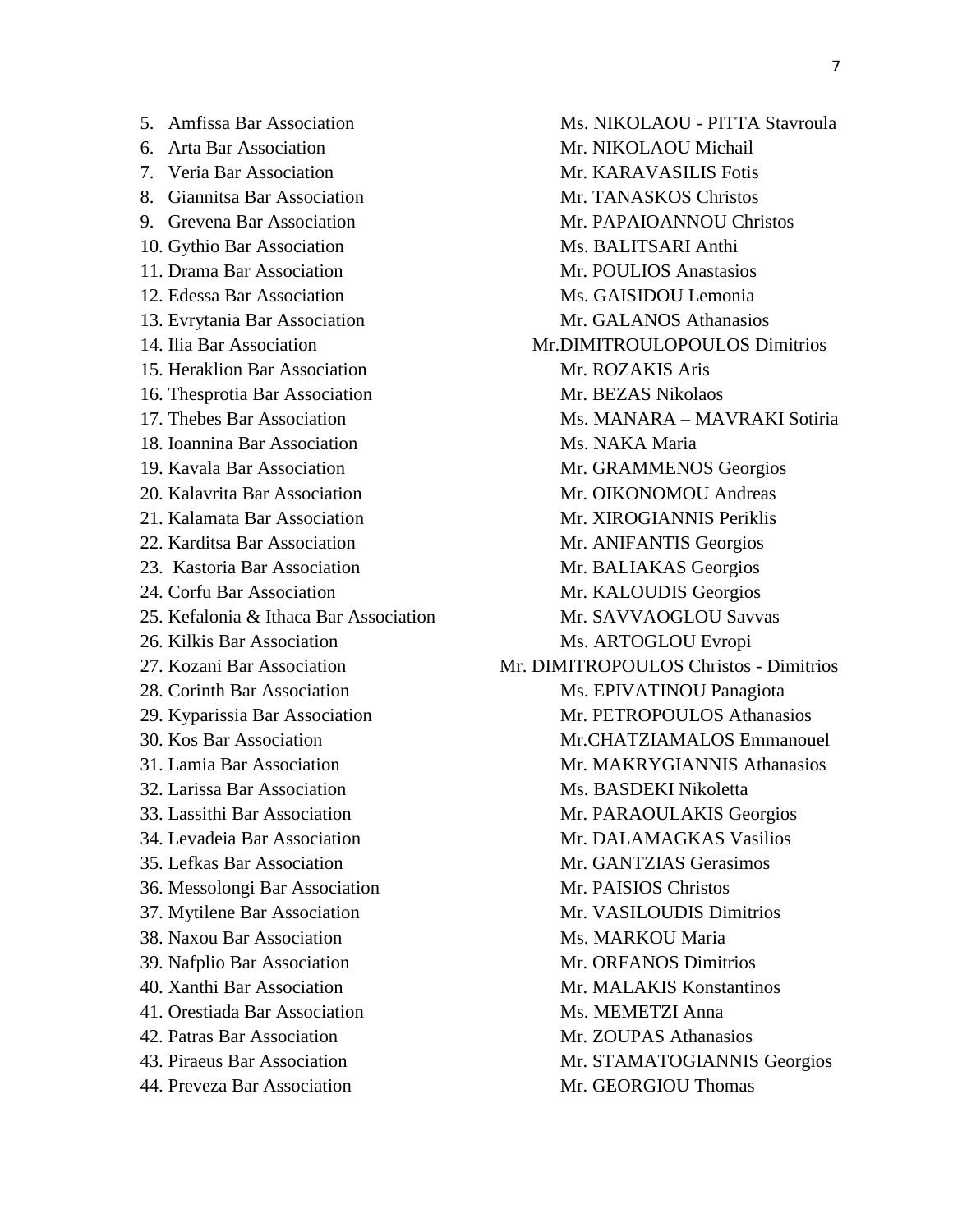- 45. Rethymnon Bar Association Mr. MOUDRIANAKIS Evangelos 46. Rhodes Bar Association Mr. PERIDIS Vasileios 47. Samos Bar Association Mr. KOLLAROS Georgios 48. Serres Bar Association Mr. KARIPOGLOU Panayotis 49. Sparta Bar Association Mr. KOMNINOS Panagiotis 50. Syros Bar Association Mr. FIFLIS Konstantinos 51. Tripoli Bar Association Mr. ANGELAKOS Ioannis 52. Chalkis Bar Association **Mr. GKIKAS Dimitrios** Mr. GKIKAS Dimitrios 53. Chania Bar Association Mr.DASKALAKIS Ioannis
- 10. The service address chosen for the purposes of this collective complaint is: Electra Leda KOUTRA, 14, Georgoula Str., GR-11524, Athens, Greece and at the email addresses (jointly): [electrakoutra@yahoo.gr](mailto:electrakoutra@yahoo.gr) and olomeleia@dsa.gr.

# **Contracting party which violated the European Social Charter**

## 11. GREECE

 $\overline{\phantom{a}}$ 

- 12. Greece is a Party to the European Social Charter (revised) which was signed in Strasbourg on 3 May 1996 and ratified by Greece by way of Law 4359/2016 (Official Gazette A 5/20.01.2016), the provisions of which are binding on it; it has accepted the procedure of collective complaints provided for in the Protocol; it has signed the Protocol (on 18-06-1998) and ratified it (on 18-06-1998)<sup>2</sup> by way of Law 2595/98 (Official Gazette 63/A/24-3-98); The Protocol entered into force on 01-08-1998. It has made no relevant "D" (Declarations, Denunciations, Derogations), nor limited the Charter's Territorial Application, and has not raised any Objections. Greece had previously also ratified the European Social Charter of 1961 (by law 1425/1984).
- 13. This complaint concerns various provisions of the revised Charter, which are set out below, along and in conjunction with the prohibition of discrimination in the enjoyment of the rights protected by the Charter. In particular, the conduct of the Greek authorities in relation to social support given to all "non-scientist" self-employed who were recognized as "affected" by the Covid-19 pandemic, has deprived lawyers of their right to work, to work in a safe environment, to the protection of their health, to social security, to social assistance, to benefit from social welfare services, to social, legal, and economic protection for their families, to social, legal, and economic protection for their children, and even their right to housing; the Greek Government has harassed Lawyers practicing in Greece, by provocatively excluding them from social protection or providing inferior and inadequate social protection to them than to all other affected professional groups, allegedly on the basis of their professional qualities (being "scientists") and, in substance, because of their Function in

<sup>2</sup> https://www.coe.int/en/web/conventions/full-list/-/conventions/treaty/158/signatures?p\_auth=RkZeGj0i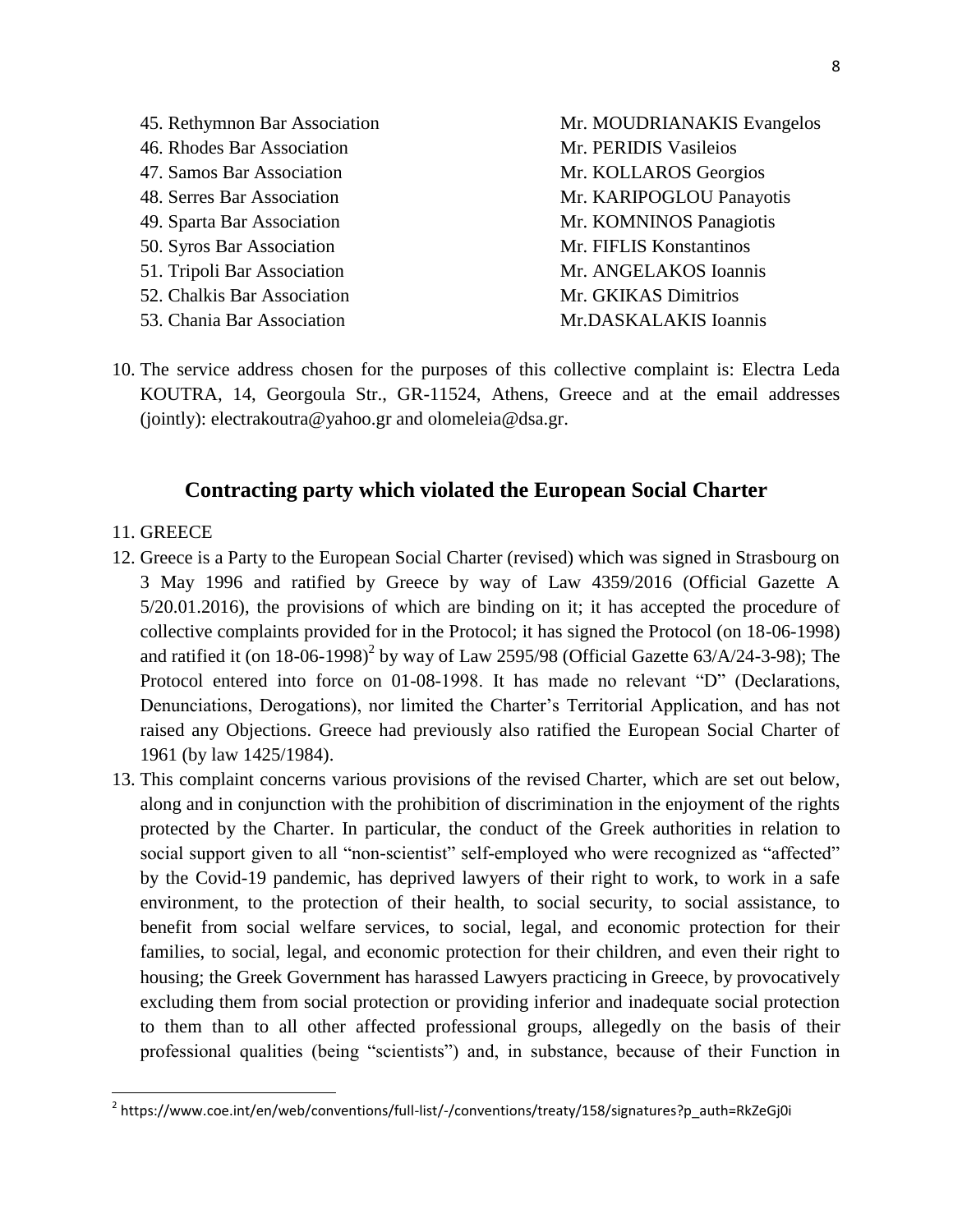society entailing an HRD status (a Function that is essential and crucial, especially in times of crisis), which amounts to discrimination.

14. The conduct of the Greek authorities has resulted in failures in practice to implement the European Social Charter (Revised). We detail how this has happened below.

# **B. Statement of the facts**

- 15. Since mid-March, Courts and other services related to the Lawyers' Function have been closed and citizens have been quarantined in order for the Covid-19 spread to be contained, following the virus' characterization by the WHO as a pandemic<sup>3</sup>, and taking into consideration the dire condition of neighboring European countries such as Italy, where the virus had spread to large amounts of the general population.
- 16. For the purposes of swift legislative regulations in the interest of public health, the Greek Government proceeded to a series of Joint Ministerial Decisions and Acts of Legislative content, special procedures stipulated by the Constitution (please find annexed a translation of the relevant provisions of the Greek Constitution).
- 17. The legislative measures would aim in the direction of two axes; firstly, the promotion of self-isolation and social distancing, which brought about the closure of schools, Courts and many businesses and the restriction of financial activity for individuals; and secondly, the enhancement and support of the national health system and the national economy, which was already receiving blows both from the legislative measures of the  $1<sup>st</sup>$  axis as well as the worldwide financial effects of the Coronavirus Pandemic in global markets.
- 18. It is hereby noted that upon the closure of Schools, many lawyers who have children had to remain at home and obtain a postponement of hearings on this account. It is also noted that as in Greece there are no provisions for homeschooling, it took weaks for the Government to set up a program of e-class: many parents had to communicate via email with schools, receive assignments, print them out and play the role of teachers to their children. Then, they had to upload them and send them back to teachers' emails. Even where e-class was made possible, children had to have a laptop or tablet of their own, which was not possible for all families. Some lawyers asked schools for support with laptops but the Ministry promised that it would distribute in the future a number of PCs or tablets that was highly inadequate to cover for the needs (one for every 45 students). But, even that, was not finally offered in time. The Ministry announced that the children would not "proceed" with the educative material, but, simply, "keep contact with their class" until Schools open again. In such context, lawyers with children had to devote a significant part of the day in tasks related to the occupation of their children and their educational and recreative activities in the house.
- 19. On 11-03-2020, a Legislative Content Act titled "Urgent measures to address the negative consequences of the occurrence of COVID-19 coronavirus and the need to limit its spread" was issued and published in the Governmental Gazzette (FEK) no. **55/A/11-3-2020. It provided for wide powers in the competent ministers to proceed to swift and widereaching regulations in order to stand up to the occasion of the Covid-19 pandemic and promote public health and order.**

l

<sup>&</sup>lt;sup>3</sup> [https://www.who.int/dg/speeches/detail/who-director-general-s-opening-remarks-at-the-media-briefing-on](https://www.who.int/dg/speeches/detail/who-director-general-s-opening-remarks-at-the-media-briefing-on-covid-19---11-march-2020)[covid-19---11-march-2020](https://www.who.int/dg/speeches/detail/who-director-general-s-opening-remarks-at-the-media-briefing-on-covid-19---11-march-2020)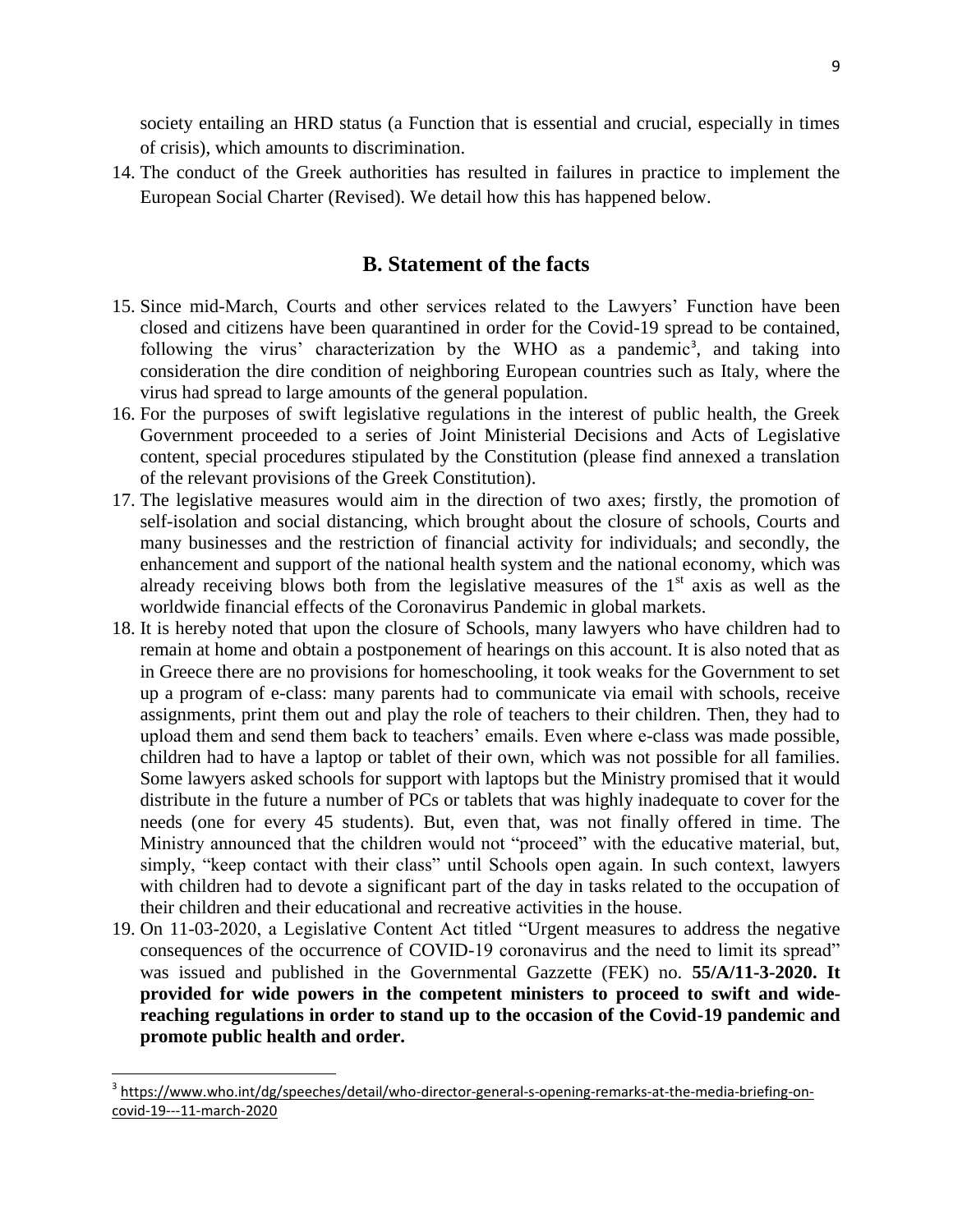#### 20. Article 11 in particular stated:

"*Article 11- Temporary suspension of courts and prosecutorial authorities- 1. For the purpose of avoiding the risk of occurrence or /and possibly COVID-19 coronavirus spread, which could have a serious impact on public health, the measure of provisional, partial or complete suspension of the operation of the courts may be ordered, including country's public prosecutorial authorities, and military courts, as well as the national School of Judges. 2. The measure referred to in paragraph 1 shall be imposed by joint decision of the Ministers of Health and Justice, and of Minister of National Defense in the case of military courts, following the opinion of the National Committee on the Protection of Public Health against coronavirus COVID-19. A similar decision shall also specify any relevant and necessary provision for the issues; suspension or extension of procedural time limits, suspension or extension of limitations; enforcement and enforcement procedures; provision of temporary judicial protection; as well as for all other issues that concern them under the temporary suspension arrangements courts and prosecutors' offices in the country*".

- 21. On 12-03-2020, Joint Ministerial Decision No.  $\Delta 1\alpha/\Gamma\Pi$ .oux. 17734/2020 was issued and published in the Governmental Gazzette (FEK) no. **833/Β/12-3-2020.** It ordered the closure of all courthouses and prosecutorial offices in the totality of the Greek State, for the timespan of **13-03-2020 until 27-03-2020**.
- 22. As such, the activity of all courthouses from all jurisdictions and serving all legal fields were discontinued for this time-frame. This meant the discontinuance of not only court hearings, but any activity completed inside the courthouses. Not only were the locations barred from access to the public, but the activities of public servants working as administrative clerks in the Courthouses was also discontinued, either by law or voluntarily, since people did not wish to expose themselves to the health hazards of the pandemic.
- 23. The only exceptions from this general rule were procedures of a time-sensitive nature, such as in *flagrante delicto* procedures, criminal procedures at risk of prescription, injunction and interim measures petitions and petitions regarding remand prisoners close to exceeding 18 months of remand detention.
- 24. Therefore, a tiny and exceptional segment of lawyers' work was allowed to be brought forward during the pandemic, notably, in a context where no safety protection measures had been taken in Courthouses, in order to reduce the risk of contagion and to protect cofunctionaries of Justice, including Lawyers, to catch the disease in the workplace which by its nature is "high-risk".
- 25. No infrastructure or provision was or had ever been made along the years, despite relevant promises by previous governments, for the modernization of the legal profession in Greece, resulting in a dire situation where simple work which could be done electronically had to be done manually and in person, resulting in chronic issues of mass influxes in the Courthouses, long waiting lines, and useless burdening of citizens, lawyers and clerks, forcing them to work in outstandingly poor conditions, perceived by many as humiliating from both a human and a legal point of view.
- 26. On 16-03-2020, Joint Ministerial Decision No. **Δ1α/ΓΠ.οικ.18176/2020** was issued and published in the Governmental Gazette (FEK) no. 864/Β/15-3-2020. It further regulated exceptions to the general rule of closure and ordered the continued closure of legal activity and courthouses until 27-03-2020, where the matter would be revisited.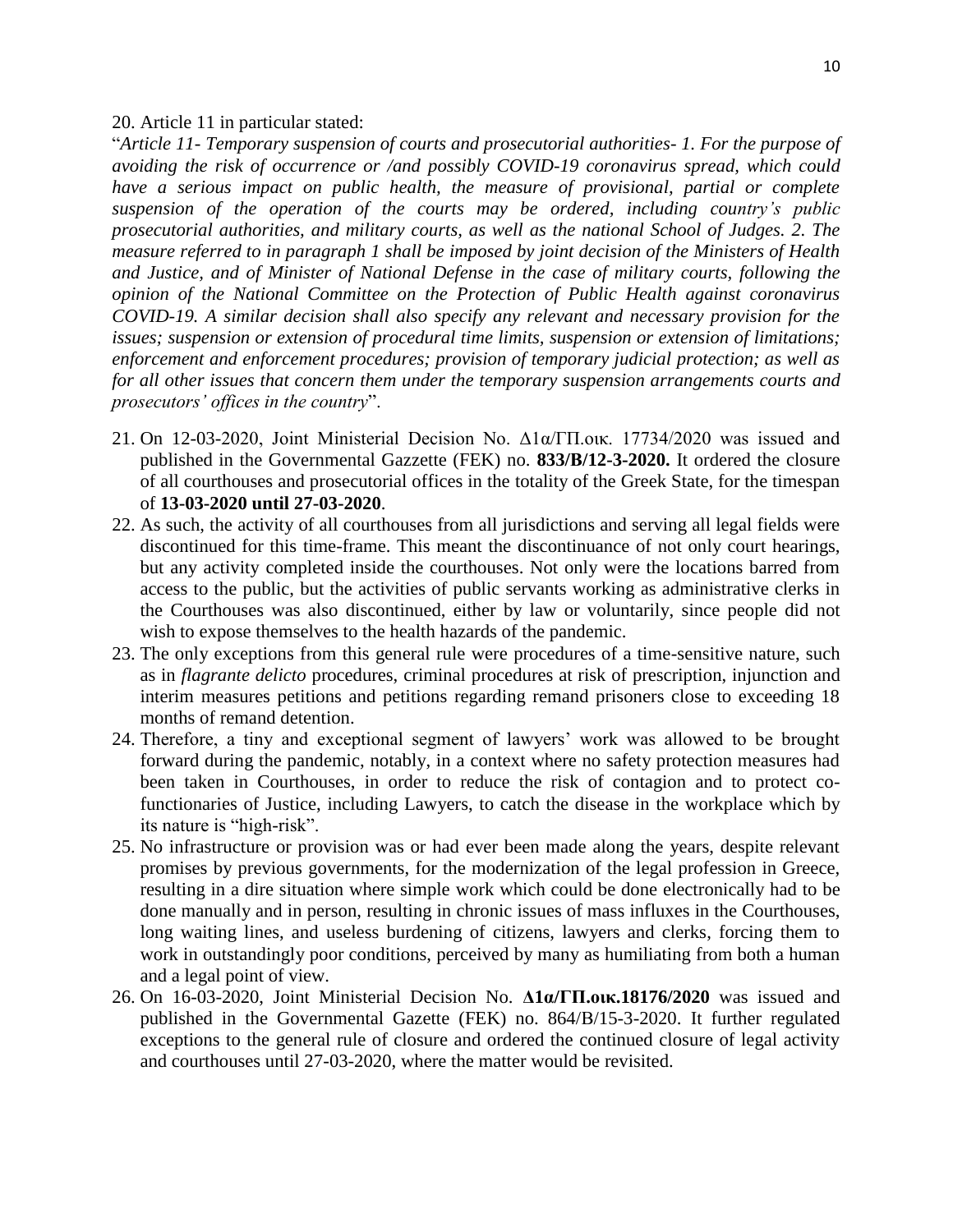- 27. On 17.3.2020 the Chairman of the Plenary Session of the Complainants sent to the Ministers of Finance, Justice and Labor a letter, requesting that lawyers be included in the affected sectors for which protection and support measures are taken by the State.
- 28. On 19-03-2020, Joint Ministerial Decision No. **Δ1α/ΓΠ.οικ.19738/2020** was issued and published in the Governmental Gazette (FEK) no. 936/Β/19-3-2020. It ordered the closure of all Land Registries and Cadastre offices for the time frame of 20-03-2020 until 02-04-2020, further limiting the already extremely narrow range of legal activities left for lawyers across the country. The closing of the Cadastre and land registries now added the ban on legal work pertaining to land titles and legal provisions on land. No provision of modernization existed for this strand of legal work, either.
- 29. On 19-03-2020, the **European Commission** adopted a **Temporary Framework** to enable Member States to use the full flexibility foreseen under State aid rules to support their economy and help overcome the extremely difficult situation triggered by the Coronavirus outbreak. From direct grants to 11uthorized public loans to State guarantees for loans, the Temporary Framework provides for these types of aid, which can be granted by Member States. An amendment to the original Temporary Framework was adopted on 3<sup>rd</sup> April 2020. This amendment extended the original five types of aid within the Temporary Framework to include, inter alia, the facilitation of research and development and expanded production into Coronavirus related products, and to facilitate the protection of employment in the Member States. This Temporary Framework is based on Article 107(3)(b) TFEU and complements other possibilities available to Member States to mitigate the social-economic impact of the coronavirus outbreak in line with EU State aid rules, notably the possibility under Article 107(2)b TFEU to compensate specific companies or specific sectors for the damages directly caused by exceptional occurrences, such as the coronavirus outbreak.
- 30. By adopting the Temporary Framework on 19 March 2020, the Commission acknowledged (in Section 2) that "*the COVID-19 outbreak affects all Member States and that the containment measures taken by Member States impact undertakings*". The Commission concluded that "*State aid is justified and can be declared compatible with the internal market on the basis of Article 107(3)(b) TFEU, for a limited period, to remedy the liquidity shortage faced by undertakings and ensure that the disruptions caused by the COVID-19 outbreak do not undermine their viability, especially of SMEs*".
- 31. On 20-03-2020, Joint Ministerial Decision No. **Δ1α/ΓΠ.οικ.12687/2020** was issued and published in the Governmental Gazette (FEK) no. 939/Β/20-3-2020. Pursuant to article 15 of Legislative Content Act dated 11-03-2020. The JMD ordered the discontinuance of work for the Athens Central Asylum Service, restricting legal activity that lawyers could provide in the context of refugee and asylum law.
- 32. On 20-3-2020 the Greek Ministry of Finance announced in a Press Release<sup>4</sup> that **Lawyers were included in the list of "affected sectors". This recognition – inclusion was a prerequisite for receiving financial support.** More specifically, the P/R was titled "Activity Code Numbers (CAD) of the sectors affected by the spread of the corona" and stipulated that "The Activity Code Number (CAD) of the sectors affected by the spread of the corona is listed below. Private companies that own one of the following are included in the support measures. In the case of a four-digit KAD, all sub-categories of six-digit and eight-digit are

l

<sup>4</sup> [https://www.lawspot.gr/nomika-nea/kai-oi-nomikes-drastiriotites-sti-lista-ton-kad-poy-dikaioyntai-tin-enishysi](https://www.lawspot.gr/nomika-nea/kai-oi-nomikes-drastiriotites-sti-lista-ton-kad-poy-dikaioyntai-tin-enishysi-ton-800-eyro)[ton-800-eyro](https://www.lawspot.gr/nomika-nea/kai-oi-nomikes-drastiriotites-sti-lista-ton-kad-poy-dikaioyntai-tin-enishysi-ton-800-eyro)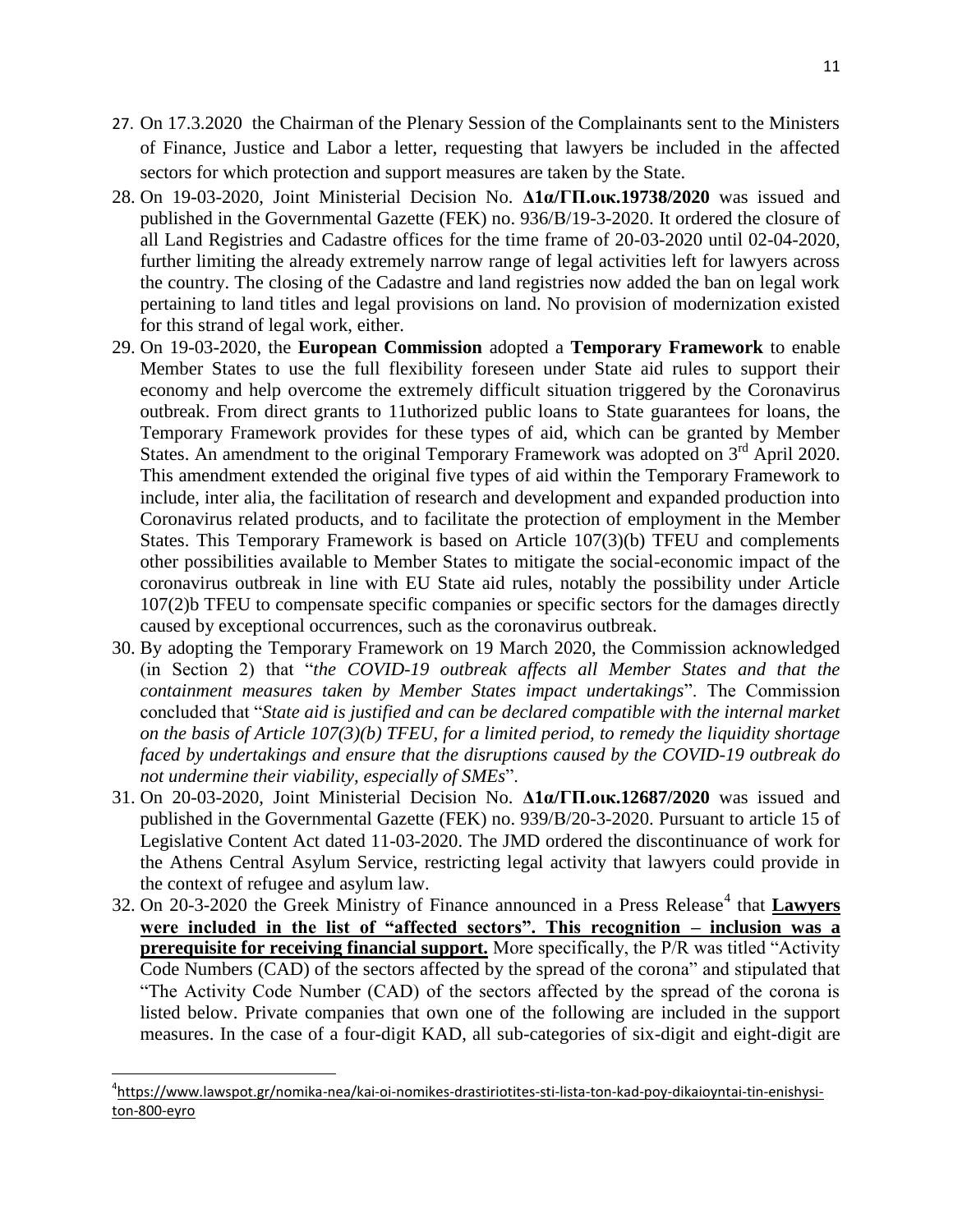included. In the case of a six-digit number, all categories of eight-digit numbers are included. It is noted that this list is dynamic and will change with the relevant Ministerial Decisions during the crisis.". Lawyers' CAD was included in the list, as was reasonably expected, given that Courts and relevant Services had been closed and lawyers were by Law required to "stay home".

- **33.** In the meantime and in the spirit of supporting national economy and protecting the citizens from financial ruin, **the Greek Government announced via its Prime Minister**, among other measures aimed at protecting workers and businesses, that **all affected freelancers and self-employed in Greece would be given a sum of 800 Euros, intended to cover for their immediate needs.**
- 34. The goal of these measures would be the counterbalancing of loss of income from mid-March to the end of April 2020. Since the quarantine was projected to last until the end of April, and the national economy was in a state of paralysis, the ensuing situation of minimal or zero income would have to be mitigated by analogous measures to counterbalance the ongoing costs towards the Public sector. Such costs could include insurance dues, taxation, compensation of clerks or workers employed in a stagnating business, postponement in the payment of utilities, etc.
- 35. The President of the Athens Bar Association, and also President of the Plenary (Summit Meeting) of Bar Associations sent, on 17-03-2020, a letter to the competent Ministers, requesting affirmation of the lawyers' inclusion in the package of financial relief and proposing certain measures that would further relieve legal professionals from further harm (annexed).
- 36. On 18-03-2020, the inclusion of, specifically, lawyers in the groups for which the 800 EUR sum would be provided was confirmed by the Minister of Development<sup>56</sup>; the tax category "legal services" was included in the Governmental list of affected professions<sup>7</sup> to be supported.
- 37. On 19-03-2020, the Prime Minister of Greece, Mr. Mitsotakis, reiterated the Governmental assurance that freelance lawyers would be included in the measures of financial relief<sup>8</sup> and would receive the support of  $800EUR<sup>9</sup>$ . A notice was posted on the website of the General Secretariat for Citizen's Protection, further confirming the above and repeating the affirmations also included in the non-paper of  $18-03<sup>10</sup>$ , while the Minister for Development, Mr. Georgiadis, also repeated the aforementioned assurances, stating "*well, we did close the courthouses…..so it goes without saying that they* [the lawyers] *would be included in the*  [800EUR] package"<sup>11</sup>.
- 38. On March  $20<sup>th</sup>$ , the Minister of Finance, Mr. Staikouras, gave a press conference and also adhered to the initially announced measures of financial endorsement and the inclusion of

 $\overline{a}$ 

<sup>&</sup>lt;sup>5</sup> [http://www.mindev.gov.gr/%cf%84%ce%bf%cf%80%ce%bf%ce%b8%ce%ad%cf%84%ce%b7%cf%83%ce%b7-](http://www.mindev.gov.gr/%cf%84%ce%bf%cf%80%ce%bf%ce%b8%ce%ad%cf%84%ce%b7%cf%83%ce%b7-%cf%85%cf%80%ce%bf%cf%85%cf%81%ce%b3%ce%bf%cf%8d-%ce%b1%ce%bd%ce%ac%cf%80%cf%84%cf%85%ce%be%ce%b7%cf%82-%ce%b5%cf%80%ce%b5%ce%bd/) [%cf%85%cf%80%ce%bf%cf%85%cf%81%ce%b3%ce%bf%cf%8d-](http://www.mindev.gov.gr/%cf%84%ce%bf%cf%80%ce%bf%ce%b8%ce%ad%cf%84%ce%b7%cf%83%ce%b7-%cf%85%cf%80%ce%bf%cf%85%cf%81%ce%b3%ce%bf%cf%8d-%ce%b1%ce%bd%ce%ac%cf%80%cf%84%cf%85%ce%be%ce%b7%cf%82-%ce%b5%cf%80%ce%b5%ce%bd/)

[<sup>%</sup>ce%b1%ce%bd%ce%ac%cf%80%cf%84%cf%85%ce%be%ce%b7%cf%82-%ce%b5%cf%80%ce%b5%ce%bd/](http://www.mindev.gov.gr/%cf%84%ce%bf%cf%80%ce%bf%ce%b8%ce%ad%cf%84%ce%b7%cf%83%ce%b7-%cf%85%cf%80%ce%bf%cf%85%cf%81%ce%b3%ce%bf%cf%8d-%ce%b1%ce%bd%ce%ac%cf%80%cf%84%cf%85%ce%be%ce%b7%cf%82-%ce%b5%cf%80%ce%b5%ce%bd/) 6 [https://www.youtube.com/watch?v=zhOEQBn\\_0\\_U&feature=youtu.be&t=121](https://www.youtube.com/watch?v=zhOEQBn_0_U&feature=youtu.be&t=121)

<sup>&</sup>lt;sup>7</sup> [https://www.minfin.gr/web/guest/-/ypologizetai-oti-perilambanontai-peri-tis-440-000-idiotikes-epicheireseis](https://www.minfin.gr/web/guest/-/ypologizetai-oti-perilambanontai-peri-tis-440-000-idiotikes-epicheireseis-me-1-ekatommyrio-ergazomenous-kai-meniaio-tziro-peri-ta-6-5-dis-euro-?inheritRedirect=true&redirect=%2F)[me-1-ekatommyrio-ergazomenous-kai-meniaio-tziro-peri-ta-6-5-dis-euro-?inheritRedirect=true&redirect=%2F](https://www.minfin.gr/web/guest/-/ypologizetai-oti-perilambanontai-peri-tis-440-000-idiotikes-epicheireseis-me-1-ekatommyrio-ergazomenous-kai-meniaio-tziro-peri-ta-6-5-dis-euro-?inheritRedirect=true&redirect=%2F)

<sup>8</sup> <https://twitter.com/PrimeministerGR/status/1240704667274764289>

<sup>9</sup> <https://primeminister.gr/2020/03/19/23609>

<sup>&</sup>lt;sup>10</sup> [https://www.civilprotection.gr/el/22-hrisimes-erotiseis-kai-apantiseis-gia-ola-ta-nea-metra-kai-tis-rythmiseis](https://www.civilprotection.gr/el/22-hrisimes-erotiseis-kai-apantiseis-gia-ola-ta-nea-metra-kai-tis-rythmiseis-shetika-me-ton-koronoio)[shetika-me-ton-koronoio](https://www.civilprotection.gr/el/22-hrisimes-erotiseis-kai-apantiseis-gia-ola-ta-nea-metra-kai-tis-rythmiseis-shetika-me-ton-koronoio)

<sup>&</sup>lt;sup>11</sup> <https://www.youtube.com/watch?v=6fRtUaXkdV0&feature=youtu.be&t=466>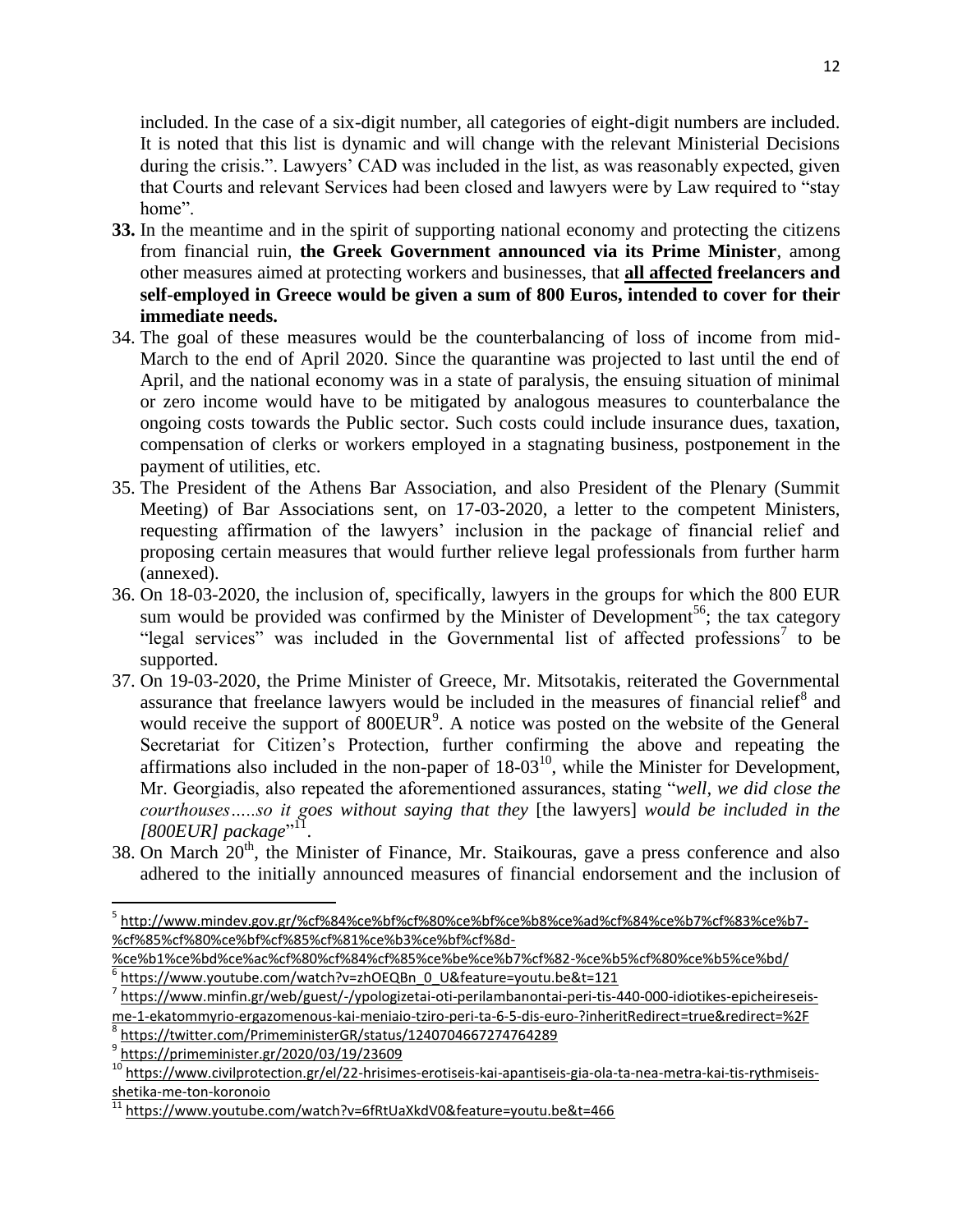lawyers in the package<sup>12</sup>. This position was uploaded as an official press release in the Ministry's website $^{13}$ .

- 39. On 20-3-20 Plenary Session of Bars' Presidents published an Announcement informing that lawyers on were included in the affected sectors of the economy and would therefore be granted the following measures of relief: a) 800 euros for the period from 15/3 to 30/4, b) suspension until 31.7.2020 of Obligations (payment of VAT, installments of regulations, etc.), c) suspension for 3 months of insurance liabilities EFKA and ETEAEP, starting in February 2020, d) suspension for 3 months of payment of loan obligations to Banks and Debt Management Companies by statement of the debtor to the creditor Bank, if the latter is aware, etc.
- 40. On the same day, another legislative content Act was issued and published in the Governmental Gazzette (no. 68/A/20-03-2020). Article 8 stipulated that the exact procedure and means of receiving the incoming financial support would be promptly regulated within the week by JMD of the competent Ministers.
- 41. Although this level of support can be considered largely incapable of covering for the needs of a large part of the lawyers practicing in Greece, and although it would be significantly smaller than the one afforded to Greek Lawyers' European Colleagues (please find a brief comparative study prepared by the NGO Lawyers Without Borders Greece**,** annexed to the present Complaint**),** the news of monetary support as an immediate aid were received with great relief, whereas efforts were being made to widen the scope of the package to include trainee lawyers<sup>14</sup>, and other measures for freelancers.
- 42. The requested measures also included stalling in the payment of taxes, utilities etc., which so far had been reserved for businesses of a more structured nature, and not for freelancers, who legally merge their physical entity status with their legal entity status when registering with Taxation Services to open their law office.
- 43. On 23.3.20 the President of the Plenary of Presidents addressed a letter to the Ministers of Finance, Labor and Justice with a request to include the trainee lawyers too in the measures of protection and support.
- 44. On 23-03-2020, a ban on circulation of citizens was decided by the Greek Government.
- 45. Lawyers agreed with the circulation measures, given that in reality it was not a "general ban" on circulation, but a "restriction" in movement.

 $\overline{\phantom{a}}$ 

<sup>&</sup>lt;sup>12</sup> <https://www.youtube.com/watch?v=T-5gLBbure0&feature=youtu.be&t=77>

<sup>13</sup> [https://www.minfin.gr/web/guest/-/d-t-topothetese-tou-ypourgou-oikonomikon-k-chrestou-staikoura-gia-ten](https://www.minfin.gr/web/guest/-/d-t-topothetese-tou-ypourgou-oikonomikon-k-chrestou-staikoura-gia-ten-trite-desme-metron-antimetopises-ton-oikonomikon-epiptoseon-tou-koronoiou?inheritRedirect=true&redirect=%2Fweb%2Fguest%2Fanakoinoseis)[trite-desme-metron-antimetopises-ton-oikonomikon-epiptoseon-tou-](https://www.minfin.gr/web/guest/-/d-t-topothetese-tou-ypourgou-oikonomikon-k-chrestou-staikoura-gia-ten-trite-desme-metron-antimetopises-ton-oikonomikon-epiptoseon-tou-koronoiou?inheritRedirect=true&redirect=%2Fweb%2Fguest%2Fanakoinoseis)

[koronoiou?inheritRedirect=true&redirect=%2Fweb%2Fguest%2Fanakoinoseis](https://www.minfin.gr/web/guest/-/d-t-topothetese-tou-ypourgou-oikonomikon-k-chrestou-staikoura-gia-ten-trite-desme-metron-antimetopises-ton-oikonomikon-epiptoseon-tou-koronoiou?inheritRedirect=true&redirect=%2Fweb%2Fguest%2Fanakoinoseis)

 $\frac{14}{14}$  As institutionally weaker members of the professional field, and as a way to protect the lawyers cooperating with them; traineeship is mandatory in Greece for 18 months before one is allowed to sit for the bar. No legal provisions exist to fully determine the status of the trainee in the work field, often leading to their exploitation as providers of cheap labor, and the inherent perpetuation of a public discourse that denigrates them to mere clerks or secretaries instead of fledgling colleagues who ought not to be subjected to a hierarchical scheme of financial dependence. In turn, no State legal or financial scheme exists for lawyers or legal offices or firms who wish to recruit (and not "employ") trainee lawyers in order to teach them the practicalities of the legal profession. As such, the lawyer is demeaned to the position of "employer" instead of "colleague" and expected to provide and bear all financial burdens that might come with a "worker". This further perpetuates humiliating discourse and the assumption of the elevated financial situation of lawyers harming freelancers and actually advantaging legal corporations, institutionally stronger entities.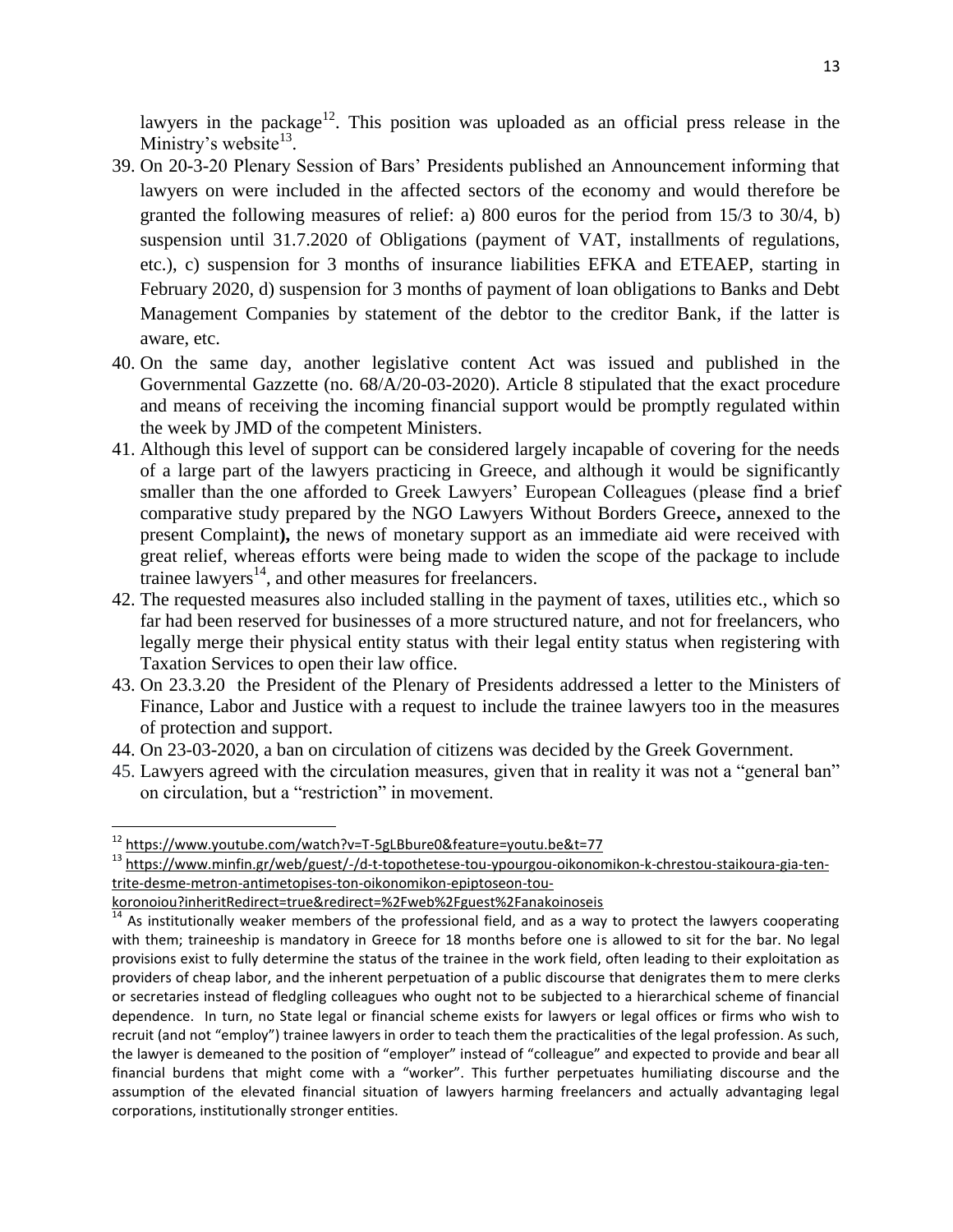- 46. This measure was legally enforced as an implementation of the Legislative Content Act adopted by the Greek Government to deal with coronavirus. Regarding Legislative Acts, according to. Art 44 of the Constitution: "*In exceptional cases of extreme and unforeseen urgency, the President of the Republic may, on a proposal from the Council of Ministers, adopt legislative acts. Such acts shall be submitted to Parliament for ratification in accordance with the provisions of Art. 72 par 1 within forty days of their adoption or within forty days of convening the Parliament in session. If they are not submitted to the Parliament within the aforementioned deadlines or if they are not approved within three months of their submission, they shall cease to apply*".
- *47.* Since then, legal circles widely discussed, as would be reasonably expected, the implications that this crisis could have on fundamental rights.
- 48. The Bars raised the issue of auctions of citizens' 1<sup>st</sup> residence, because of debts to banks, and made public interventions about this, including during the Covid-19 crisis.
- 49. The situation of prisons was also an issue of concern, as the Government had not taken any decongestion measures and had forbidden access of lawyers to prisons for long.

## Exclusion of lawyers from benefits

- 50. Amidst mounting discussion of Governmental policies, it was decided that they would "after all" be excluded from the 800 euro support. The news reporting the lawyers' sudden exclusion from the financial relief measures, while 70% of working persons had been included, surprised lawyers, as well as society. It was initially difficult to believe and awaited confirmation.
- 51. On 24-03-2020<sup>15</sup> the Government announced that lawyers would be excluded<sup>16</sup> from any financial support, "because they are scientists" ("επιστήμονες")<sup>17</sup>. To be precise, while legal activities were still in the list of Codes of Professional Activity (CAD) that were to receive support from financial blows which were sure to cripple them, the updated legislative provisions via their wording essentially excluded them from immediate monetary support such as the 800EUR package.
- 52. On 25.3.20 the Complainants' Plenary's Coordinating Committee made an announcement, stating that the exclusion of lawyers among the affected branches for which protection and support measures would be taken was evident and a reminder that "the legal profession has been severely affected by the statutory suspension of the operation of , the Mortgage Offices and Cadastral Offices imposed by the State, the abstention of bailiffs, the underperformance of public services and the ban on the movement and movement of citizens, all of which do not allow judicial or extrajudicial work. In essence, the courts and law oddices are closed. Lawyers are tested more than any other branch of the self-employed, and a large part of them not only cannot meet their current obligations, but also face the risk of survival, both for themselves and and for their families. That in other European countries (eg Spain, Italy, France, Germany, etc.) lawyers were included in the supported affected sectors. "

 $\overline{a}$ 

<sup>17</sup> [http://www.avgi.gr/article/10811/10865477/tmema-dikaiosynes-syriza-o-g-broutses-anairese-ten-exangelia](http://www.avgi.gr/article/10811/10865477/tmema-dikaiosynes-syriza-o-g-broutses-anairese-ten-exangelia-tou-prothypourgou-gia-katabole-800-euro-pros-tous-dikegorous)[tou-prothypourgou-gia-katabole-800-euro-pros-tous-dikegorous](http://www.avgi.gr/article/10811/10865477/tmema-dikaiosynes-syriza-o-g-broutses-anairese-ten-exangelia-tou-prothypourgou-gia-katabole-800-euro-pros-tous-dikegorous)

<sup>&</sup>lt;sup>15</sup> <https://www.amna.gr/pr-print/209091>

<sup>16</sup> [https://www.efsyn.gr/ellada/koinonia/236675\\_tha-paroyn-oi-dikigoroi-epidoma-ton-800-eu](https://www.efsyn.gr/ellada/koinonia/236675_tha-paroyn-oi-dikigoroi-epidoma-ton-800-eu)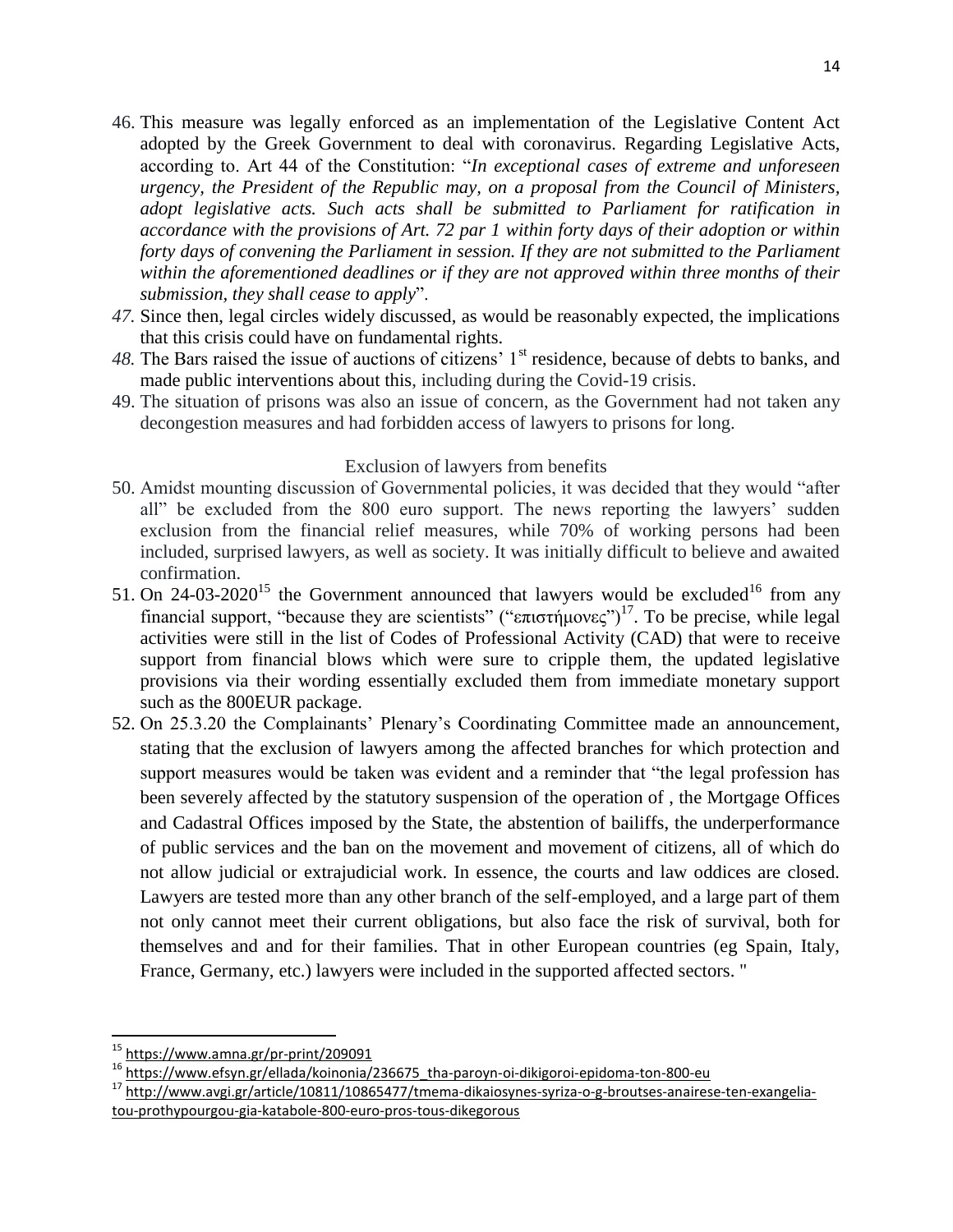- 53. This spurred unprecedented criticism, but also terrified most lawyers, who shifted from flaming social issues to their own, wondering how they would ensure their own survival.
- 54. Subsequently, it was announced that the Government would be providing them with Training Vouchers of 600 EUR worth $^{18}$ .
- 55. On 27-03-2020, Joint Ministerial Decision No. Δ1α/Γ.Π.οικ.21159/2020 was issued and published in the Governmental Gazzette (FEK) no. 1074/B/28.03.2020**.** It ordered the continuance closure of all courthouses and prosecutorial offices in the totality of the Greek State, for the timespan of **28-03-2020 until 10-04-2020.**
- 56. On 27-03-2020, the Minister of Employment and Social and the Minister of Justice as well as the Minister of Finance and the Minister of Development, via press releases<sup>19</sup>, stated the following "clarifications" on the financial support to be given to freelancers and self-reliant business owners, particularly specific fields characterized as "scientific in nature", whew lawyers were categorized.
- 57. According to the "clarifications", people employed by individuals belonging in these categories legally (with a contract of dependent employment) were eligible for the package of 800EUR. Other than that, they would benefit from stallment in certain payments to the Public sector and be granted Training Vouchers worth 600EUR.
- 58. The joint press release stated, regarding the not-yet legislated measures:

"*The Government is directly supporting 166,000 scientists, coming from all 6 key disciplines: Lawyers, Doctors (including dentists, psychiatrists and other medical staff), Engineering / Architects, Economists / Accountants and Researchers through an open program, 180mil. EUR high, with a voucher, with the method of asynchronous teleconferencing. The program will aim at upgrading the digital skills of the beneficiaries and the digital transformation in the relevant industry.* 

*An educational allowance will be paid in two installments upon completion of each module. Beneficiaries will also receive certification for training courses. The program will be implemented directly by the General Secretariat of Labor of the Ministry of Labor and Social Affairs and will be co-financed by resources. Beneficiaries' educational allowance will be EUR 600 for each of them and will cover 100 hours of training.* 

*The Government is taking responsibility for the country's scientific potential, adopting fast and efficient active support policies, not only to support it financially in the crisis caused by the coronavirus, but also to develop its skills by building new technologies and digital tools, useful for the profession or function, irrespective of the age or professional experience of its representatives. At the same time, it is working towards a speedy return to regularity by taking all appropriate measures to allow all disciplines to recover their incomes. To this end, it has already been decided to extend this judicial year.* 

*We stand by everyone, with solutions that suit every group of the country's active population. We turn the crisis into an opportunity for growth and learning*".

59. On the same day (27.3.20) the Board of Directors of the Athens Bar Association issued a Press release stating that lawyers decry the Government's withdrawal from the payment of

 $\overline{\phantom{a}}$ 

<sup>&</sup>lt;sup>18</sup> <https://www.makthes.gr/ti-provlepei-i-nea-desmi-metron-poy-paroysiase-o-g-vroytsis-268430>

<sup>19</sup> [https://www.eea.gr/epikairotita-eea/pos-tha-stirichthoun-giatri-michaniki-ikonomologi-logistes-ekpedeftiki-ke](https://www.eea.gr/epikairotita-eea/pos-tha-stirichthoun-giatri-michaniki-ikonomologi-logistes-ekpedeftiki-ke-erevnites/)[erevnites/](https://www.eea.gr/epikairotita-eea/pos-tha-stirichthoun-giatri-michaniki-ikonomologi-logistes-ekpedeftiki-ke-erevnites/)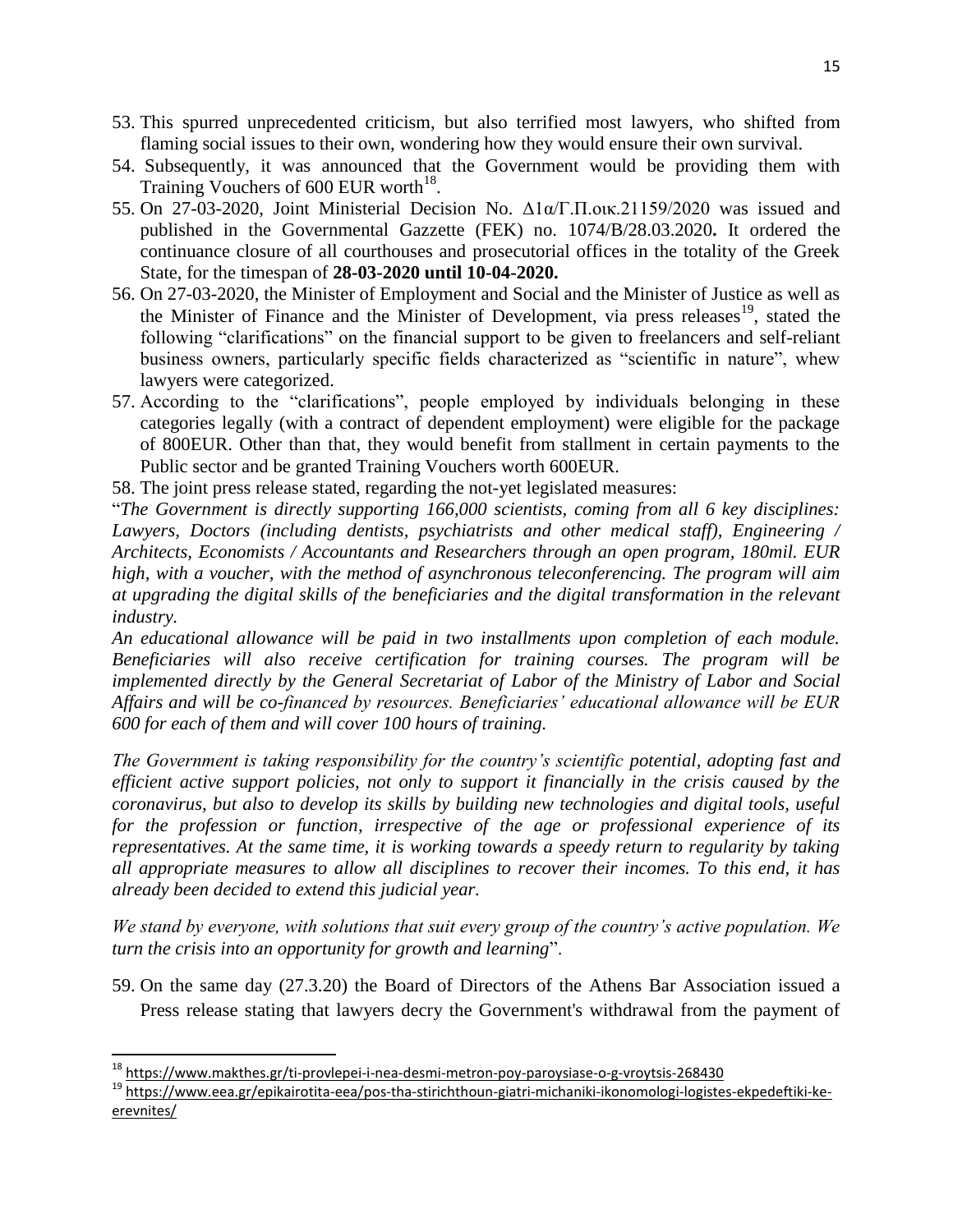the 800 euro allowance to lawyers as well as [decry] the participation of lawyers in subsidized voucher training programs ( $\epsilon$  600 each) which is a provocative mockery that underestimates everyone's intelligence. The Athens Bar Association claimed: a) The inclusion in the allowance of  $\epsilon$  800, as it is a matter of survival, but also of dignity of the bar, b) The inclusion of lawyers, as an affected sector, in the status of reduction of rent for professional housing, c) The abolition of the obligation to pay a "work fee" (τέλος επιτηδεύματος), d) The abolition of advance tax payment for next year, e) The immediate activation and payment of the unemployment benefit from the special account of OAED for Lawyers, which has been set up with the money of lawyers since 2011, as well as the information - accountability from the competent bodies for its management to date, f) The immediate payment of public debts to lawyers, in particular the debts of TACHDIK from legal aid, the debts of public and wider public sector bodies to cooperating lawyers and debts from benefits in kind and money of EFKA, past years, g) The exceptional granting of tax and insurance information for a certain amount, which will be set, in order to enable the collection of the debts owed by public and wider public sector,: h) The suspension of the power outage by PPC, during the current period of the pandemic, for all the citizens who may have debts, i) The suspension of the electronic seizure process in citizens' bank accounts during the current period of the pandemic, j) legislation of the suspension of loan obligations, informed and non-debtors, to banks and claims management companies from loans and credits, k) Ensuring the possibility of electronic filing of the declaration for the conduct of the trial without the presence of a lawyer and a party, where this is provided for procedurally)

- 60. Also, on 27.3.20 the Plenary Session's Coordinating Committee publicized an announcement in which it says that the Government has the obligation, legal and moral, to observe what has been announced by the Prime Minister himself and to grant the allowance of 800 euros to each lawyer and the reduction of the rent of the professional roof. This is the claim of the whole bar, primarily for reasons of principle and dignity.
- 61. In addition, on 27.3.20 a resolution of the Board of Directors of Aigion Bar was publicised, in which it states that "We have dignity as a branch and we are not beggars. And we will always have this dignity. You want to downplay the contradictory decisions, the prime minister and the co-responsible ministers, the legal function in the middle of a pandemic when you have devalued the sector that has been hit hardest by any scientific sector, with an aid that ended up a voucher via training centers when other sectors receive fully the 800 euro allowance, when they are hit by only reflective effects»
- 62. On 28.3.20 a resolution of the Board of Directors of Larissa Bar was issued, which condemns in the most unequivocal way the backwardness of the Government, regarding the inclusion of the sector in the affected professional groups that are entitled to the 800 euro allowance, and rejects the training coupons of 600 euros. He says that "in today's" war "era, the government must defend equality and show social sensitivity in practice" and insists on a fair request for 800 euros in emergency financial aid for lawyers, as announced by the Prime Minister himself.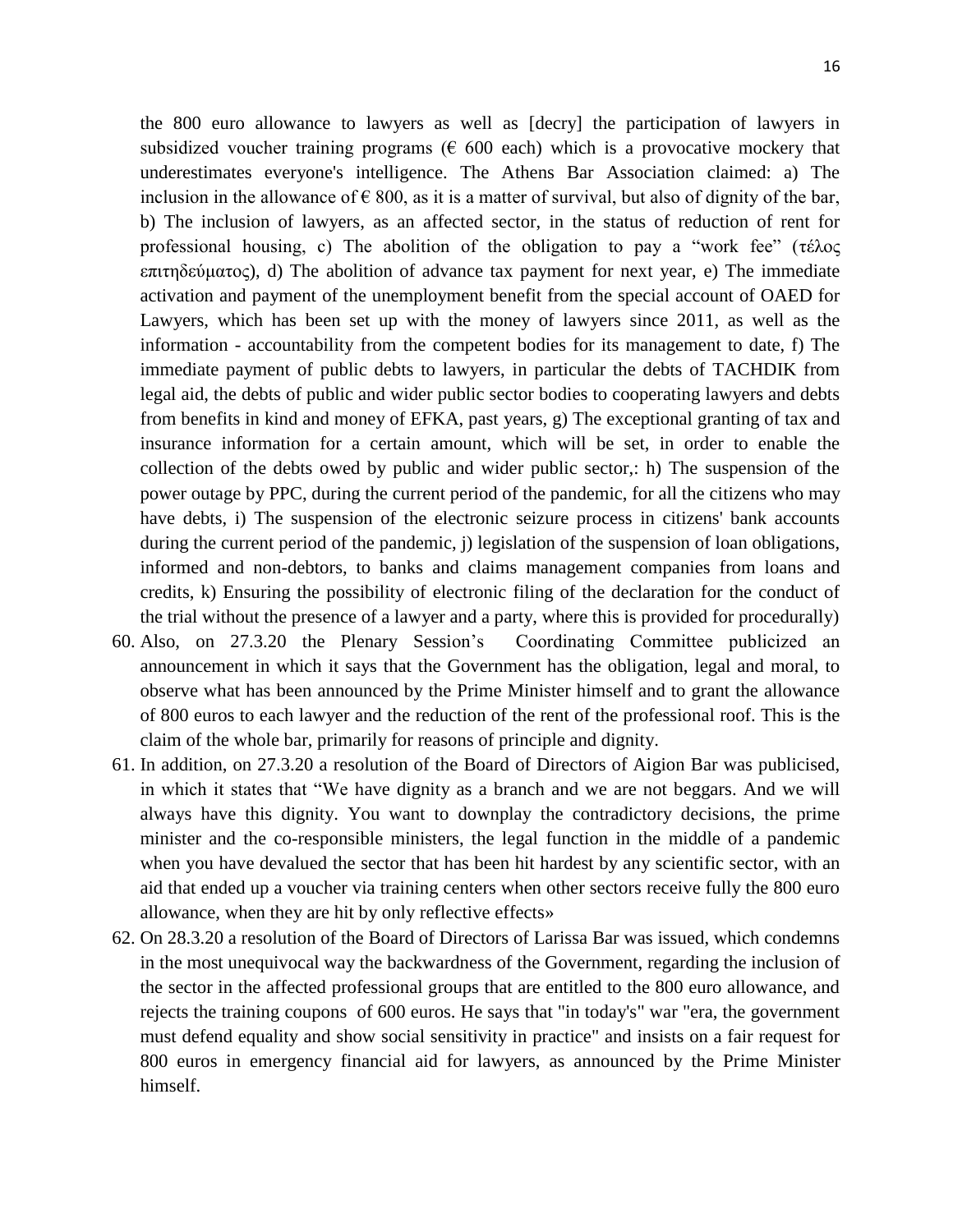- 63. Lawyers as freelancers and self-employed persons were thus excluded by omission from the package of immediate financial relief that would provide them with at least some liquid financial resources to be able to sustain themselves, at least for the immediate future and the particular demands of a life in quarantine while raising a family.
- 64. The utterly devaluating character of the employment of a scheme to selectively "combat illiteracy" of the most well educated segment of the population, in the middle of the Covid crisis, in order to allegedly avert the risk of poverty and soothe the consequences of Stateordered closure of Courts and banning of movement, infuriated and humiliated lawyers. Further than that, though, it could not be translated into actual funds<sup>20</sup>. It could not feed the children, pay the rent, pay taxes and contributions.
- 65. Not only their collection would run to the future and be uncertain and beaurocratic, but they were reportedly interlinked with the ESPA programme, an EU funding program aiming to **combat illiteracy** in the digital world.
- 66. According to no. 1.5188 / ok.3.968 / 2011 JMD (Government Gazette 915 / B / 20.5.2011), the Training Voucher system concerns the operation of a system of provision and management of education and vocational training services that enables the immediate beneficiaries to receive training services from EKEPIS (National Lifelong Learning Structures Certification Center) certified according to predefined pricing units for such services.
- 67. The training voucher most obviously would incorporate a specific financial value with the sole purpose of exchanging it with education and training services. The use of the above model of service enables the beneficiaries to choose the service and the body from which they will receive such services according to their personal needs<sup>21</sup>.
- 68. For the most well educated part of the population, the indicated support during the Covid-19 crisis months March and April would therefore be 100 hours of "education" and a prospect of receiving education vouchers<sup>22</sup>. At the same time, categories of beneficiaries of the 800 euros were enlarged, so as to include not only professionals, but also voluntary athletes and other similar groups<sup>23</sup>. The "additions" were attributed to an exploitation of good public relations of some individuals with the Government.
- 69. The exclusion of lawyers was largely attributed to the targeting of the profession in Greece, which has been mounting during the previous years.
- 70. A huge outcry followed<sup>24</sup> on the part of lawyers, who perceived the recent stance as "persecution", having culminated via a series of victimizing treatments and events during the past few years<sup>25</sup>. Large segments of the lawyers' community declared extremely traumatized

 $\overline{\phantom{a}}$ 

<sup>20</sup> <https://www.lawspot.gr/nomika-nea/ti-simainei-ekpaideytiko-epidoma-600-eyro-pros-epistimones>

<sup>21</sup> [https://gogosgrouplaw.gr/%CF%84%CE%AF-%CE%B5%CE%AF%CE%BD%CE%B1%CE%B9-%CE%BF%CE%B9-](https://gogosgrouplaw.gr/%CF%84%CE%AF-%CE%B5%CE%AF%CE%BD%CE%B1%CE%B9-%CE%BF%CE%B9-%CE%B5%CF%80%CE%B9%CF%84%CE%B1%CE%B3%CE%AD%CF%82-%CE%BA%CE%B1%CF%84%CE%AC%CF%81%CF%84%CE%B9%CF%83%CE%B7%CF%82-%CF%80%CE%BF%CF%85-%CF%80%CF%81/?fbclid=IwAR0dX4ZzFm5Xr38BTAOqAVhQjbFkt7QL-406loUVLlceBbfjBxVqI-THyXk) [%CE%B5%CF%80%CE%B9%CF%84%CE%B1%CE%B3%CE%AD%CF%82-](https://gogosgrouplaw.gr/%CF%84%CE%AF-%CE%B5%CE%AF%CE%BD%CE%B1%CE%B9-%CE%BF%CE%B9-%CE%B5%CF%80%CE%B9%CF%84%CE%B1%CE%B3%CE%AD%CF%82-%CE%BA%CE%B1%CF%84%CE%AC%CF%81%CF%84%CE%B9%CF%83%CE%B7%CF%82-%CF%80%CE%BF%CF%85-%CF%80%CF%81/?fbclid=IwAR0dX4ZzFm5Xr38BTAOqAVhQjbFkt7QL-406loUVLlceBbfjBxVqI-THyXk)

[<sup>%</sup>CE%BA%CE%B1%CF%84%CE%AC%CF%81%CF%84%CE%B9%CF%83%CE%B7%CF%82-%CF%80%CE%BF%CF%85-](https://gogosgrouplaw.gr/%CF%84%CE%AF-%CE%B5%CE%AF%CE%BD%CE%B1%CE%B9-%CE%BF%CE%B9-%CE%B5%CF%80%CE%B9%CF%84%CE%B1%CE%B3%CE%AD%CF%82-%CE%BA%CE%B1%CF%84%CE%AC%CF%81%CF%84%CE%B9%CF%83%CE%B7%CF%82-%CF%80%CE%BF%CF%85-%CF%80%CF%81/?fbclid=IwAR0dX4ZzFm5Xr38BTAOqAVhQjbFkt7QL-406loUVLlceBbfjBxVqI-THyXk) [%CF%80%CF%81/?fbclid=IwAR0dX4ZzFm5Xr38BTAOqAVhQjbFkt7QL-406loUVLlceBbfjBxVqI-THyXk](https://gogosgrouplaw.gr/%CF%84%CE%AF-%CE%B5%CE%AF%CE%BD%CE%B1%CE%B9-%CE%BF%CE%B9-%CE%B5%CF%80%CE%B9%CF%84%CE%B1%CE%B3%CE%AD%CF%82-%CE%BA%CE%B1%CF%84%CE%AC%CF%81%CF%84%CE%B9%CF%83%CE%B7%CF%82-%CF%80%CE%BF%CF%85-%CF%80%CF%81/?fbclid=IwAR0dX4ZzFm5Xr38BTAOqAVhQjbFkt7QL-406loUVLlceBbfjBxVqI-THyXk)

<sup>22</sup> [https://www.newsbeast.gr/financial/arthro/6147996/vroytsis-i-kyvernisi-prochora-amesa-sti-stirixi-ton](https://www.newsbeast.gr/financial/arthro/6147996/vroytsis-i-kyvernisi-prochora-amesa-sti-stirixi-ton-epistimonikon-kladon-tis-choras)[epistimonikon-kladon-tis-choras](https://www.newsbeast.gr/financial/arthro/6147996/vroytsis-i-kyvernisi-prochora-amesa-sti-stirixi-ton-epistimonikon-kladon-tis-choras)<br>
<sup>23</sup> http://

<https://www.betarades.gr/theloun-to-epidoma-twn-800-eurw-oi-podosafiristes/>

<sup>24</sup> [https://www.cnn.gr/news/ellada/story/213109/dikigoroi-empaigmos-to-voucher-ton-600-eyro-prosfeygoyn-gia](https://www.cnn.gr/news/ellada/story/213109/dikigoroi-empaigmos-to-voucher-ton-600-eyro-prosfeygoyn-gia-to-epidoma-ton-800)[to-epidoma-ton-800](https://www.cnn.gr/news/ellada/story/213109/dikigoroi-empaigmos-to-voucher-ton-600-eyro-prosfeygoyn-gia-to-epidoma-ton-800)

<sup>&</sup>lt;sup>25</sup> [http://www.avgi.gr/article/10842/10871679/sp-lappas-giati-exairountai-oi-dikegoroi-apo-to-epidoma-ton-800](http://www.avgi.gr/article/10842/10871679/sp-lappas-giati-exairountai-oi-dikegoroi-apo-to-epidoma-ton-800-euro-) [euro-](http://www.avgi.gr/article/10842/10871679/sp-lappas-giati-exairountai-oi-dikegoroi-apo-to-epidoma-ton-800-euro-)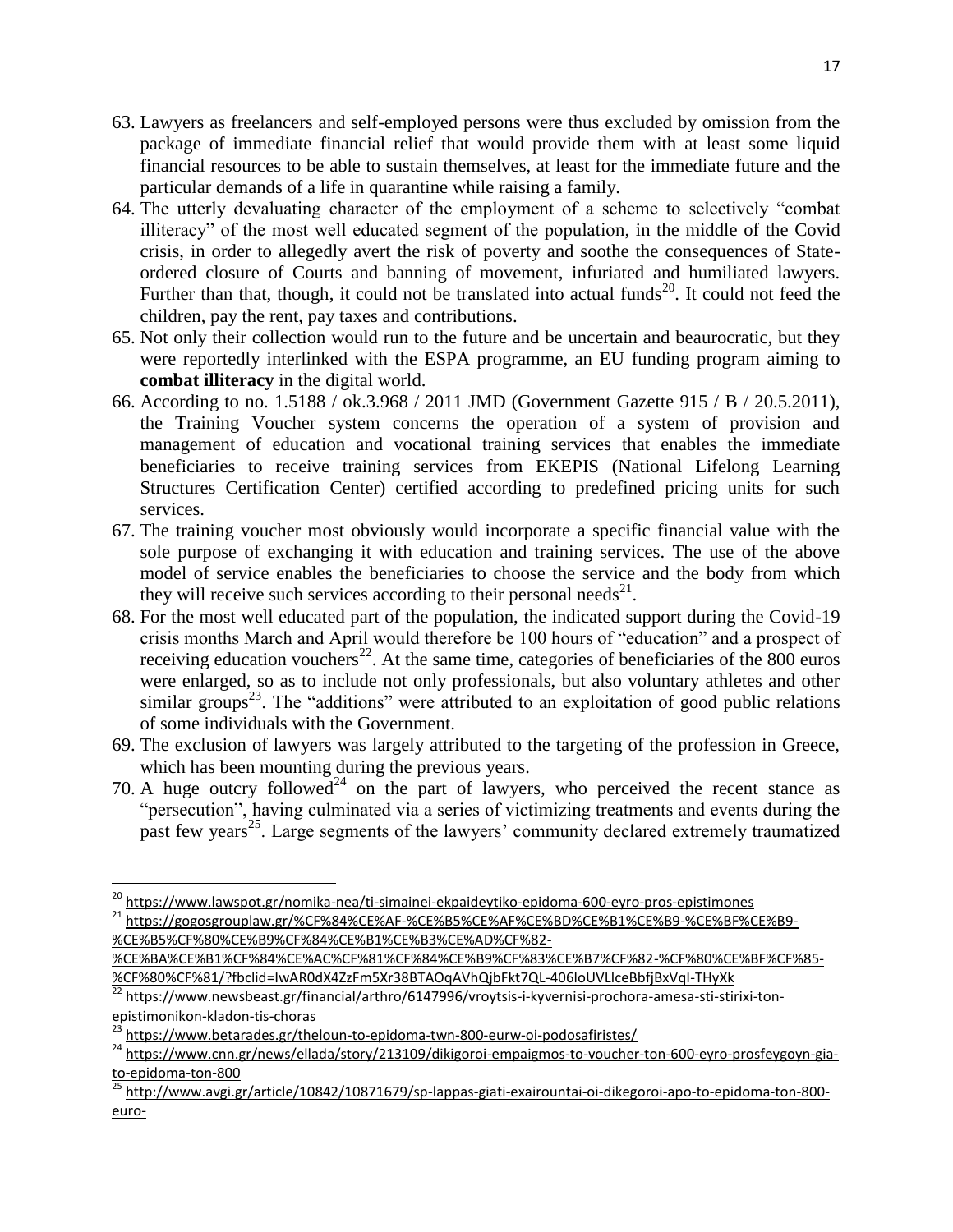and devaluated. Many wondered if they are going to feed their kids with education coupons while they are not enabled to work and are required to stay at home.

- 71. The media circulated the lawyers' decry of their treatment by titles such as "lawyers reject the support of 600 euros offered to them and ask for their inclusion in the 800 euro scheme".
- 72. A series of comments in regular on-line media and social media attacked lawyers for allegedly being dishonest with their taxes, being rich, not in need of support and like.
- *73.* The Athens Bar Association declared in a statement*, inter alia*, that: *"The Board of Directors of the Athens Bar Association condemns in the most manifest way the provocative withdrawal of the Government on the issue of the 800 euro allowance. When the Prime Minister himself and the allied ministers, unequivocally and unconditionally, assured that lawyers will receive the allowance and right afterwards disputed themselves, it is not just a matter of political inconsistency, but of the depreciation and stigma of an entire sector, which in the present urgent circumstances is fully deprived of its income<sup>26</sup> . It is, after all, irrefutable that lawyers, more than any other branch of the self-employed, are tested by the coronavirus pandemic, as courts, registries and land offices are suspended by law, public services are under-served, law enforcement officers and bailiffs have declared a suspension of services and a ban on the movement of citizens has been imposed, which, as a result, does not allow judicial or extrajudicial work. In the face of the existential agony* of a for-profit industry, a <u>large part of which is no longer able to meet its current</u> *obligations and meet its needs, today's announcement of lawyers' participation in funded training programs via vouchers (worth 600 Euro each) constitutes a provocative mockery, which underestimates everyone's intelligence."*
- 74. In order to further provocatively insult the sector of lawyers, keeping to its decision to not provide to them a financial assistance, the Greek Government announced its decision to "prolong the judicial year" (suspending the summer judicial leaves), reassuring the lawyers that they will be able to work in July, in order to counterbalance the damage from the Courts' preceding long closure.
- 75. In the meantime, governmental officials and MPs proceeded to public statements regarding the matter which further exacerbated the feelings of indignation and humiliation experienced by lawyers nationwide.
- 76. A narrative then emerged that the vouchers would somehow be translated into actual funds, after completion of the modules. However, no precise and legally justified explanation was provided for this claim.
- *77.* The treatment of lawyers, as paired to the proposed "solution" of suspending Judicial vacations, spurred an immediate reaction from the Prosecutors' Union (Judges and Prosecutors were not consulted prior to such decision), which addressed the Government with a fierce response<sup>27</sup>, ending with the phrase: *"we invite you to review the decision to adopt this measure, which will undoubtedly prove to be ineffective, and to take the necessary steps to properly and promptly financially support the lawyers, who are cofunctionaries of Justice, but without including in them hasty, fragmented and ineffective*

 $\overline{\phantom{a}}$ 

<sup>26</sup> "…*περί απαξίωσης και ονειδισμού ενός ολόκληρου κλάδου, που στις παρούσες έκτακτες συνθήκες στερείται πλήρως του εισοδήματός του."*

<sup>27</sup> Public Statement available here: https://www.ethnos.gr/ellada/96873\_oi-eisaggeleis-diamartyrontai-gia-tinparatasi-dikastikoy-etoys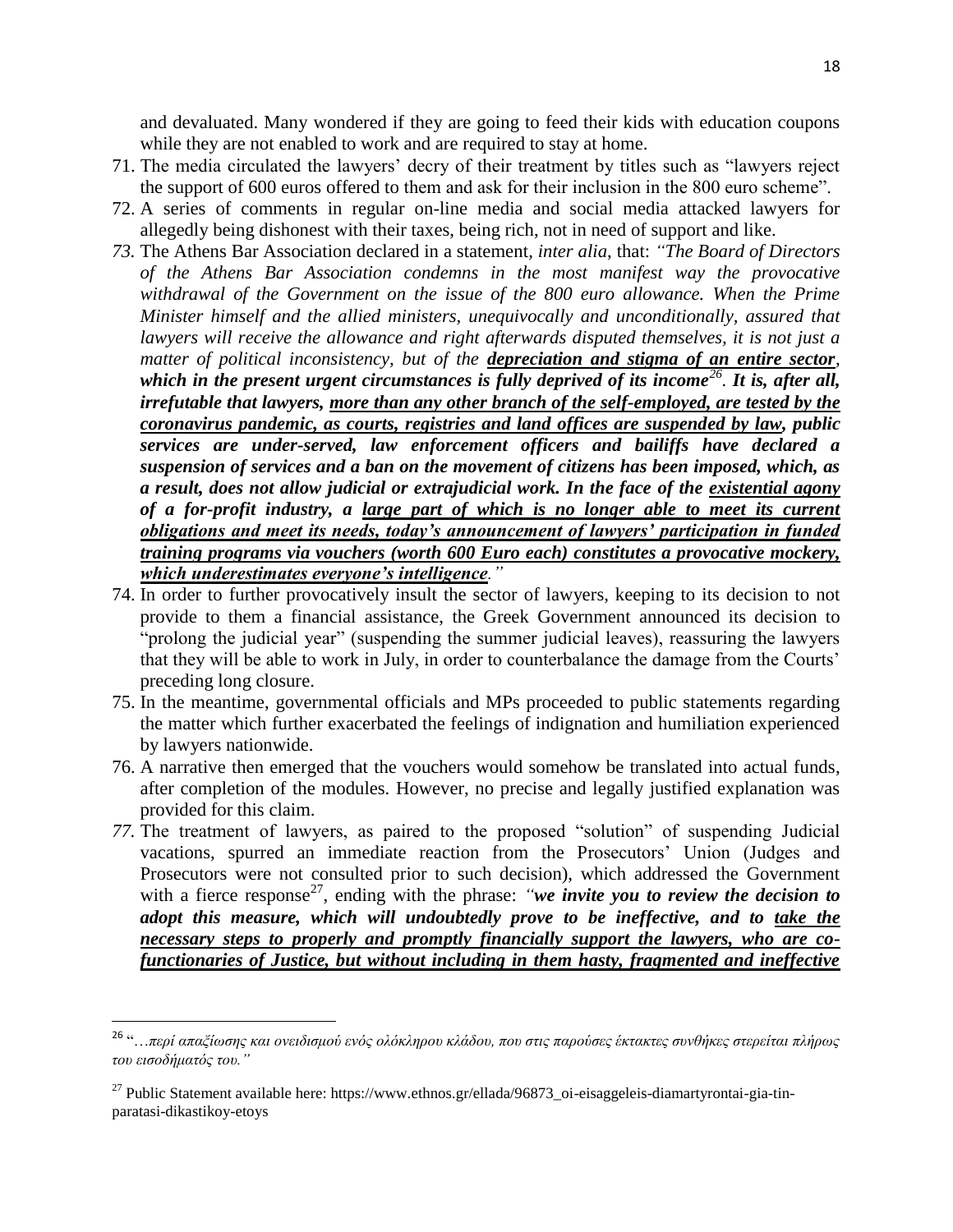*solutions, which have no purpose other than to further entrench the system of attribution of justice".*

- 78. The Union of Administrative Judges also circulated on 29-3-20 a press release in support of the lawyers<sup>28</sup>: "*NOTICE ABOUT THE EXCLUSION OF LAWYERS FROM THE BENEFIT OF 800 EUROS: The Association of Administrative Judges considers it unfair to exclude self-employed lawyers from the 800 euro allowance, as they too suffer from the consequences of the health crisis and supports the just request of lawyers and law firms to be included in the measure*".
- 79. On 30.3.20 an announcement of the Coordinating Committee of Bars' Presidents was issued, with which it again requested what is mentioned in the press release of the Athens Bar Association of 27.3.20, insisting on the allowance of 800 euros, without any "education" prerequisite.
- 80. On 31.3.20 an announcement of the Plenary Session of the Bars' Presidents was issued, in which the Plenary expresses its explicit and unequivocal opposition and continues to consider "a mockery" the Government's attempt to show, as a means of direct financial support for lawyers, the issuance of a 600-euro tele-training check through the NSRF program. Instead of the compensation of '800 euros for special purpose', taking advantage of the dire financial situation in which the sector has fallen and the need for the survival of colleagues, and requests A. The granting of compensation for special purpose, amounting to 800 euros, for March and April, according to Government announcements and the Prime Minister himself, B. The removal of the unjustified exclusion of lawyers from the reduction of the rent for their professional housing, C. The payment of the unemployment benefit from the special account of OAED, which consists of contributions paid exclusively by lawyers since 2011. It demands accountability for the management of this amount to date, D. The direct payment of the debts of the State to the lawyers (and in particular: - debts of TACHDIK from the legal aid.- the debts of the bodies of the State and the wider public sector to the cooperating lawyers. - debts from benefits in kind and in cash of EFKA of previous years), E. The abolition of the obligation to pay a performance fee (τέλος επιτηδεύματος). F. The abolition of the «advance tax» of the next year. G. The rapid advancement of e-justice proceedings H. The exclusive granting of tax and insurance information up to an amount, in order to enable the collection of the debts owed by the public and the wider public sector. I. The inclusion in the protective framework of practicing lawyers. I. The legislation of the suspension of loan obligations, informed and non-indebted, to the banks and the companies managing claims from loans and credits. IA. The suspension of power outages for this critical period of time for all Greek citizens.
- **81.** On **2-4-2020** the Prime Minister announced in public that lawyers would "for now" be supported via education, but **committed that they would be immediately afterwards included in the 800 Euro allowance scheme, like the other self-employed, which they would receive at the onset of May 2020.**
- **82.** On, 2-4-20, in execution of the above mentioned announcement dated 31.3.20 of the Plenary Session of the Bars' Presidents, followed a) a letter of the President of the Plenary Session to the Minister of Labor and the Commander of OAED for the activation of the Unemployment Account in favor of lawyers and b) On 6-4-20, a letter from the President of the Plenary

l

<sup>&</sup>lt;sup>28</sup> [https://edd.gr/index.php/updating/announcements/334-800-subsidy-lawyers-exception](https://edd.gr/index.php/updating/announcements/334-800-subsidy-lawyers-exception-announcement?fbclid=IwAR0zXnolASZzJx55jrChnEvu5_WYr1knmnE8wh-xogKxFn7IhumeS2psbFs)[announcement?fbclid=IwAR0zXnolASZzJx55jrChnEvu5\\_WYr1knmnE8wh-xogKxFn7IhumeS2psbFs](https://edd.gr/index.php/updating/announcements/334-800-subsidy-lawyers-exception-announcement?fbclid=IwAR0zXnolASZzJx55jrChnEvu5_WYr1knmnE8wh-xogKxFn7IhumeS2psbFs)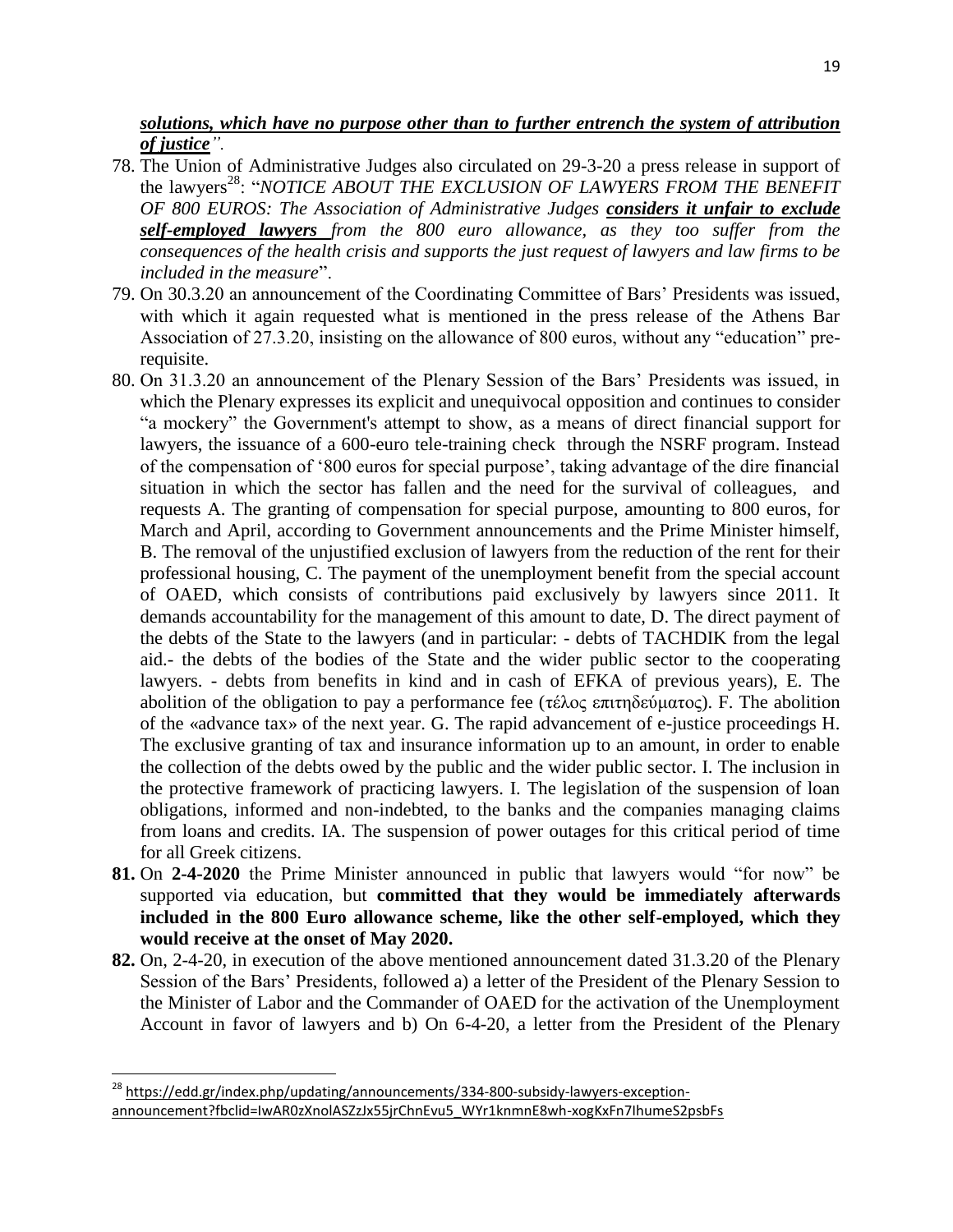Session to the Minister of Justice and the President of TACHDIK on the acceleration of the liquidation and repayment of the due remuneration for legal aid

- 83. It should be noted that in the Communication from the European Commission Temporary framework for State aid measures to support the economy in the current COVID-19 outbreak, **19 March 2020**, OJ C 91I, 20.3.2020, p. 1-9, as amended by Communication from the Commission C(2020) 2215 final of **3 April 2020** on the Amendment of the Temporary Framework for State aid measures to support the economy in the current COVID-19 outbreak, OJ C 112I , 04.04.2020, p. 1–9, **it was clear that lawyers could and should be multiply supported during the crisis, including by financial benefits**.
- 84. Even without knowing that the EC had supported this prospect, it was received with great concern that lawyers in almost all EU member States had already been supported by State and EU funds. Even lawyers in non EU member States, such as the neighbouring Albania, had received EU support in the form of a financial benefit, in order to be supported during the crisis. This was reasonable, as Courts, along with Schools, were the first premises to close in order for States to contain the transmission rate and rapid spread of the virus.
- **85.** On 6-4-20 there was an announcement of the Board of Directors of the Athens Bar Association in which it declared that it adopts in its entirety the above mentioned decision of 31.3.2020 of the Plenary Session.
- **86.** On 7-4-20 the Plenary Session of the Board of Directors and the Athens Bar Association sent a joint letter to the Minister of Finance, the Presidents of the ISA, the TEE, the OEE, requesting the immediate subordination of scientists - freelancers to the reduction of professional roof rent.
- 87. On 10-04-2020, Joint Ministerial Decision No. Δ1α/Γ.Π.οικ.24403/2020 was issued and published in the Governmental Gazzette (FEK) no. 1301/B/11.04.2020**.** It ordered the continuance closure of all courthouses and prosecutorial offices in the totality of the Greek State, for the timespan of **10-04-2020 until 27-04-2020.**
- 88. On 16.4.20 a report of the Board of Directors of Aigion Bar was sent to the Ministers of Development and Finance for the omission of support measures for lawyers and nonpayment of the tele-education benefit of 600 euros, despite the contrary announcements.
- 89. On 21.4.20 the Coordinating Committee and the Plenary Session of Bars' Presidents made an Announcement in which they declared that the telecommuting scheme is a mockery and a monument of sloppiness, with its content completely degraded, while the installments for it have not been paid as it was announced and they ask for payment again of the special benefit allowance of 800 euros for the period 15-3 to 30-4. They note that there is also a growing potential for digital filing and digital decision making. The Plenary Session also states that it adheres to the assertion framework, as decided at its meeting on 31.3.2020.
- 90. On 22-4-2020 it was announced in the media<sup>29</sup> that in a few days a segment of Civil Courts would open. This mainly referred to procedures facilitating bank transactions and loans (mortgages etc). The proceedings would exceptionally take place without litigants and lawyers.
- *91.* On 22-4-2020, and while many lawyers had already spent 100 hours suffering largely incomprehensible (often making no sense at all), hastily drafted texts, the Prime Minister announced that the training programs are abolished and that "scientists" would receive 600 euros in cash, irrespectively of whether they had engaged in the on-line training or not. He

l <sup>29</sup> For example, https://www.capital.gr/epikairotita/3447656/giati-anoigoun-prota-ta-dikastiria-stoxos-i-xorigisidaneion-epanekkinisis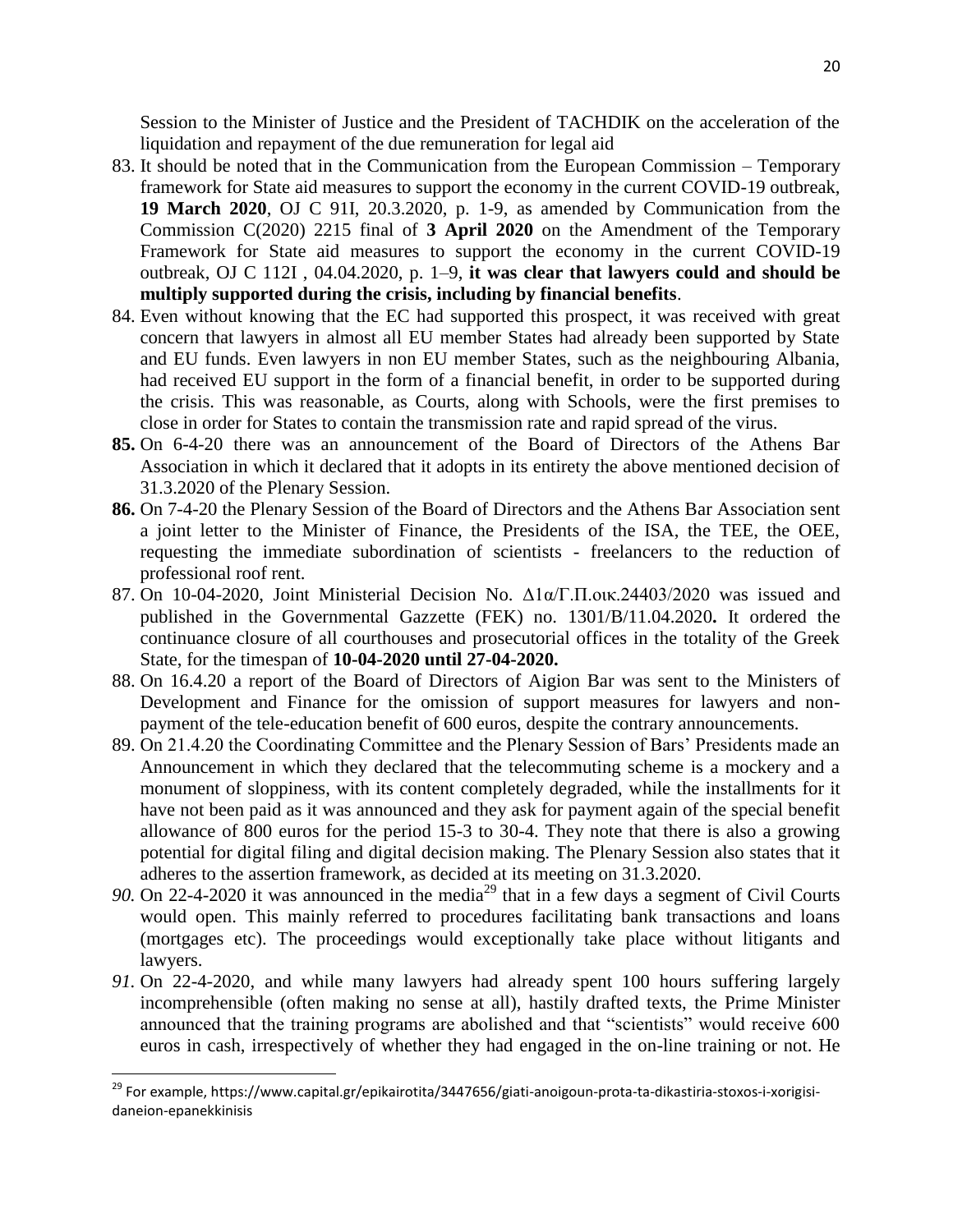relevantly declared to the media: *"…the key to upgrading the skills of trainees and creating added value to the economy was to create a quality training content. Unfortunately, the content, in many respects, was not what corresponds to such a Program. And, of course, it does not fully serve the purpose for which it was originally chosen by the Government. For this reason, after a relevant research was preceded by a decision of the Prime Minister, the program of financial support of scientists via telecommunications is abolished. However, the scientists to whom the Program concerned will normally receive the aid of 600 euros for the month of April without other pre-conditions. […] In the midst of an unprecedented health crisis, the government is not stopping reforms. Things happen in a few days or weeks that haven't been done for years. We are building, together, an effective State that inspires confidence. Any failures, as in other cases, are identified and corrected. "*

- **92.** Given that the news surfaced documents proving that the European Commission had approved the support to self-employed, the preceded hardship seemed completely unexplainable to the lawyers' sector, **especially given the fact that among the so-called "scientists", only lawyers' work had been truly and to such an extent shut down by State's decisions and relevant urgent legislation. It also seemed unexplainable, since the "training scheme" would be abolished, why all the "non-scientist" affected professionals would not be immediately included in the general aid scheme and receive a sum that is equivalent to the one received by the general category of the self-employed in the country. Moreover, what would happen with May, when the Courts were clearly expected to remain closed? Lawyers were relying on the PM's previous assurances that in May lawyers would receive 800 euros of aid, just like other affected freelancers.**
- 93. On 24.4.20 the Board of Directors of Aigion Bar decided to send a letter to the Prime Minister for a) immediate payment of the allowance of 800 euros for the months of March, April, as was done in all affected sectors through the AADE platform, b) on compliance with the PM's announcement before the Greek Parliament and his commitment to support scientists in May with the allowance of 800 euros. The decision states that: "*In the midst of a pandemic, the state must also take care of lawyers and their families who have come to a standstill. The lawyers' sector does not deserve such disparaging behavior that has now become mockery*. "
- 94. On 25-04-2020, Joint Ministerial Decision No.  $Δ1α/T \cdot \text{II} \cdot \text{OK} \cdot 26804/2020$  was issued and published in the Governmental Gazzette (FEK) no. 1588/B/25.04.2020. It ordered the continuance closure of all courthouses and prosecutorial offices in the totality of the Greek State, for the timespan of **28-04-2020 until 15-05-2020.** The only exceptions from this general rule were procedures of a time-sensitive nature, such as in *flagrante delicto* procedures, criminal procedures at risk of prescription, injunction and interim measures petitions and petitions regarding remand prisoners close to exceeding 18 months of remand detention, also few actions brought before an Administrative Court were allowed as long as personal attendance of the parties was not required.
- 95. On 28.4.20 the President of the Plenary Session of Bars' Presidents sent a letter to the Ministers of Finance, Labor and Development-Investment for the payment of the allowance of  $\epsilon$  600 (after the abolition of tele-education scheme) to those who did not manage to submit a declaration for engaging in tele-education.
- 96. On 3.5.20 the Coordinating Committee of the Bars publicized an announcement intervention by which it was requesting the payment of 800 euros to the lawyers for May according to the announcement of the Prime Minister of 2.4.2020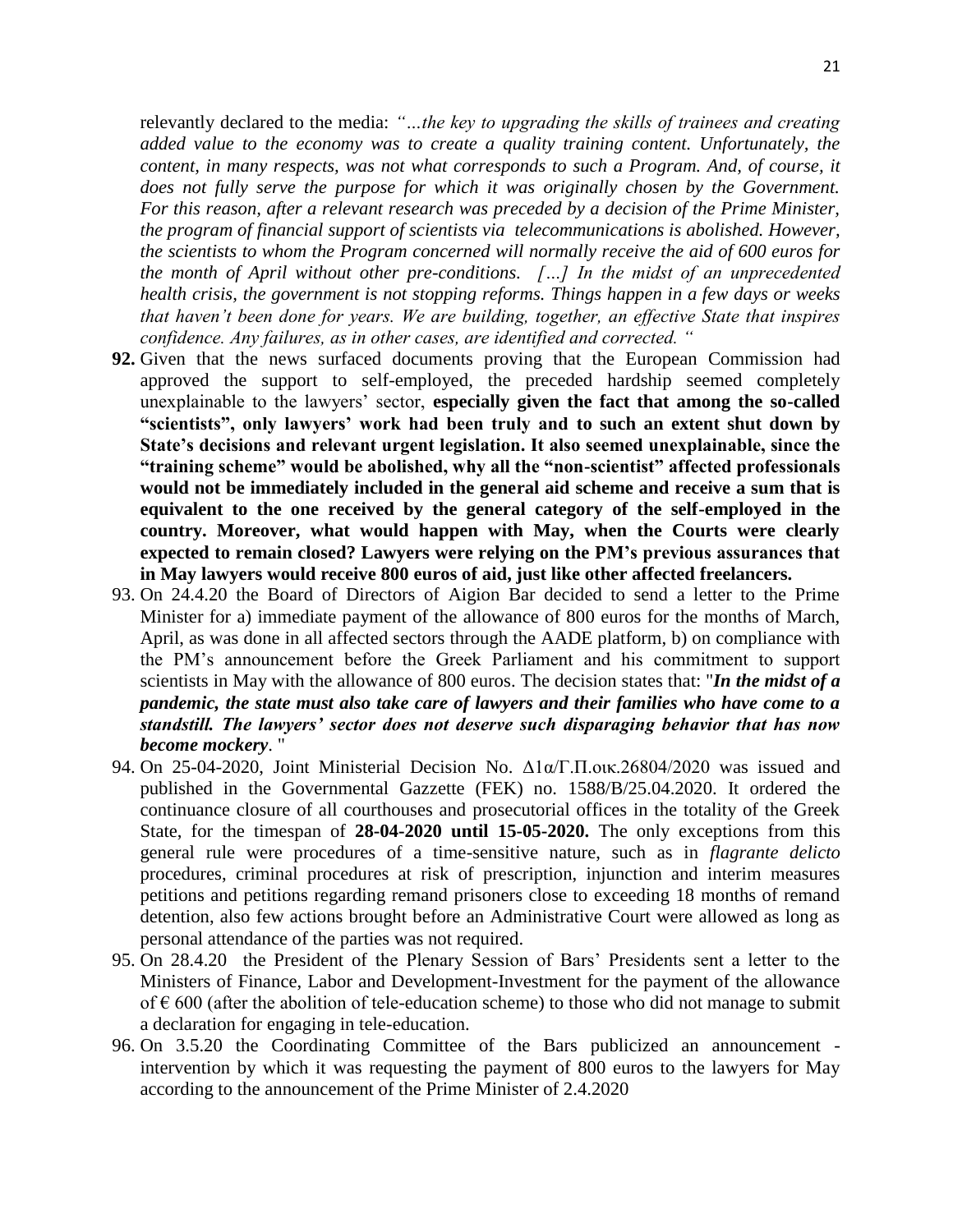- 97. On 4 May 2020, the general ban on movement was lifted. A lot of restrictions remained regarding the use of means of transportation, gatherings, working hours of services etc.
- 98. On 6.5.20 a joint letter was sent to the Prime Minister by the Panhellenic Medical Association, the Plenary Session of the Presidents of the Bar Associations of Greece, the Hellenic Dental Federation and the Coordinating Committee regarding the Ministerial Decision on the granting of compensation for a special purpose, in May, amounting to 800 euros, to the scientific branches of the country.
- 99. By electronic notification of 6 May 2020, Greece notified (out of time) aid in the form of wage subsidies to support self-employed individuals including self-employed managers of small undertakings in sectors affected by the COVID-19 outbreak ("Special purpose compensation to support undertakings due to the onset and spread of COVID-19") under the Temporary Framework for State aid measures to support the economy in the current COVID-19 outbreak, as amended ("the Temporary Framework").
- 100. Since the beginning of the coronavirus outbreak, many<sup>30</sup> State aid measures have been adopted under Article 107(2)b, Article 107(3)b and under the EC's Temporary Framework, including Greece<sup>31</sup>. The relevant entry was registered for Greece on  $27-4-2020$  and has as follows:

#### **State Aid Cases**

 $\overline{a}$ 

SA.57165 COVID 19 – Wage subsidies to self-employed

| <b>Member State:</b>   | Greece                                             |
|------------------------|----------------------------------------------------|
| Legal basis primary:   | Art. $107(3)(b)$ TFEU – Remedy serious disturbance |
| Legal basis secondary: | Covid-19 – Temporary Framework Covid-19            |
| Aid instrument:        | Other                                              |
| Case Type:             | Scheme                                             |

 $30$  https://ec.europa.eu/competition/state aid/what is new/covid 19.html

 8 April: €1.2 billion Greek scheme providing grants for SMEs to support economy in coronavirus outbreak (press release: IP/20/624)

30 April: Modification of Greek guarantee measure to support companies affected by the coronavirus outbreak (press release: IP/20/786)

5 May: €10 million Greek scheme to support companies in the floriculture sector affected by the coronavirus outbreak (press release: IP/20/809)

 11 May: €500 million Greek scheme to support the self-employed affected by coronavirus outbreak (press release: IP/20/858)

<sup>&</sup>lt;sup>31</sup> 7 April:  $\epsilon$ 1 billion Greek scheme providing repayable advances to support the economy in the coronavirus outbreak (press release: IP/20/611)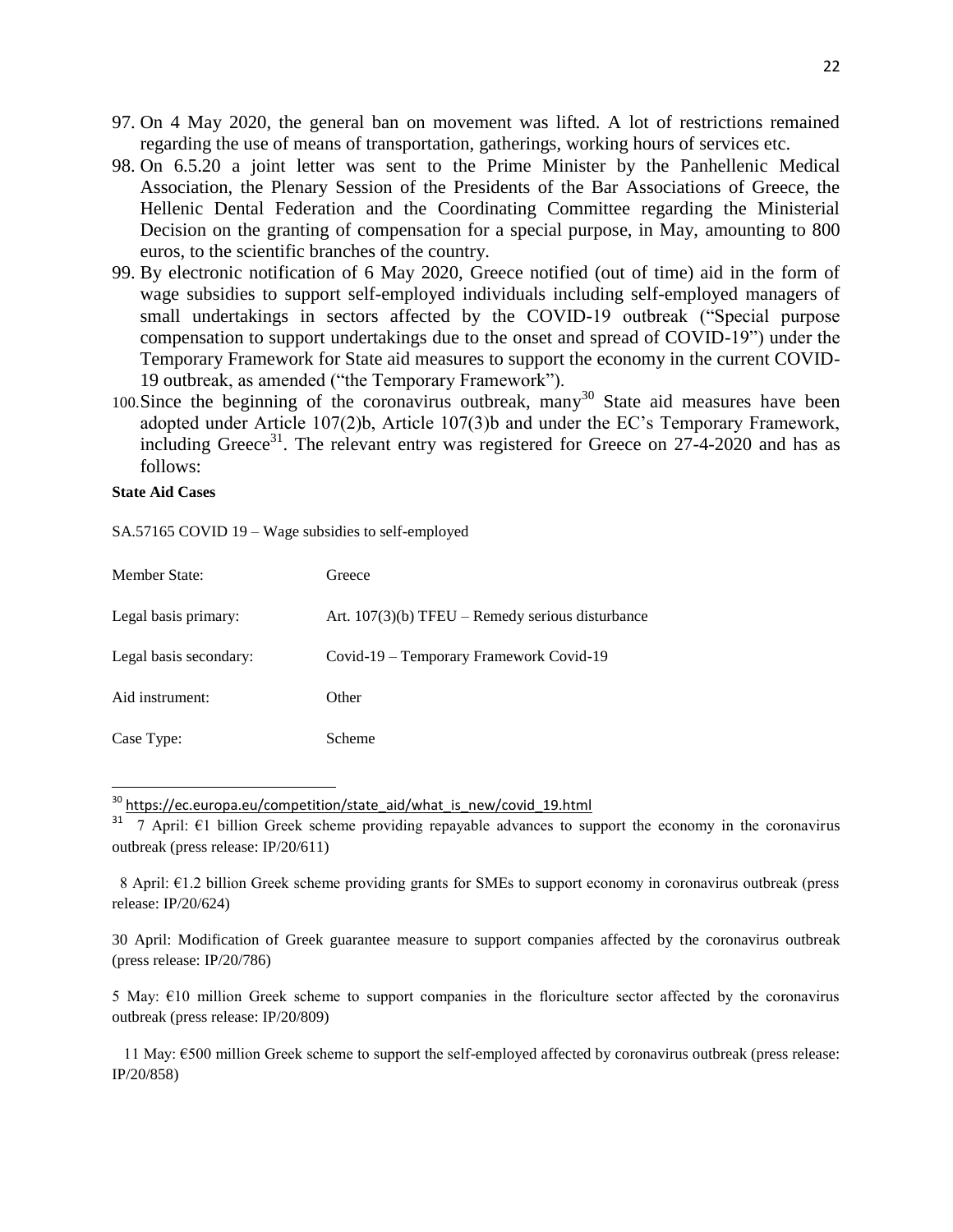Notification or Registration Date: 27.04.2020

| DG Responsible:         | Competition DG                                                                |  |
|-------------------------|-------------------------------------------------------------------------------|--|
|                         | 2020/N                                                                        |  |
| Decision on 11.05.2020: | Decision not to raise objections                                              |  |
| Press release:          | IP/20/868                                                                     |  |
| Decision Text:          | Letter to the Member State – authentic language en<br>Published on 12.05.2020 |  |

101. The letter (in English) of the EC to Greece, dated 12-05-2020, describing the situation on the ground and the aid requested and approved, is annexed to the present submission. The Complainants would like to highlight some among its contents that describe the aid asked for by Greece, as if it included lawyers, and also the several **admittances** about the damage provoked to freelancers – the self employed, including by measures taken by the State:

*"2. DESCRIPTION OF THE MEASURE* 

*(4) Greece considers that the COVID-19 outbreak has started to affect the real economy and threatens the continuation of business activities by self-employed individuals that have partially or entirely suspended their activities due to the compulsory closure of enterprises and the significant effect, both on demand and supply, of the restrictions and containment measures enforced by the national authorities in response to that outbreak.*

[EC letter's footnote No3 is placed hereby, which reads as follows:

*The compulsory closure of undertakings and the significant effect of the restrictions, both on demand and supply, have taken a severe toll on economic activity. The Greek Government has imposed the closure of all business operations that are considered of high risk for the spread of the virus, namely the ones involving high concentration of people i.e….. As restrictions and compulsory closure measures are still in effect and may also continue, the impact on economic activity is gradually increasing. The Ministry of Finance estimates that more than 790,000 businesses with monthly turnover of approximately EUR 8.3 billion, are forced to closure or ceasing of their activities or are significantly negatively affected by the imposed restrictions and the downturn of the economy.]* 

*The measure thus aims to preserve employment which, due to the COVID-19 outbreak, would otherwise have been affected and to allow undertakings to resume their activities immediately after the confinement period.*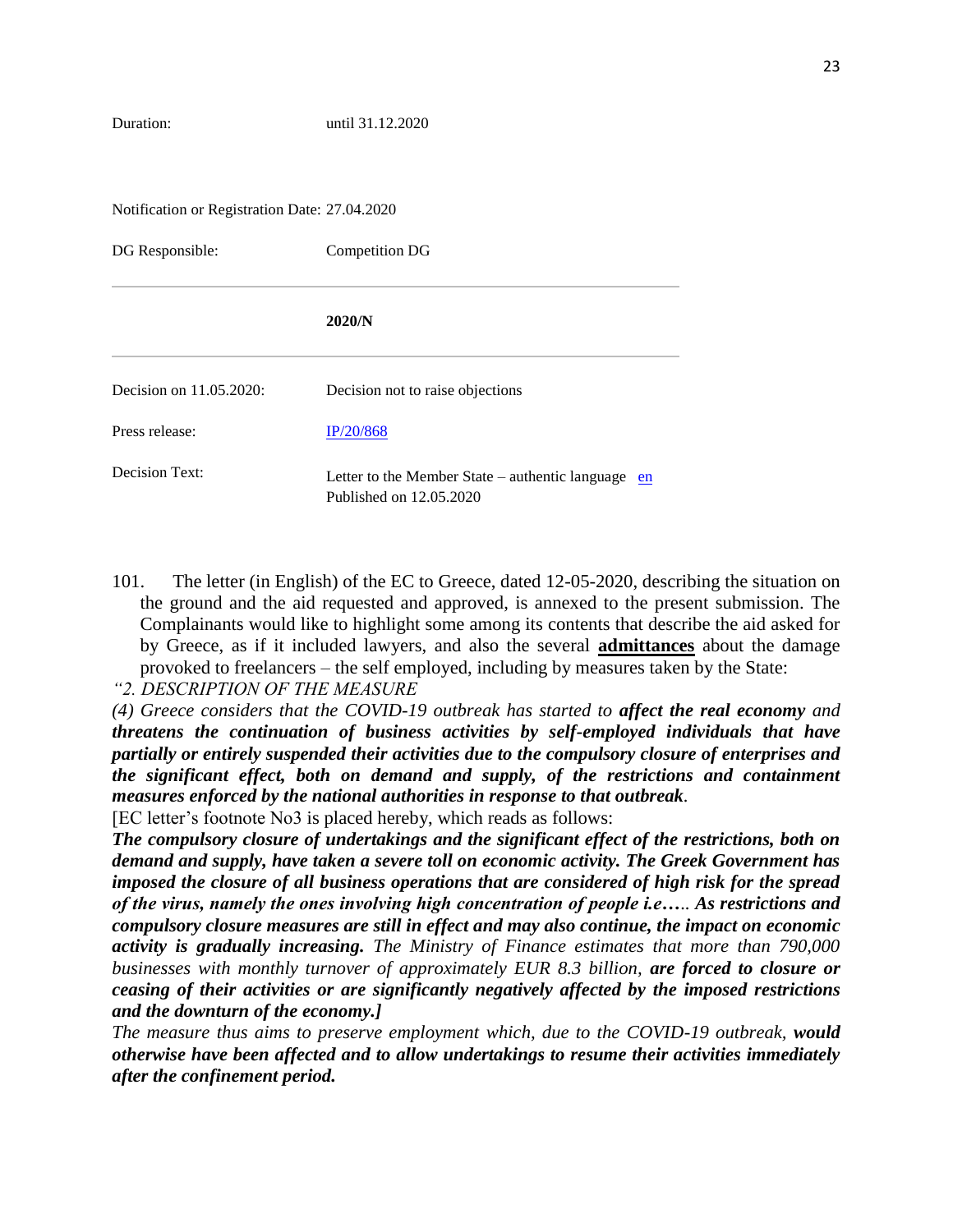*(5) By the measure, the Greek authorities aim to ensure the continuation of business activities of self-employed individuals in sectors that have suffered significant loss of business due to the COVID-19 outbreak. The measure forms part of an overall package of measures and aims to counter the serious disturbance inflicted upon the economy by the outbreak and to preserve the continuity of economic activity during and after the outbreak.* 

*(6) To the extent the scheme is co-financed by European Structural and Investment Funds (ESIF), the measure will be implemented in full compliance with the rules applicable under these Funds.* 

*(7) The compatibility assessment of the measure is based on Article 107(3)(b) TFEU, as interpreted by Section 2 and Section 3.10 of the Temporary Framework.* 

*2.1. The nature and form of aid* 

*(8) The measure provides aid in the form of direct grants as compensation to selfemployed, including self-employed managers of small undertakings, for the loss of income suffered for the period 17 March 2020 to 30 April 2020 in sectors that have suffered significant loss of business due to the COVID-19 outbreak.* 

*2.2. Legal basis* 

 $\overline{a}$ 

*(9) The legal basis for the measure is:*

 $\Box$  *Article 8 of the Legislative Act of 20.03.2020,*<sup>32</sup> as amended by Article 1 of the Legislative Act *of 13.04.2020,<sup>33</sup> and Article 3 of Law 4684/2020,<sup>34</sup>*

□ Article 6 of the Act of a Legislative Content of 20.03.2020,<sup>35</sup> 24uthorized by Article 1 of Greek *Law 4683/2020,<sup>36</sup> and Article 8(1) of the same Act, as amended by Article 1 of the Act of a Legislative Content of 13.04.2020,<sup>37</sup>*

□ *the Joint Ministerial Decision No 39162 /16.04.2020,<sup>38</sup> the Joint Ministerial Decision No 88/24.04.2020<sup>39</sup> and the Joint Ministerial Decision No 89/25.04.2020<sup>40</sup> of the Ministers of Finance, Development and Investment, Labour and Social Insurance,* 

<sup>&</sup>lt;sup>32</sup>Act of a Legislative Content 'Urgent measures to address the consequences of the risk of coronavirus COVID-19 spread, to support society and business initiative and to ensure the proper functioning of the market and the public administration' (Government Gazette A' 68/20.03.2020).

<sup>&</sup>lt;sup>33</sup> Act of a Legislative Content 'Measures to address the consecutive consequences of the coronavirus COVID-19 pandemic and other urgent provisions' (Government Gazette A' 84/13.04.2020).

Greek Law 4684/2020 "Ratification of the Act of a Legislative Content of 30.03.2020 'Measures to address the coronavirus COVID-19 pandemic and other urgent provisions' (A' 75) and other provisions" (Government Gazette A' 86/25.04.2020).

<sup>&</sup>lt;sup>35</sup> Act of a Legislative Content 'Urgent measures to address the consequences of the risk of coronavirus COVID-19 spread, to support society and business initiative and to ensure the proper functioning of the market and the public administration' (Government Gazette A' 68/20.03.2020).

<sup>&</sup>lt;sup>36</sup> Greek Law 4683/2020 "Ratification of the Act of a Legislative Content of 20.03.2020 'Urgent measures to address the consequences of the risk of coronavirus COVID-19 spread, to support society and business initiative and to ensure the proper functioning of the market and the public administration' (A' 68) and other provisions" (Government Gazette A' 83/10.04.2020).

Act of a Legislative Content 'Measures to address the consecutive consequences of the coronavirus COVID-19 pandemic and other urgent provisions' (Government Gazette A' 84/13.04.2020).

<sup>&</sup>lt;sup>38</sup> Joint Ministerial Decision No 39162 EΞ 2020/15.04.2020 'Special purpose compensation to support undertakings due to the onset and spread of COVID-19' (Government Gazette B' 1457/16.04.2020).

<sup>&</sup>lt;sup>39</sup> Joint Ministerial Decision ΓΔΟΥ88/24.04.2020 'Amendment of the Joint Ministerial Decision No 39162 ΕΞ 2020/15.04.2020 and extension of the deadline of the relevant applications until 28.04.2020' (Government Gazette B' 1578/24.04.2020).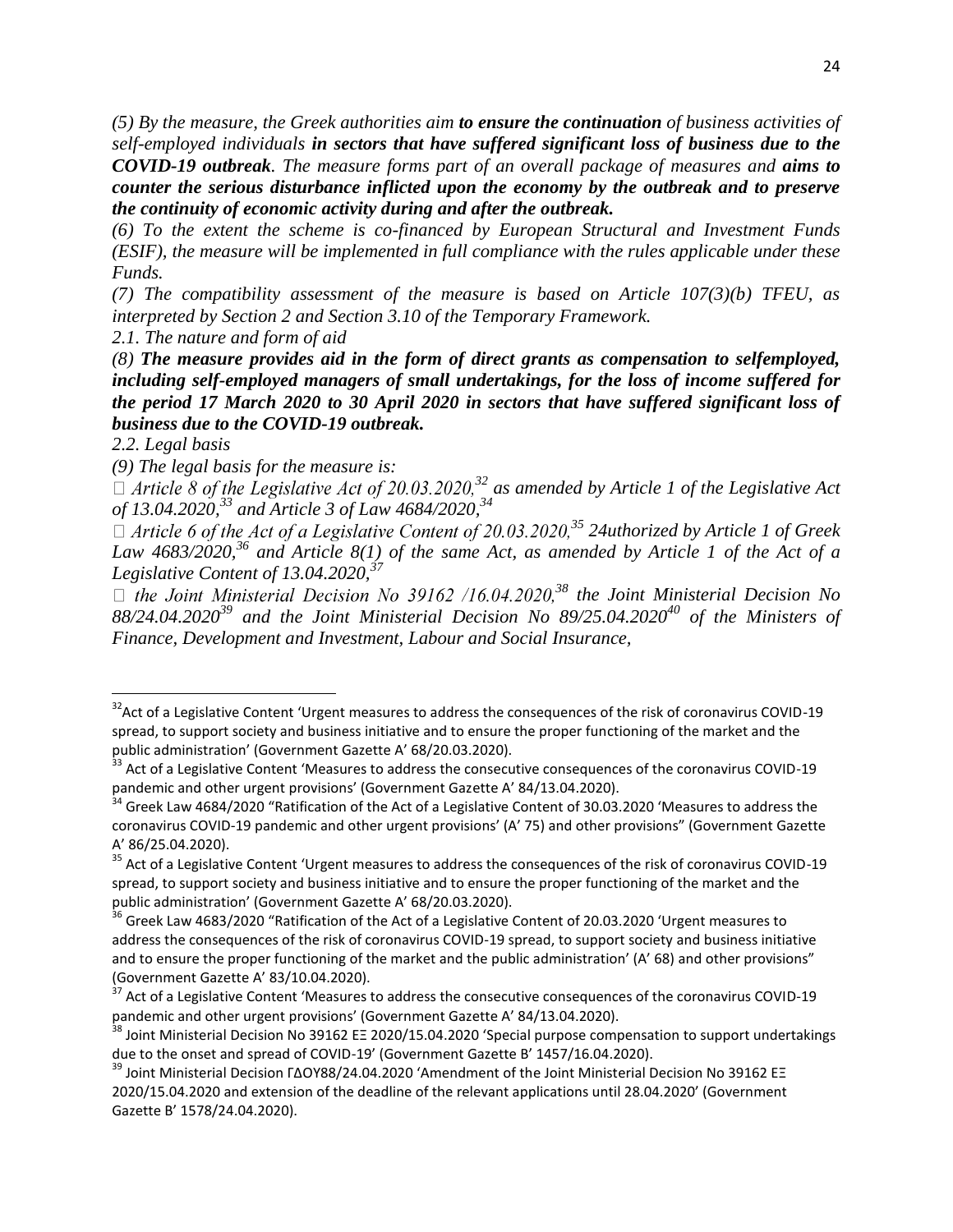$\Box$  the Joint Ministerial Decision No 19024/17.03.2020.<sup>41</sup> the Joint Ministerial Decision No *21268/28.03.2020<sup>42</sup> and the Joint Ministerial Decision No 24406/10.04.2020.<sup>43</sup>* 

*2.3. Administration of the measure* 

*(10) The Directorate General for Financial Services of the Ministry of Finance is responsible for administering the measure. It will be supported in its functions by the Independent Authority for Public Revenues.* 

*2.4. Budget and duration of the measure* 

*(11) The estimated budget of the measure is EUR 500 million.* 

*(12) The measure will be co-financed by European Structural and Investment Funds (ESIF).* 

*(13) Aid may be granted under the measure no later than 31 December 2020.*

*2.5. Beneficiaries* 

l

*(14) The beneficiaries of the measure are self-employed individuals and self-employed managers of small undertakings of up to 20 employees active in Greece which are negatively affected by the COVID-19 outbreak. Financial institutions are excluded from the measure.* 

*(15) Pursuant to Article 2 of the Joint Ministerial Decision No 39162/16.04.2020, a selfemployed individual16 is a person who practices a freelance profession<sup>44</sup>*

*(49) The measure aims at preserving employment by compensating self-employed individuals and self-employed managers of undertakings with no more than 20 employees for a loss of income resulting from measures adopted at national level to respond to the COVID-19 outbreak, which affects the wider economy and has led to severe disturbances of the real economy of the Member States. In particular, it aims at supporting self-employed individuals and self-employed managers of small undertakings whose business activities are suspended, significantly reduced or even ceased, in compliance with a State order, and whose income is reduced, if not lost*.

102. On 8.5.20 an announcement of the Plenary Session of Greek Bars was published, requesting the immediate implementation of the government's commitment for the granting of special compensation for the month of May, amounting to 800 euros, as well as a) the

<sup>&</sup>lt;sup>40</sup> Joint Ministerial Decision ΓΔΟΥ89/ 25.04.2020 'Amendment of the Joint Ministerial Decision No 39162 ΕΞ 2020/15.04.2020' (Government Gazette B' 1587/25.04.2020).

<sup>&</sup>lt;sup>41</sup> Joint Ministerial Decision Δ1α/ΓΠ.οικ. 19024/17.03.2020 of the Ministers of Development and Investment, Citizen Protection, Labour and Social Insurance, Health, Culture and Sports, Interior 'Imposition of the measure of the temporary prohibition of private undertakings' operation in the whole territory of Greece for the period 18.03.2020 – 31.03.2020 to limit the spread of coronavirus COVID-19' (Government Gazette B' 915/17.03.2020).

<sup>&</sup>lt;sup>42</sup> Joint Ministerial Decision Δ1α/ΓΠ.οικ. 21268/28.03.2020 of the Ministers of Development and Investment, Citizen Protection, Labour and Social Insurance, Health, Culture and Sports, Interior, Infrastructure and Transport 'Imposition of the measure of the temporary prohibition of private undertakings' operation and other meeting places in the whole territory of Greece for the period 28.03.2020 – 11.04.2020 to limit the spread of the coronavirus COVID-19' (Government Gazette B' 1081/28.03.2020), as amended by the Joint Ministerial Decision Δ1α/Γ.Π.οικ.22821/03.04.2020 (Government Gazette B' 1167/03.04.2020).

<sup>&</sup>lt;sup>43</sup> 15 Joint Ministerial Decision Δ1α/ΓΠ.οικ.24406/10.04.2020 of the Ministers of Development and Investment, Citizen Protection, Labour and Social Insurance, Health, Culture and Sports, Interior, Infrastructure and Transport 'Imposition of the measure of the temporary prohibition of private undertakings' operation and other meeting places in the whole territory of Greece for the period 12.04.2020 – 27.04.2020 to limit the spread of the coronavirus COVID-19' (Government Gazette B'1299/10.04.2020).

<sup>44</sup> The notion of self-employed individual is defined in Article 2 of Greek Law 4387/2016 (Government Gazette Α' 85/12.5.2012), as replaced by Article 22 of Greek Law 4670/2020 (Government Gazette Α' 43/28.2.2020).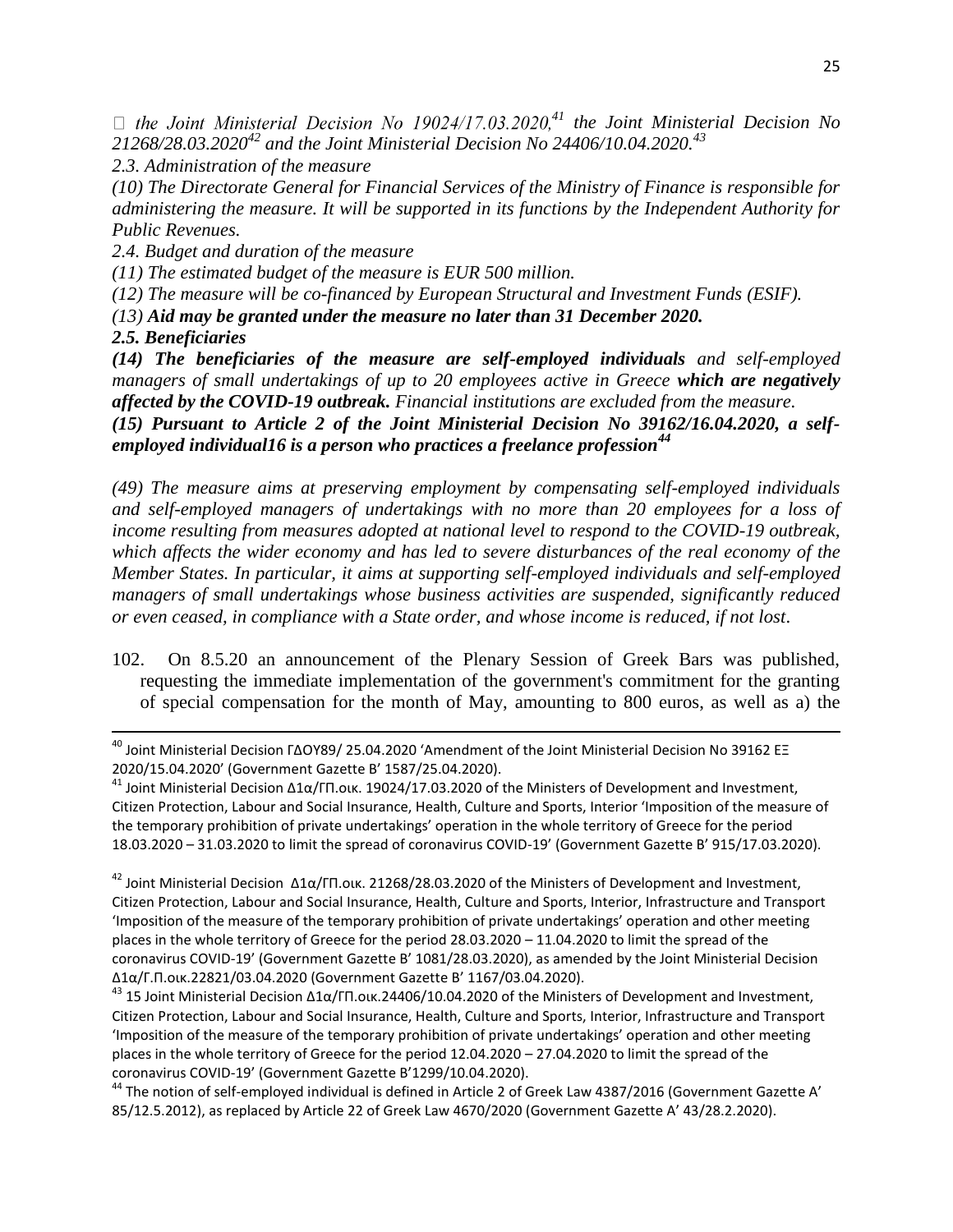immediate payment of the amount of 600 euros (April) to those beneficiaries who had not received it so far, b) the abolition of the otherwise reduction of the VAT rate for court proceedings and the exemption from the obligation to be subject to VAT for incomes up to the amount of 25,000 euros, c) the reduction by 40% of the rent for professional housing and for the month of May, as well as the reduction, by 40%, of the rent of student housing, children of lawyers, which today are not covered by the current regulation, d) the exemption of lawyers from the performance fee of this year, otherwise its drastic reduction, in proportion to income, e) the inclusion of lawyers in subsidy programs for a restart of their law firms, as well as lending with state support, as provided for other freelancers. The Plenary Session reiterated that, as it has repeatedly stated, the financial support of lawyers is not only an economic issue, but is, above all, a matter of dignity and the necessary condition for the proper performance of their institutional role.

- 103. On 11-5-20 parliamentary control was initiated under the theme "relief measures for lawyers and rest of scientific sectors in Greece".
- 104. On 12-5-20, the Bar, following up on previous moves on the issue of upcoming massive auctions of citizens' only homes, made a massive public call to social organizations and unions. The call was titled "*Call of the President of the Plenary Session of the Presidents of Bar Associations of Greece to the institutional, social bodies of the country for the formation of a common front for the protection of the first home and the establishment of a joint committee to formulate specific proposals, in the form of a draft law on private and red loans"* and included the following:

*"The President of the Plenary Session of the Presidents of Bar Associations of Greece, Dimitris Vervesos, sent a letter today to the President of the Supreme Administration of Public Employees' Associations ADEDY, Ioannis Paidas, the President of the Greek Embassy GSEE), Ioannis Panagopoulos, the President of the Athens Chamber of Commerce (EEA), Giannis Chatzitheodosiou, the President of the General Confederation of Professional Craftsmen of Greece (GSEVEE) the President of the Technical Chamber of Greece, Georgios Stasinos, the President of the Coordinating Committee of Notary Associations of Greece, Georgios Rouskas, the President of the Panhellenic Medical Association, Athanasios Exadotorios, the President of the Economic Supervisor Spyridonas Mamalis, the President of the Federation of Judicial Bailiffs of Greece, Demosthenes Tsirigotis, and the President of the Athens Chamber of Commerce, Stavros Kafounis, for joint proposals, which will create a fair and effective framework for the protection of the 1st home, which will balance the conflicting interests and safeguard the interests of bona fide debtors.*

*In this context, the President of the Plenary Session calls on other social institutions to participate, in the framework of their institutional role and social mission, in the establishment of a Commission for the Proposal of a relevant draft law for the protection of the 1st home, the so-called "private bankruptcy " and in general the" red loans ", which will be made known to all political parties in the country and society at large.*

*…The protection of the first home is a major social issue and as such should be addressed, especially in today's difficult times, the post-memorandum era and the health crisis due to the corona pandemic.*

*The crucial solution to the problem of "red loans" and the immediate continuation of the protection of the first home is a necessary condition for the protection of our economically weak fellow citizens, the maintenance of social cohesion and the creation of conditions for economic*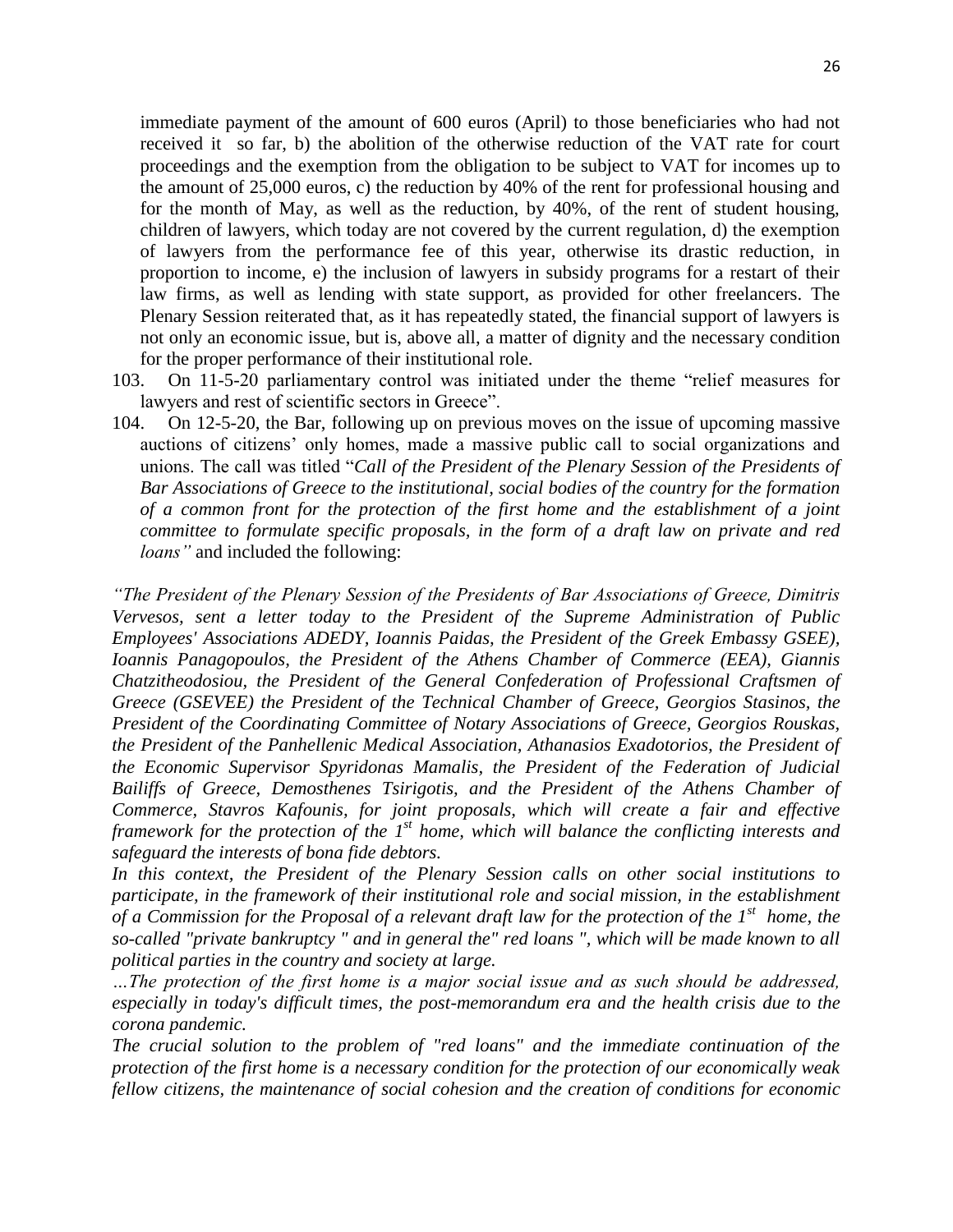*development.*

*The extension of the protection of the first home from auctions until 31.7.2020, although it does not permanently resolve this issue, should be considered to be moving in a positive direction, as it provides ample time for further substantive consultation with social actors and political parties. on this problem.*

*At the same time, however, news reports suggest that committees have been set up to work out the relevant final regulations to resolve the issue, without the participation and information of institutional social actors such as chambers, scientific bodies and trade unions.*

*Following these, and in the context of our institutional role and our social mission, we consider it necessary to take the initiative to create a wider, as far as possible, social front, with the participation of all social actors, with the aim of joint elaboration. proposals, with a legislative*  formulation of a draft law, which will create a fair and effective framework for the protection of *the first home, which will balance the conflicting interests and ensure the interests of bona fide debtors and which will be made known to all political parties in the country and of society at large.*

*In this context, we invite you to find out if you would like this initiative to be organized jointly, with the establishment of a Commission for Proposals and a relevant draft law for the protection of the first home, the so-called "private bankruptcy" and "red loans" in general."*

105. On 14-5-20 a Bar Association sent a letter to the Prime Minister, which included the following:

*"To all the lawyers of the country, in view of the difficult situations we are experiencing, your statements in the Greek Parliament that took place at the end of April are a point of reference: "Especially the Scientists will receive the allowance of 800 euros starting from the beginning of May". Your corresponding statement was not finally implemented. We have reached the middle of May and while you have publicly pledged to give the benefit to the scientists for May, there has been no relevant forecast, as it has taken place for other affected sectors. The Minister of Justice had clearly stated that the opening of minimum procedures, which consist mainly of consensual notes on lending to citizens and businesses, does not automatically mean that the employment of lawyers has begun, as it concerns a very small percentage of legal employment. We know from data from our Association that are very clear, depending on the data concerning the whole State, that in the corresponding period from March 2019 to 14-05-2019 860 Bars' bills were issued for representations by our colleagues in courts while the corresponding time During the period when the measures were taken due to the pandemic, 18 Bars' bills have been issued (those who refer to the exceptions). This comparison does not leave the slightest doubt that our sector is the most severely affected among all scientific disciplines. […]*

*Unfortunately, thousands of our colleagues and their families are currently struggling to survive and meet their basic needs.*

*We observe that government officials are expressing thoughts on reducing VAT in restaurants, etc., but for our own undeniably affected sector, no forecast is heard and there is no provision. We have repeatedly sent letters to the co-responsible ministers to increase the income tax exemption from 10,000 euros to 25,000 euros, which is also a memorandum obligation, the only one that has not been implemented, as well as the reduction of VAT in the acts before courts. But once again, no care is taken for our specific reasonable and fair demands, especially in the difficult situations we are experiencing.*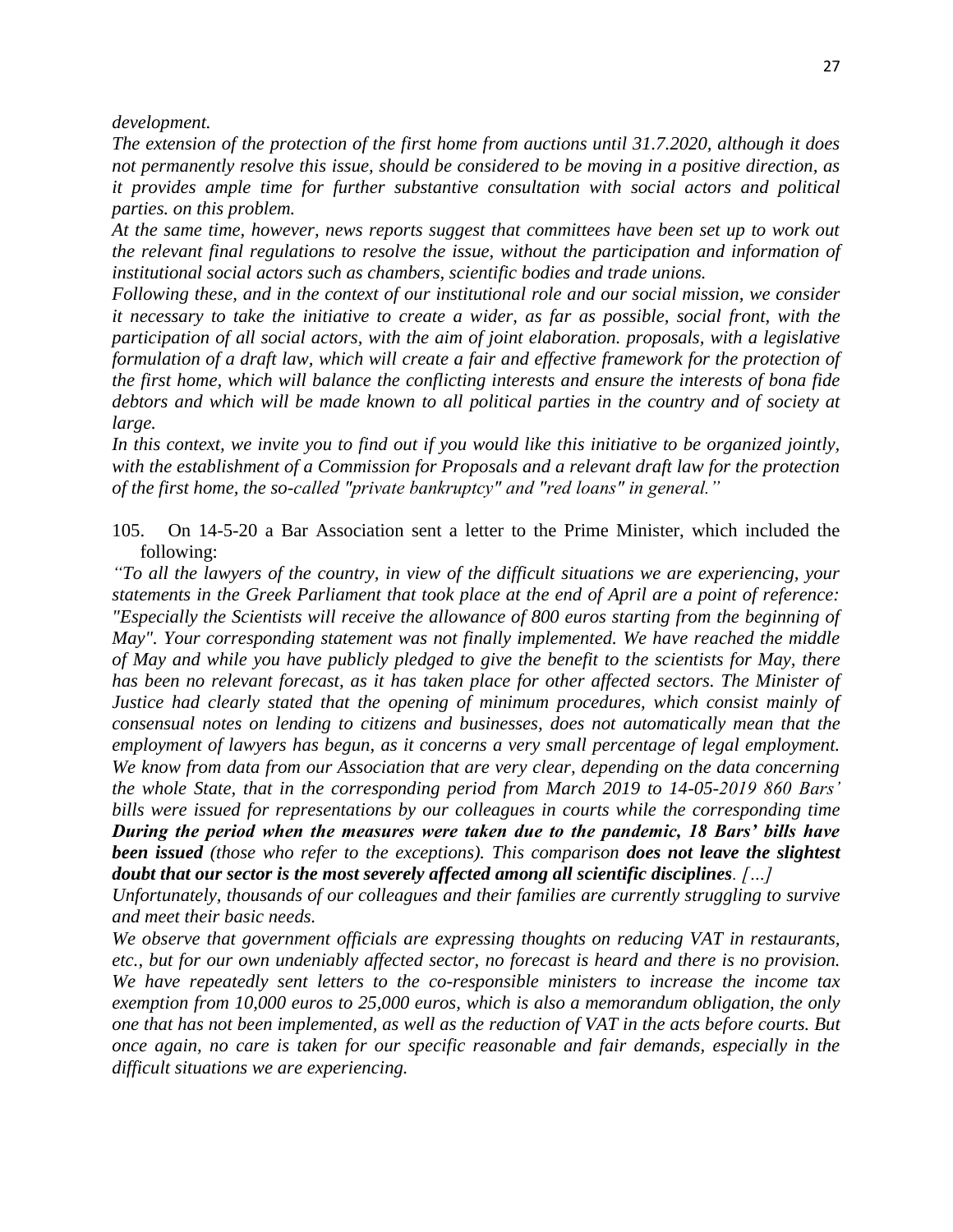*The "all together" you have announced, ought not to exclude lawyers and their families. It's really unfair. We call on you to fulfill your commitments and to ensure that all the co-competent ministers pay attention, a substantial one, to the legal function."*

- 106. On 15-05-2020, Joint Ministerial Decision No. Δ1α/ΓΠ.οικ. 30340/2020 was issued and published in the Governmental Gazzette (FEK) no. 1857/B/15.05.2020. It ordered the continuance closure of all courthouses in the totality of the Greek State, for the timespan of **16-05-2020 until 31-05-2020.** Exceptions from this general rule were procedures of a timesensitive nature, such as in *flagrante delicto* procedures, criminal procedures at risk of prescription, injunction and interim measures petitions and petitions regarding remand prisoners close to exceeding 18 months of remand detention, also few actions brought before an Administrative Court were allowed as long as personal attendance of the parties was not required. Furthermore, Prosecutorial Offices and Court Registries are back in operation, gradually.
- 107. On 16.5.20 another announcement of the Coordinating Committee of Greek Bars was issued, in which, among other things, it is stated that it continues to fight for the major problems of thelawyers' body and the financial support of the sector (special purpose compensation 800 euros, insurance-tax facilities and relief, VAT, reduction of rent, etc. ).
- 108. On 18 May 2020 the Schools opened for students of highschools and lyceums. The last class of lyceum had already started functioning for 5 days. Parents were allowed to declare that the child will not go to school, on grounds of a member of the family being "high risk". Primary schools have not opened.
- 109. On 19 May 2020 a Bar Association addressed a letter to the Prime Minister of Greece, the Minister of State, the Minister of Finance and the Minister of Development, in which it was inter alia stating:

"*In view of the announcements regarding the financial support measures for the affected sectors of the economy, which consists, among other things, in the reduction of VAT, it is unthinkable and is now a mockery for the legal function that you have not yet decided to reduce VAT calculated on the Legal Services or the extension of the exemption from the obligation to pay VAT -from the current limit of 10,000- within the limit of 25,000 euros, which is valid in all European countries except ours and is a memorandum obligation that all governments have forgotten. Our sector is one of the most affected by the current crisis, as the suspension of the operation of the courts was one of the first measures taken and is still in force, as there is a suspension of their operation until 31-05-2020. Our Association, the Coordinating Committee of the Bar Associations and the Plenary Session of the Presidents of the Bar Associations of the country and all the Bar Associations individually, we have repeatedly sent requests in this direction and we have never received any response, a fact which does not resonate with the dignity of the Lawyers' Body and demonstrates that you are not interested in the impass in which thousands of lawyers and their families have found themselves in.*

*We are now waiting for your announcements to provide for a drastic reduction of VAT on the legal services, a fact that will facilitate the access of the Greek citizens to Justice. It is unthinkable that -while all European countries take strong care of the legal profession, the standard of living of which is far from that of the average Greek lawyer- in our country the governments of recent years not only do not take measures but they do not even respond to our requests, discrediting us in this way too. In all the governments of the European countries, there*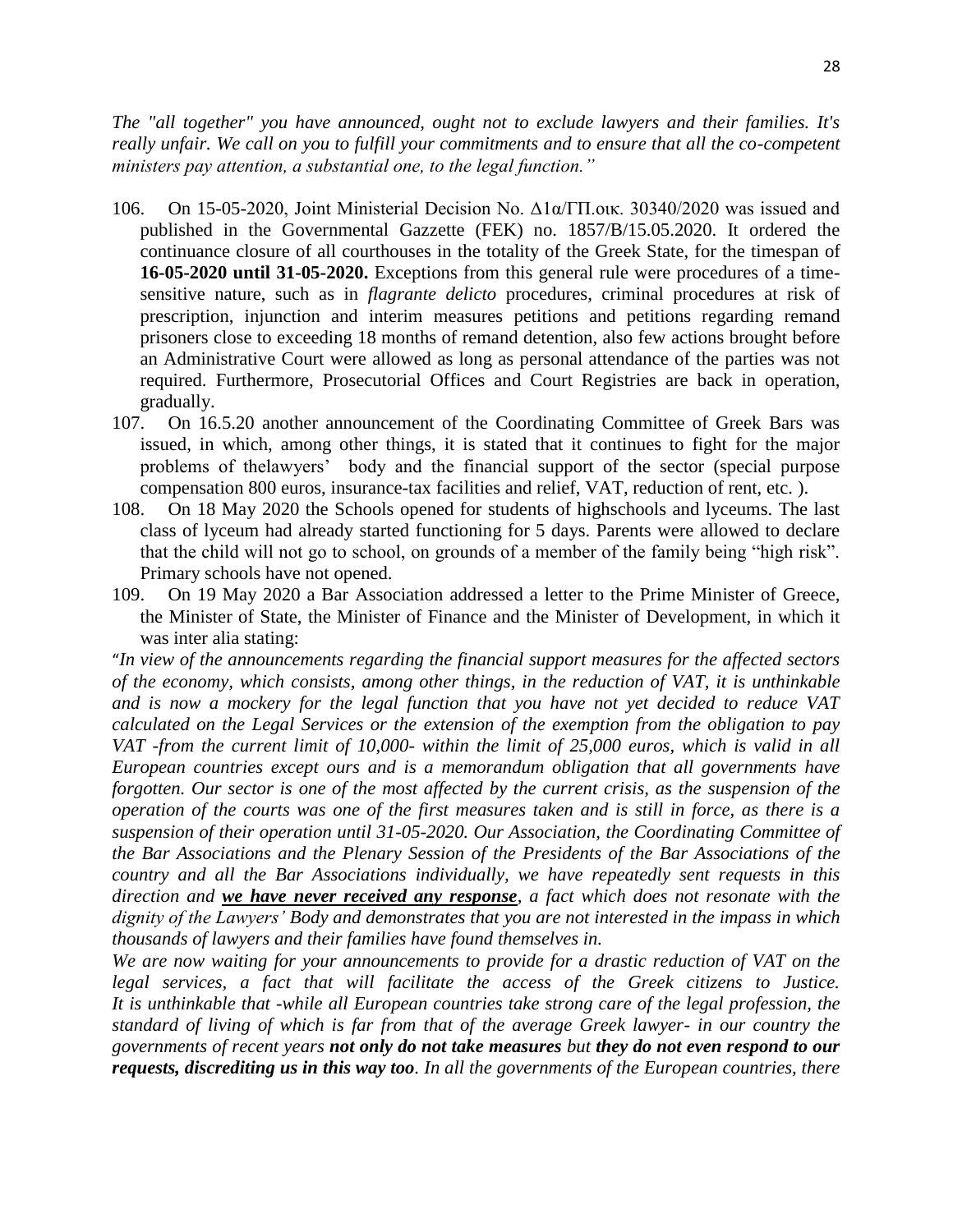*is respect for the legal function and constructive dialogue on the issues that concern it, with the sole exception of our country, unfortunately, so far.»*

- 110. On 20.5.20 a letter of the President of the Larissa Bar Association was sent to the Prime Minister, with a request for the payment of the special purpose compensation of 800.00 euros to the lawyers.
- 111. On 21.5.20 α request for an immediate meeting of the Coordinating Committee of the Greek Bars with the Prime Minister was submitted.
- 112. On 21 May 2020, the Prime Minister announced the additional beneficiaries –among the self employed- of the 800 euro allowance for May. Contrary to previous official and publicly expressed assurances, lawyers were, again, not included.
- 113. Although support measures to all affected professionals who have been granted them refer to the period of March and April, and now to May too, it is clear that *gradual* return to normality will not be concluded before 15 June (when Greece announced it will accept tourists), which will of course not include Courts and activities which require crowd gatherings and which are in any case extremely limited during the Judicial vacations.
- 114. On 22-5-20, MP Sofia Sakorafa's (the Vice President of the Parliament) Question was discussed in the Parliament. She reminded the PM's assurance that lawyers would receive at the onset of May the 800 euro allowance, explained how hard it is for lawyers to continue being unassisted during the crisis and also noted some proposed measures, for example lowering VAT on lawyers' services, or at least setting a plaffon of 25.000 euros of income for the imposition of VAT, as happens in most EU countries (in Greece the excemption is for those lawyers with an income of less than 10.000 euros). The competent vice-Minister of the Min of Finance<sup>45</sup> answered<sup>46</sup> that, initially, the Ministry of Finance is not competent to answer on the issue, but the Ministry of Labour, and that the protection of health and the support to the "true economy" were the Government's goals, which were successfully pursued. That, "although the funds were not unlimited", they could be allocated fairly. And that, after the abolition of the tele-education scheme, a 600 euro benefit has been deposited to most lawyers, "regularly" (sic). The MP returned by saying that the PM's assurances have not been honored and that lawyers truly suffer. She explained that only petrol and lawyer services are that heavily taxed, among all "goods" in the country and that the Government has not even considered to relief lawyers even from a yearly contribution called "work fee" («τέλος επιτηδεύματος»), which is paid to the State irrespectively of income, simply because they are lucky enough to be able to work. It is already clear that for at least half of 2020 lawyers will not be able to work. The competent Vice-Minister answered that lawyers have been adequately supported with the 600 euros, that they were not excluded from the right to postpone the payment of their fiscal obligations or have a discount in case they pay in time, neither were they barred from requesting a discount of 40% for their office rent, which were additional relief measures available to all of the self-employed, without exclusions. He concluded that in case the Government considered in the future there is a need to take additional support measures, it will do it. The plan is that it will re-assess the measures to be taken in July 2020. He added that the PM is even considering to decrease the sum for the so-

 $\overline{a}$ 

<sup>&</sup>lt;sup>45</sup> Please also see EC's letter of 12-5-20, in which it is verified that Greece confirmed to the EC its Min of Fin being competent for support to freelancers

<sup>46</sup> Video available here: https://www.youtube.com/watch?v=WwzKLeV6n0A&fbclid=IwAR283fqpN-

Y\_3vtV0iQ6I33iNNbDcphjNiJzacyHrHweNidbeHAM\_DPTEdQ&app=desktop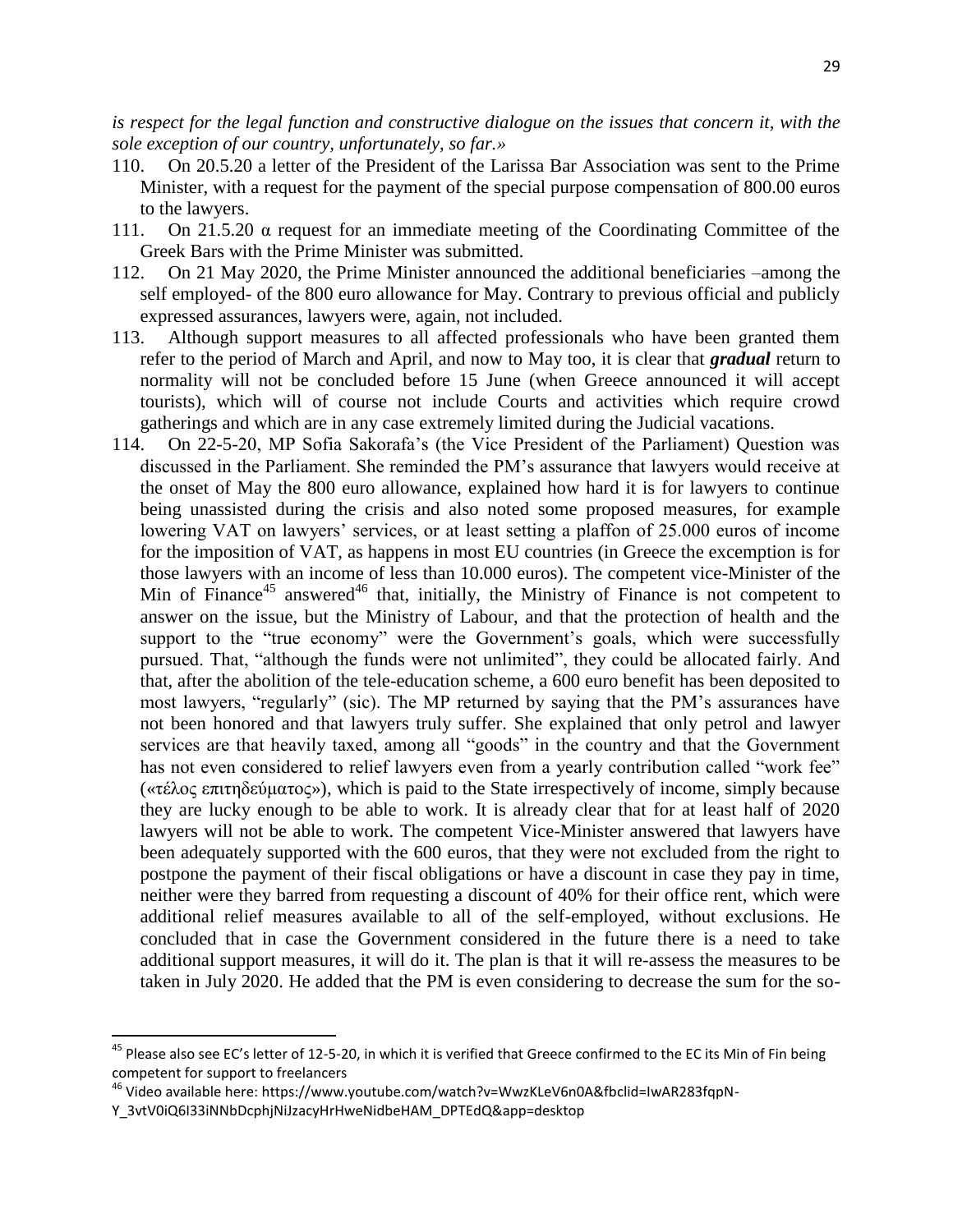called "pre-deposit of tax"<sup>47</sup>. He also said that the consequences of the pandemic create new data which in their turn require that the Government's plans (assurances upon which the Government was elected on 1-7-2019) to relieve taxpayers from extreme taxation, need to be postponed. "Tax reduction is in the core of our policies. Whenever there will be room for tax reduction, taxes will be reduced".

- 115. The Government has announced that Civil Courts will open on 1/6 and Criminal Courts on 15/6 (having all been closed since 12/3). Some measures for the protection of Judges and Prosecutors have taken place (i.e. plexiglass dividing the Judges' seats from the rest of the Courtrooms).
- 116. Judicial vacations in Greece normally start on 1 July and end on 15 September. However, the Government has announced that in order to help affected lawyers to earn some income, the Courts will exceptionally function during the month July and Judges' leaves will be reduced.
- 117. Greece has made no coherent provision for virtual trial; the replacement of the current procedure with one employing technology to such an extent is highly unlikely to take place promptly.
- 118. At the same time, lawyers registered as such with the Taxation Services cannot "freely enter any other profession", as they are by law barred<sup>48</sup> from exercising any other subsidiary or secondary professional activity in a legal manner, as this is considered incompatible with lawyer's dignity and the increased honor associated with the exercise of the legal profession.
- 119. In this context, lawyers will actually have to stay out of work for at least six months, without any adequate support for them and their families.
- 120. On 22 May 2020, the Plenary Session of the Presidents of Greek Bar Associations convened and adopted, inter alia, the following:
- *"In the context of financial support, we continue to claim:*

 $\overline{\phantom{a}}$ 

*1. The payment of the special purpose compensation for the month of May, amounting to 800 euros.*

*2. The exemption, otherwise, of the reduction in the lowest VAT rate of legal services and the extension of the exemption from VAT of income of freelancers from the amount of 10,000 euros to the amount of 25,000 euros. The Bar Association has already prepared a relevant amendment on these issues.*

 $^{47}$  In Greece, taxpayers have to pay, along with the tax of the present fiscal year, 100% of the tax of the next (!) fiscal year, which is calculated on the sum of their previous fiscal year's income. Researchers and scholars have considered over-taxation in Greece as insufferable and conducive to massive exit from freelance professions, such as lawyers'

<sup>48</sup> This ban is provided for in the Code of Lawyers, article 7 para. 1: "*Article 7 - Loss and miscarriage of the capacity of lawyer - 1. One automatically eliminates the status of lawyer and is deleted from his bar registry when:*  […] (c) One has been appointed or holds paid position under contract of employment or has an employment *relationship to any natural or legal person; or public (civil or military), judicial, municipal or legal person of public or private law or Local Government Organizations in accordance with Article 31 of the Code, (d) One who acquires the position of a trader on the basis of commercial law or performs tasks or duties as a manager or a consultant, commander, administrator or a representative in any company with shared capital or personal business or joint venture (unless in the latter case, another specific law provides different), (e) One practicing another profession, in particular dealer or broker, as well as any other work, service or employment that is not in the same line with the law function*".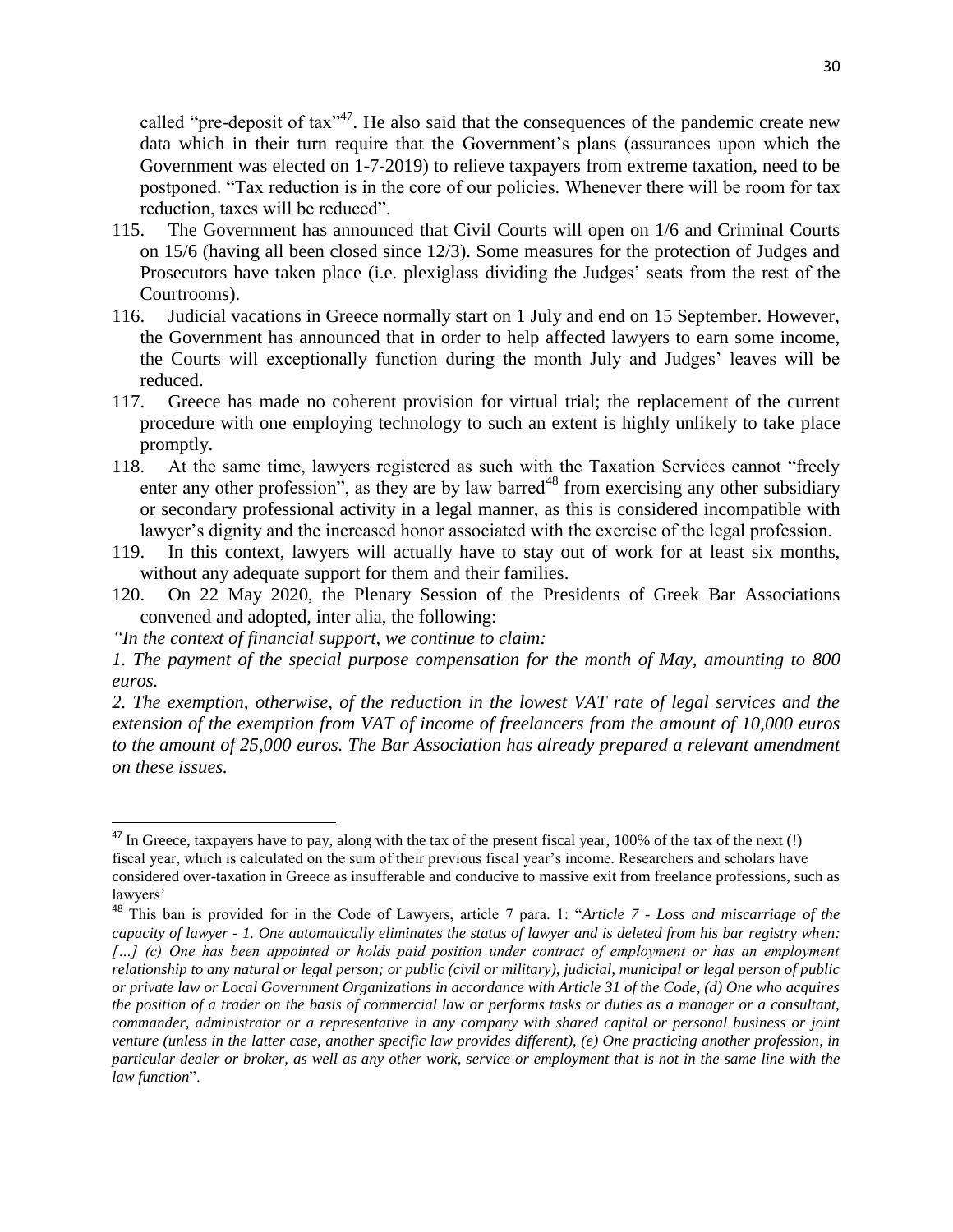*3. The inclusion of all lawyers in the status of refundable tax advance and not only those who employ at least one person as staff.*

*4. The non-payment, otherwise the proportional reduction, of the "work fee" for the year 2020.*

*5. Expanding the legal materiae in procedures to ensure the legitimate interests of citizens, the security of transactions and the simplification and acceleration of procedures, in particular:.."*

- 121. On 23.5.20 a statement from the Plenary Session of the Complainant Bars was publicized, in which, among other things, it states that "*as has been repeatedly pointed out, lawyers have been hit more than any other professional branch by the restrictive measures*  taken to tackle the pandemic, resulting in for about three months to be in substantial *cessation of all their professional activities. Even today, most, almost all, litigation remains pending. Under these circumstances, the need for immediate financial support of the sector from the State becomes obvious, since lawyers have been deprived of any income to cover their professional and family needs".* The Complainants noted that out of the legal framework of the body of legal provisions for the financial support of the sector, only a few relief measures were implemented, which are inadequate to tackle the problem created by the pandemic: these are the financial aid of  $600 \text{ euros}^{49}$ , after the abolition by the Government of the "tele-education" program, and -"as for the other freelancers"- a short suspension of fulfillment of tax and insurance obligations, the 25% discount of insurance contributions *in case of timely payment*, the offsetting by 25% of VAT, *in case of timely payment*, and reduction of rent by 40% for the professional roof (not for the home) for the month of April and May. The Complainants announced in public that "*Lawyers continue to demand: a) The payment of special compensation for the month of May, amounting to 800 euros, b) The exemption, otherwise, the reduction of the lowest VAT rate in the judicial services and the extension of the exemption from VAT on free income professionals from the amount of 10,000 euros to the amount of 25,000 euros, c) The inclusion of all lawyers in the status of refundable tax advance and not only those who employ at least one person as staff, d) Nonpayment, otherwise the proportional reduction, of "work fee" («τέλος επιτηδεύματος») for the year 2020 and e) The expansion of the legal material in procedures to safeguard the legitimate interests of citizens.*"
- 122. As regards the ACTIONS to be taken, the Plenary of the Bars' Presidents decided, *inter alia*, to promote the issue of lack of support to lawyers, in violation of the principle of equality, to the Committee and lodge a Collective Complaint under the Additional Protocol to the European Social Charter.

# **c. Violations of the European Social Charter**

# **C.1. Applicability**

123. The provisions of the European Social Charter (rev.) are applicable to self-employed lawyers practicing in Greece, who are all, without exception, legally residing in the country,

l

 $49$  A sum equivalent to the social contribution most lawyers will have to pay for the same period of reference (75 days of forced inability to work), and which is normally charged on them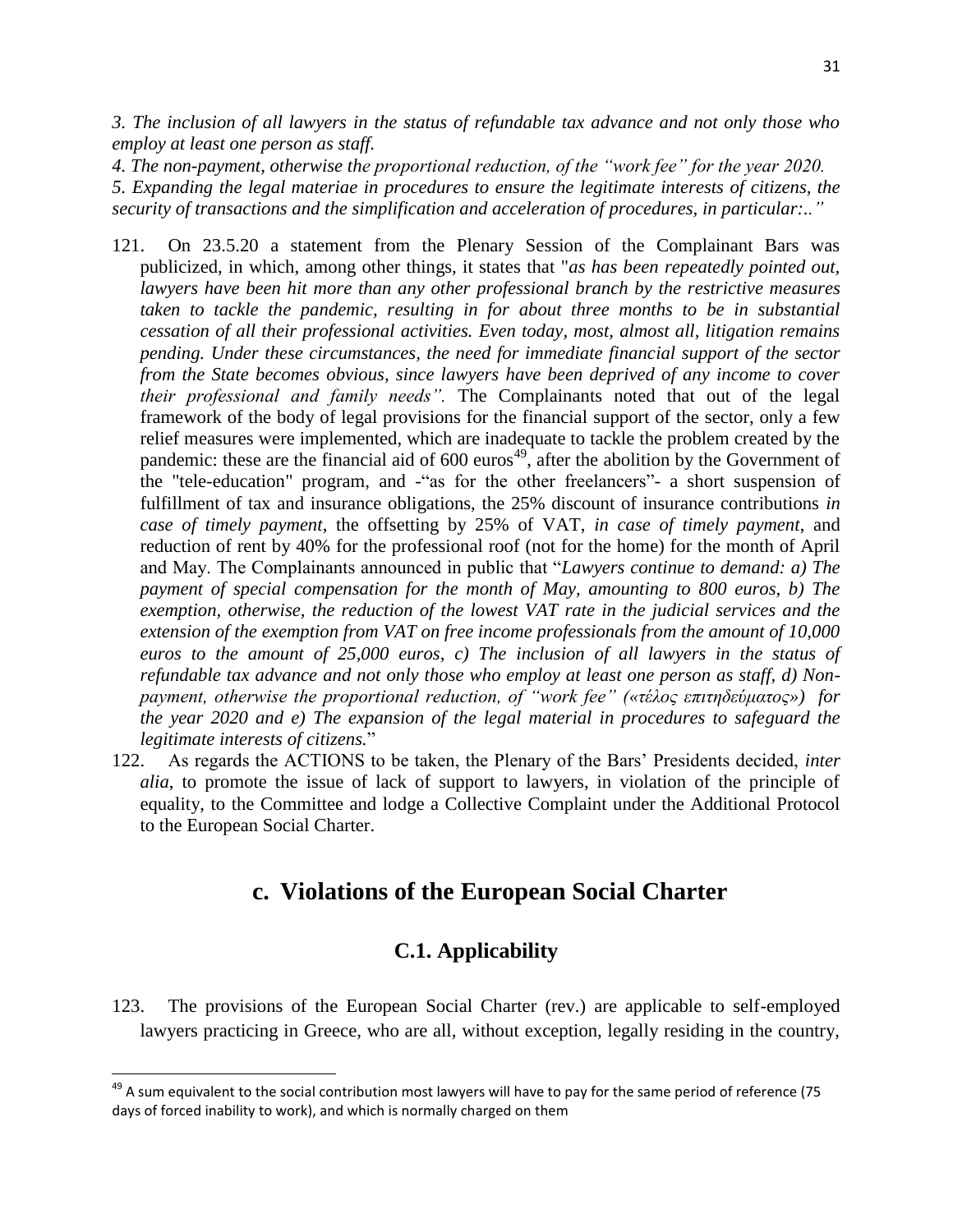as a pre-requisite to have a license to remain in the Profession. They are also applicable to their families and children, where provisions of the Charter protect the latter. Where fundamental rights are implicated, it would be problematic to argue that the core rights of the "employed" persons are wider than those of the "self-employed" or "freelance". Therefore, as regards these core rights, a "worker" enjoying fundamental rights related to his professional occupation and the due protection by the State, can be seen as any person who engages in an activity to earn a living, be them employed or self-employed. An analogous view is afforded to the rights of lawyers' children and families. It would be incompatible with the object and purpose of the Charter, as well as with the core values of the European Union and the CRC, to consider that children and families of the employed deserve a higher level of protection than those of the self-employed.

- 124. The Complainants would wish to stress the interpretation given by the Committee to the Charter<sup>50</sup>, concerning its object and purpose, in that it is a human rights treaty which aims to implement at a European level, as a complement to the European Convention on Human Rights, the rights guaranteed to all human beings by the Universal Declaration of Human Rights of 1948. As the Committee has said<sup>51</sup>, the purpose of the Charter, as a living instrument **dedicated to the values of dignity, equality and solidarity**, is **to give life and meaning in Europe to the fundamental social rights of all human beings**, without exception.
- 125. It is precisely in the light of that finding that a teleological approach is adopted when interpreting the Charter, i.e. it is necessary to seek the interpretation of the treaty that is most appropriate in order to realise the aim and achieve the object of this treaty, not that which would restrict the Parties' obligations to the greatest possible degree<sup>52</sup>. It is in point of fact this **teleological approach** that has led the Committee not to interpret the Charter in such a way as to deny persons the guarantee of their fundamental rights, including of course the right to preservation of their human dignity. Each State is required to respect and safeguard each individual's right to life and integrity. A strict interpretation which would result in the non-recognition of the States Parties' obligation to guarantee to a particular group the enjoyment of these fundamental rights, would be incompatible with international *jus cogens* 53 .
- 126. Any restriction on personal scope contained in the Charter's text is thus to be interpreted – as is generally the case for any provision of an international treaty – in the light of the object and purpose of the treaty concerned and in harmony with other relevant and applicable rules of international law (Vienna Convention on the Law of Treaties, 23 May 1969, Article 31, paragraphs 1 and 3), including first and foremost the peremptory norms of general

 $\overline{\phantom{a}}$ 

 $^{50}$  Inter alia, in para.53 of the complaint No. 114/2015, Eurocef v. France

<sup>&</sup>lt;sup>51</sup> International Federation of Human Rights Leagues v. France, Complaint No. 14/2003, decision on the merits of 8 September 2004, §§ 27 and 29

<sup>&</sup>lt;sup>52</sup> World Organisation against Torture v. Ireland, Complaint No. 18/2003, decision on the merits of 7 December 2004, § 60

<sup>53</sup> DCI v. Belgium, Complaint No. 69/2011, §33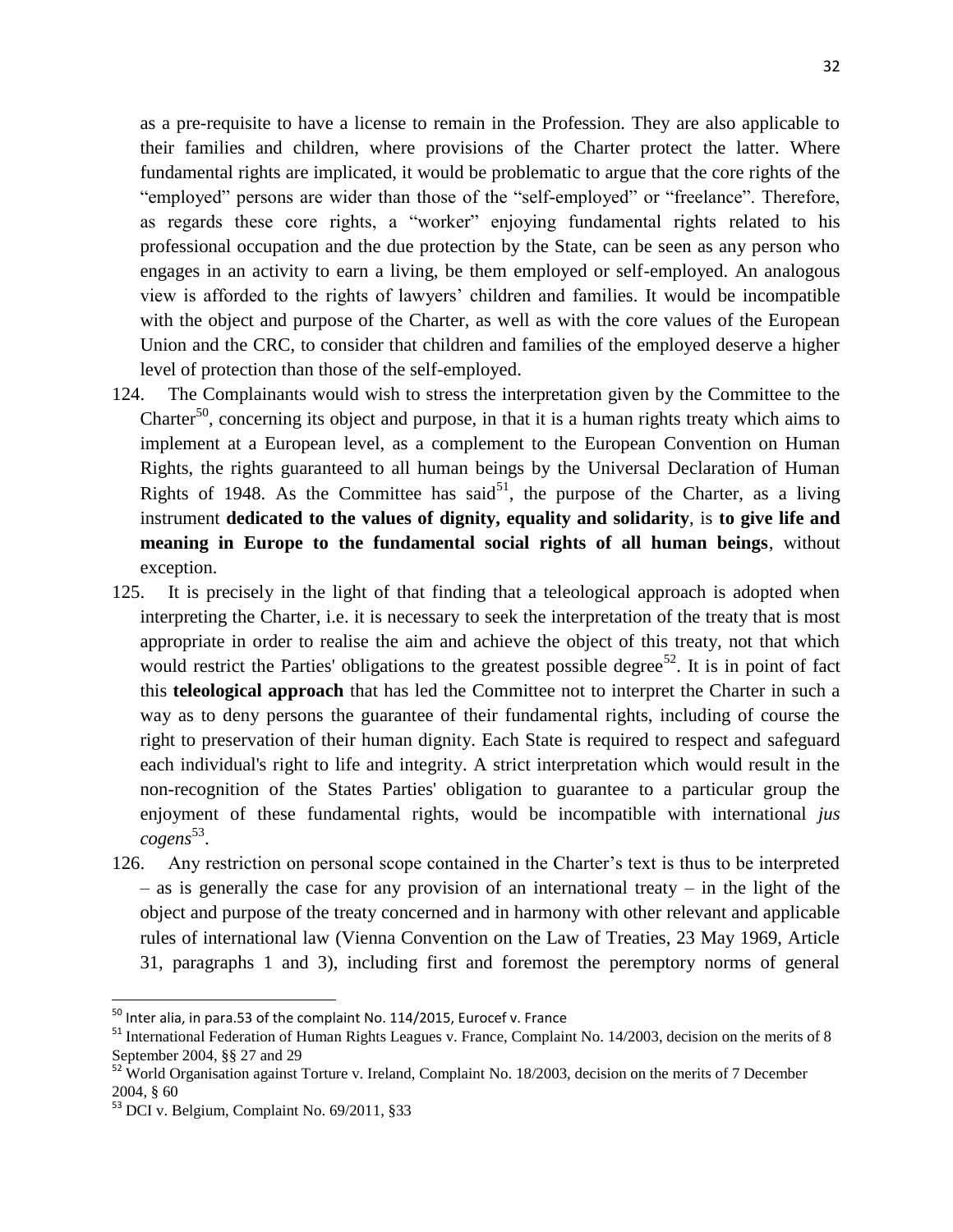international law (*jus cogens*), which take precedence over all other international norms and from which no derogation is permitted (Vienna Convention on the Law of Treaties, 23 May 1969, Article 53).

- 127. In addition, regarding lawyers' children, any restrictive interpretation of the Charter's text, which would deprive minors of the guarantee of their fundamental rights, would not be in harmony with the United Nations Convention on the Rights of the Child, which all member states of the Council of Europe have ratified. The Committee has considered it justified to have regard to this convention and its interpretation by the United Nations Committee on the Rights of the Child, when it rules on an alleged violation of any right conferred on children by the Charter.<sup>54</sup> There is a mandatory, universally recognised requirement to protect all children. Articles 11, 13, 16, 17, 30, 31§2 of the Charter require States Parties to fulfill positive obligations relating to the basic care and protection of children and young persons. Not considering that States Parties are bound to comply with these obligations would therefore mean not guaranteeing their fundamental rights and exposing the children and young persons in question to serious threats to their rights to life, health and psychological and physical integrity and to the preservation of their human dignity<sup>55</sup>.
- **128.** The Complainants invite the Committee to find that Greece fails to fulfill its obligations under the Charter with regard to the rights of lawyers, their children and families, to appropriate economic and social protection, in breach of Articles **30, 11, 13, 16, 17 and 31 § 2** of the Charter, **read alone and/or in conjunction with Article E**.
- 129. The Complainant Bars point out that legal, social, and economic protection constitutes a vital precondition for the preservation of human dignity. Any practice which denies to a certain professional group or excludes it –notably, in a time of national emergency and upon rendering the majority of its members fully dependent on State support- from the enjoyment of the right to social, legal and economic protection must therefore be deemed incompatible with the Charter.
- 130. Discriminative exclusion and intent to harm, as well as non observance of the guarantees afforded to lawyers and human rights defenders, as well as to children and defenders' families, exacerbates the severity of the treatment and its appalling character in a democratic society. In order to assess this parameter, pivotal human rights texts, soft law, resolutions and commitments of the Council of Europe towards lawyers and human rights defenders more generally, should be taken into account.
- **131. The Complainants claim that the acts and omissions of the Greek authorities have violated the following provisions of the European Social Charter (Revised): a. Article E, taken with all of the provisions mentioned below; b. Article 30; c. Article 11; d. Article 13; e. Article 16; f. Article 17; g. Article 31 § 2.**

 $\overline{\phantom{a}}$ 

<sup>&</sup>lt;sup>54</sup> See complaint No. 114/2015, Eurocef v. France decision on the merits of 14 January 2018, § 54, World

Organisation against Torture v. Ireland, Complaint No. 18/2003, decision on the merits of 7 December 2004, § 61.  $55$  Idem, para. 57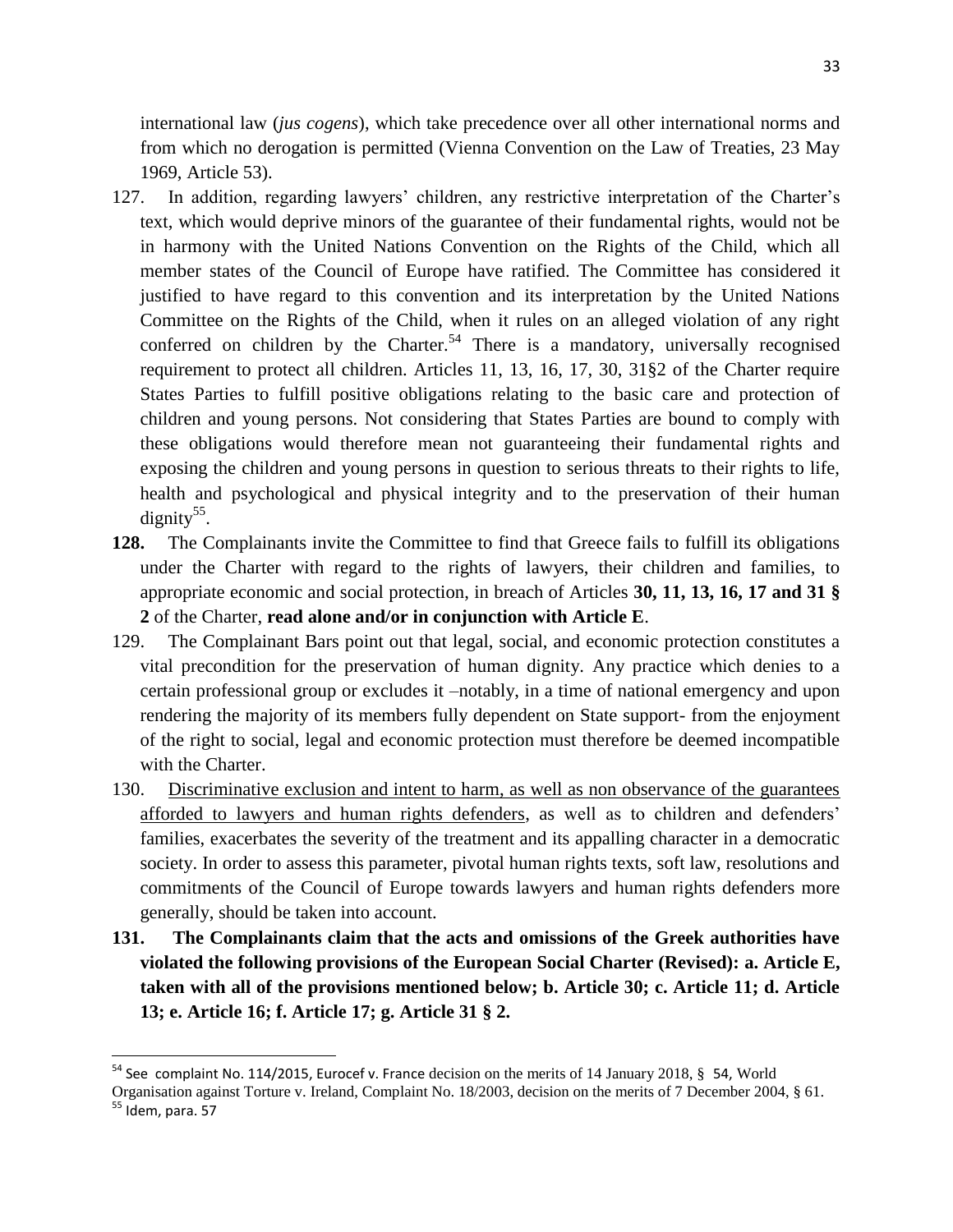# **C.2. Article E of the Charter**

- 132. The prohibition of discrimination, which is enshrined in Article E of the Charter, establishes an obligation to ensure that any individual or group, who fall within the scope *ratione personae* of the Charter, equally enjoy the rights of the Charter.
- 133. Based on the evidence that is available about the State's stance and treatment of lawyers, as juxtaposed to the treatment of other professional sectors and especially freelancers and the self-employed in Greece, it appears that the Government's failure to treat lawyers in an analogous manner (if not more favorably, given the special guarantees they are afforded to, the empirically undisputed fact that they were much more affected than other self-employed "scientists" and the special restrictions they face because they are lawyers) with other affected freelancers, cannot possibly find an objective justification. On the contrary, the unfavorable treatment has been repeated and presents itself as underlined by intent.
- 134. It may be of relevance that the Greek Government, during the pandemic and the exceptional measures imposed on citizens and general activity, decided to pass urgent legislation on several major issues regarding "rights"; the circumstances that emerged had a **chilling effect** on protests and mobilisations related to the defense of fundamental rights.
- 135. This is part of a pattern across the country of mounting "anti-lawyerism" and antidefender-ism in general. The fact that Lawyers were recognized as an affected sector and then persistently excluded from adequate and equivalent support, while being by law required to stay indoors and banned from engagement with any other profession, can even be perceived as **persecution**, especially of the most vulnerable among lawyers, who will have to quit lawyering in order to survive, upon gradually losing contact with the dignity of the profession. It is noted that according to pertinent legislation, if they quit and engage in other kind of occupation, they will not be able to get back to the profession.
- 136. The "voucher scheme" exacerbated the intent in the devaluation and degradation of lawyers. It is impossible to explain why the most well educated segment of the population would be in need of -instead of funds to survive the crisis and "feed the children"- "education", notably, in an official scheme "to combat illiteracy".
- 137. Lawyers across the country were in fact being directed away from the dignity of their Function and from their Role as watchdogs of the Rule of Law. An attentive perception on the dynamics of the –expected- consequences of lawyers' exclusion from the requisite support, enhances the presumption that every violation alleged below is connected to direct discrimination against lawyers.
- 138. Reverse discrimination is also present. While lawyers always commune the status of human rights defenders in the discharge of their professional activity and in the exercise of their institutional Function, there are special guarantees for them, which reflect the international standards.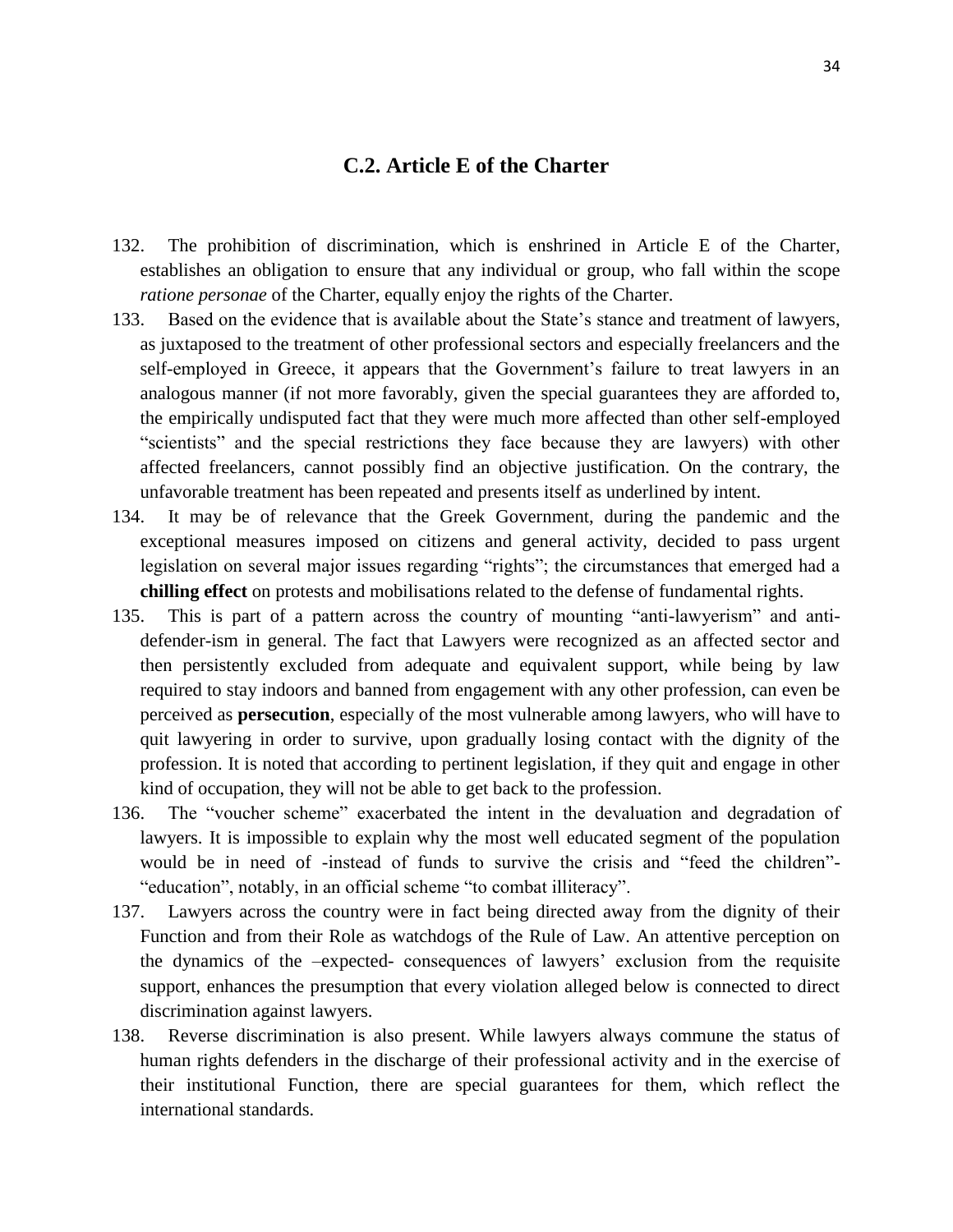- 139. It is our submission that these standards should have been interpreted as imposing a positive obligation on the Greek authorities to provide to lawyers enhanced, specialized and multiple support and protection. The same should have happened with those among lawyers who bear other statuses and as such are afforded to special protection by the State, such as mothers (and their children), the disabled, and the family. The Greek authorities' failure to observe these guarantees and act analogously, has reversely discriminated against a) the professional group of lawyers, as a profession and a sector of economic activity, b) lawyers, as co-functionaries in the administration of Justice, and human rights defenders in need of special support, especially in times of crisis and c) those lawyers who have special statuses worthy of protection, such as mothers (and their children), disabled or with compromised health, classifying them in the "Covid-19 high risk group".
- 140. In support of this argument, and while the special support to mothers (especially single mothers), children and the disabled, as well as the family, is common place in most constitutions of the States that have ratified the Charter, and widely jurisprudentially sculpted, we would like to make some further analysis on the lawyer and HRD status (shared by all lawyers), the assurances escorting it in the CoE and the guarantees afforded to it.

#### **Lawyers as HRD – Guarantees in the CoE**

- 141. Lawyers in Greece have from March to May been under a state of severe restriction of their freedom of movement resembling home arrest, which had been imposed on them by urgent legislation. While other social groups were enabled to work or they were supported by "benefit of special purpose", lawyers have not only been excluded, but have been mocqued that they should be supported via education, in order to "combat illiteracy" in the digital world. No special measures have been adopted for vulnerable persons, such as single mothers, the disabled and children. Moreover lawyers are not allowed to engage in any other professional activity without having to priorly give up their lawyer identity and unregistering from their bar. Humiliating and degrading lawyers and putting the living and integrity of the most vulnerable among them at risk, carries particularly grave semantics, given *the publicity of the treatment, the institutional role of lawyers in democratic societies and the special guarantees afforded to them*.
- 142. The Complainants would hereby wish to invoke the *CoE's commitment* to adequately protect lawyers and all those who professionally defend human rights in case of imminent harm, especially when the damaging measure is  $-\text{clearly-}$  discriminative, affects horizontally the protected group and appears to be coming as a result of the exercise of their function and the qualities-to-be-protected.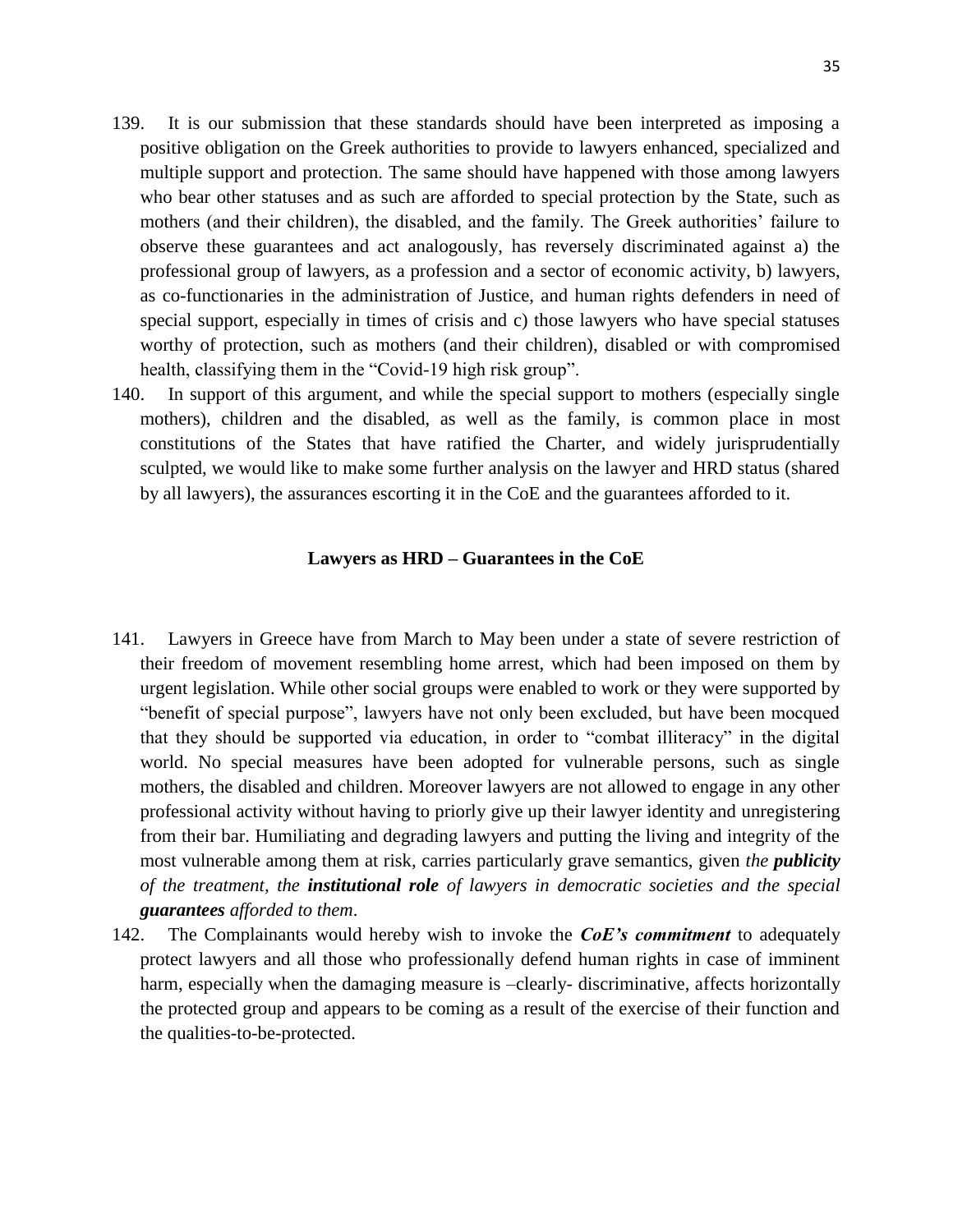- 143. The UN Basic Principles on the Role of lawyers (1990) is complemented by "special" standards, developed at global<sup>56</sup> and regional<sup>57</sup> levels to provide guarantees and protection for those who act for human rights and fundamental freedoms.
- 144. The duty of Council of Europe's member States and Institutions to protect human rights defenders, support them and create an enabling environment for their activities is enshrined in the Council of Europe's legal framework, including treaties, soft-law standards, as well as recommendations made by the relevant institutions, including the CoE's Human rights Commissioner's Office. EU Guidelines<sup>58</sup> guarantee, inter alia, the right, individually and in association with others, to submit to governmental bodies and agencies and organizations concerned with public affairs criticism and proposals for improving their functioning and to draw attention to any aspect of their work that may hinder or impede the promotion, protection and realization of human rights and fundamental freedoms.
- 145. Universal Principles on the Independence of Justice (para.75) and the UN Basic Principles on the Role of Lawyers (Principle 16) guarantee that lawyers be able to perform all of their professional functions without intimidation, hindrance, harassment or improper interference; and should not suffer, or be threatened with economic or other sanctions for any action taken in accordance with recognized professional duties, standards and ethics.
- 146. The Complainants argue that, despite such guarantees being in place with global consensus, lawyers have in practice been excluded from protective measures (note: to which they had been initially included!) right upon a number of them exercising their institutional role and function to criticize in public measures that affect fundamental rights of citizens.
- 147. The protective measures from which they were excluded were, notably, offered to other groups of working persons in the same jurisdiction, based on the inclusion of these professional groups in the category of "affected sectors" of the economy. However, lawyers were also, naturally, included in this category, a fact which rendered their exclusion even more loudly discriminatory.
- 148. Furthermore, OSCE's Guidelines on the Protection of HRDs clarify too that "Lawyers should not suffer or be threatened with any sanctions or pressure when acting in accordance with their professional standards,"<sup>59</sup>

 $\overline{a}$ 

<sup>&</sup>lt;sup>56</sup> UN Declaration on Human Rights Defenders (1998); UN Resolution on the protection of human rights defenders (2013); UN Resolution on Recognizing the role of human rights defenders and the need for their protection (2015).

<sup>&</sup>lt;sup>57</sup> Inter alia, European Union Guidelines on Human Rights Defenders (2004); Declaration of the Council of Europe action to improve the protection of human rights defenders (2008); CoE PACE Strengthening the protection and role of human rights defenders in Council of Europe member States (2016)

<sup>58</sup> Article 8 (2), Article 9, 9(3) Article 11

<sup>59</sup> See "Document of the Fourteenth Meeting of the Ministerial Council", Brussels Declaration on Criminal Justice Systems, 2006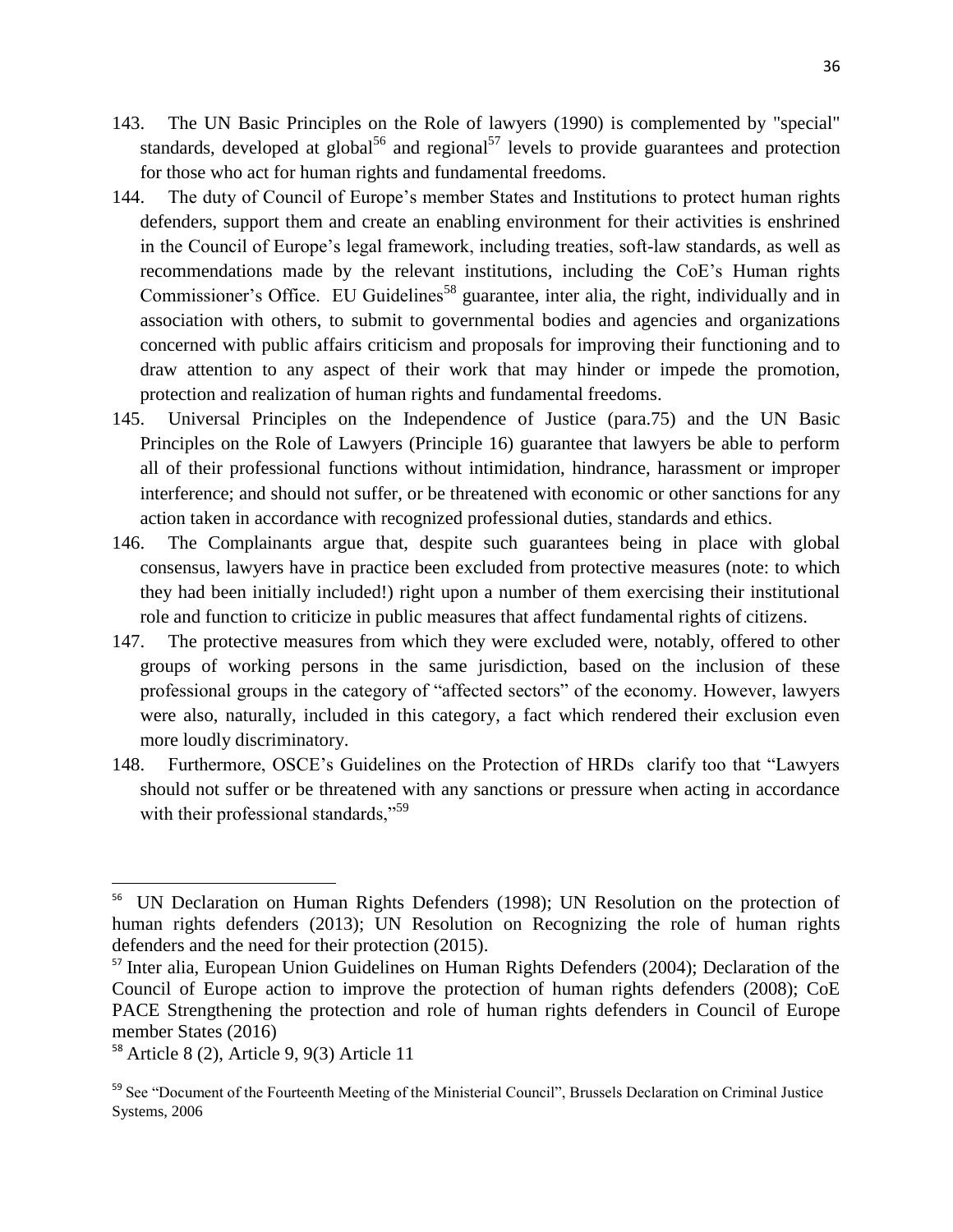- 149. The latter is echoing the PACE, which has expressed serious concern about illicit pressure on lawyers who defend human rights and other acts of intimidation. In its Resolution 2154 (2017) the Parliamentary Assembly has already noticed the importance and the crucial role of defense lawyers in the prevention of severe human rights violations. Taking this into account, PACE further acknowledged<sup>60</sup> that "*In recent years the bar faced numerous cases of violations of advocates' professional rights, narrowing the independence and selfgovernment of the bar through illegal pressure, ... legislative changes without taking into account the opinion of the legal community.*" While at the same time noting that "*advocates and lawyers must have guarantees for the full and effective performance of their professional functions". Governments shall ensure that lawyers are able to perform all of their professional functions without intimidation, hindrance, harassment or improper interference;…*"
- 150. The Assembly therefore called on all competent bodies of the Council of Europe and the member States to take steps aimed at providing and protecting the principles and guarantees of advocacy.
- 151. Council of Europe's Committee of Ministers **has called on States to refrain from putting pressure on lawyers and members of their family<sup>61</sup>** .
- 152. The ICJ, in its Legal Opinion of 18 June 2013 (an analysis of international law and standards) stated that *"…unless lawyers are protected against such abuses, the independence of lawyers is compromised and the justice system cannot operate effectively in accordance to the rule of law.*"
- 153. On 29 March 2019, the CoE's HR Commissionner Ms. Mijatovic publicized a Report<sup>62</sup> in which she found<sup>63</sup> that "... *lawyers are increasingly being targeted due to their activities in the fields of human rights protection<sup>64</sup>, the promotion of accountable governance or the fight against corruption. … The nature and seriousness of attacks varies greatly depending on the local context.* "<sup>65</sup>, reported as increasingly used to silence, punish or dissuade human rights defenders from acting according to their Function or from continuing their activities in the area of human rights in many European countries. She characterized **the targeting of lawyers as "***a newer tendency***"**, <sup>66</sup> which was in some instances perceived as "*part of an intensifying crackdown on lawyers, impeding their possibility to exercise their profession".* She inter alia underlined<sup>67</sup> that "Defenders …are facing increasing pressure, restrictions and

 $\overline{\phantom{a}}$ 

 $67$  Idem, par. 19

 $60$  PACE, Doc. 14376 29 June 2017, The principles and guarantees of advocates, Motion for a resolution tabled by Mr Georgii LOGVYNSKYI and other members of the Assembly

<sup>&</sup>lt;sup>61</sup> Council of Europe Committee of Ministers, "Resolution CM/Res(2010)25, 10 November 2010, paras. 1-2 and 4

<sup>&</sup>lt;sup>62</sup> CommDH(2019)10, titled: "HUMAN RIGHTS DEFENDERS IN THE COUNCIL OF EUROPE AREA: Current Challenges and Possible Solutions"

 $63$  "Safety and Liberty of Human Rights Defenders 1.1 Reprisals against human rights defenders: current trends and new challenges - Attacks against personal safety, par.19+ of the 29 March 2019 report

 $<sup>64</sup>$  Idem, par.9</sup>

 $65$  Idem, par. 10

 $66$  Idem, par.18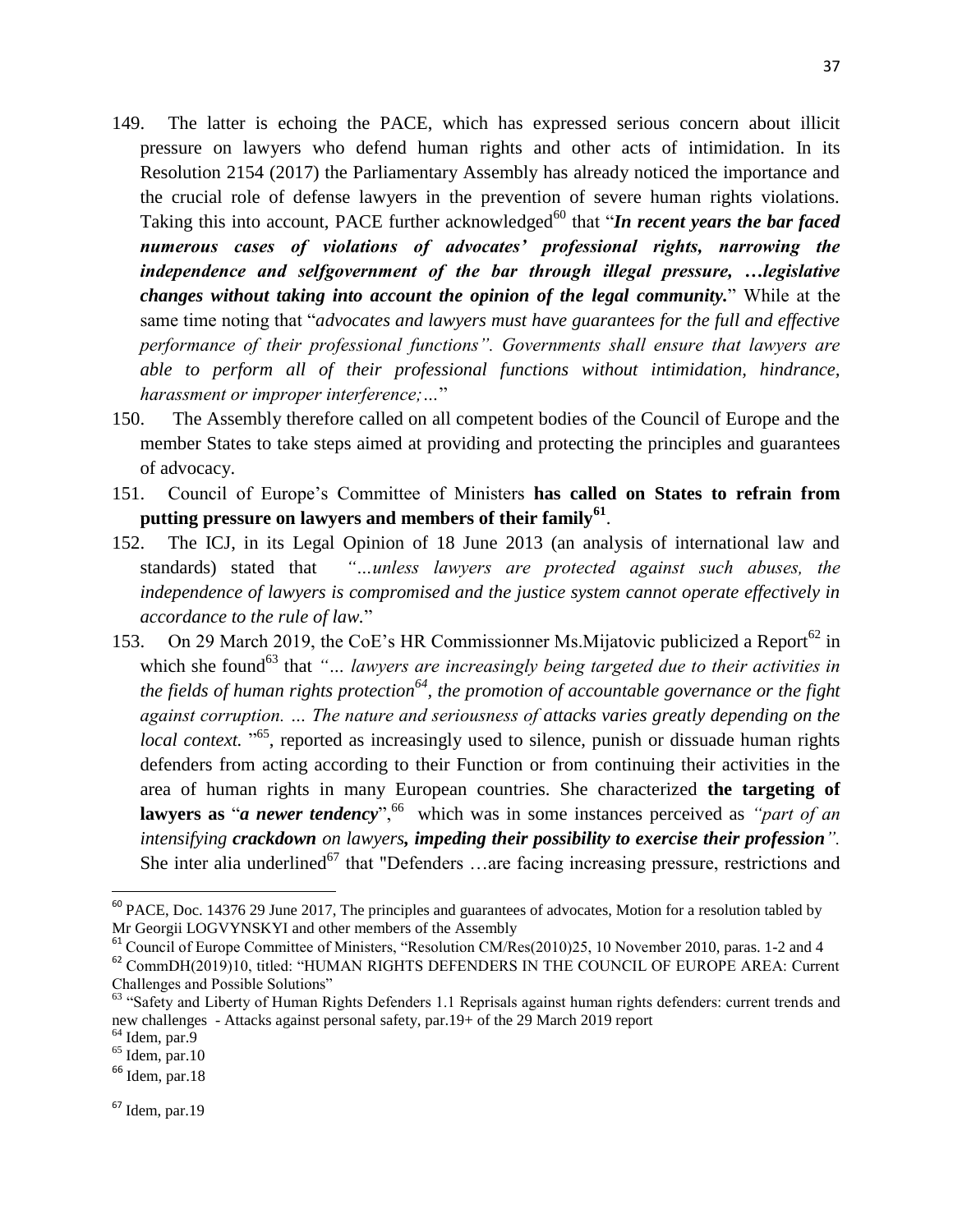stigmatisation."<sup>68</sup> Regarding women and womens' rights defenders, the Commissioner stressed that they "encounter risks and threats that are gender-specific and require particular attention".<sup>69</sup>

- 154. The Commissioner stressed the importance of CoE's Institutions in the direction of protecting defenders. The report highlights<sup>70</sup>, for example, that "42. The possibility of recourse to the ECtHR is particularly important to guarantee the implementation and execution of existing standards. Human rights defenders can come to the ECtHR for the protection of their own rights."
- 155. However, even if some lawyers found refuge in seizing the ECtHR, this would not be sufficient to alter the situation on the ground, given that the violations are based on violations of social rights which affect a whole group (albeit with different intensity, depending on individual circumstances) horizontally, and thus "lie below" the violations of the individual rights that are also violated. The Committee is thus a much more well suited protection mechanism to alleviate the collective hardship provoked by a crackdown-like stance of the State towards lawyers.
- 156. The present Complaint is based on the urgent need to engage the Committee in preventing the continuation of such violations of the Charter (closely associated with other international standards) which is now horizontally taking place against lawyers in Greece.
- 157. Taking into account that, although these violations are horizontal, they most rigidly affect those among the lawyers who are economically and socially weaker and also belonging to vulnerable social groups, such as persons with disability and chronic illness, single parent families, families with three or more children, and all those having income below the line of poverty.
- 158. It is in this context, trusting that the CoE will also notice that the current situation of selfemployed lawyers in Greece is utterly different from that of their colleagues practicing in other CoE's member States (a preliminary NGO drafted comparative study has been annexed), their levels of protection being significantly and unacceptably lower than those with which other workers and enterprises in Greece are met with, in dire contrast to the guarantees of, inter alia, the (revised) European Social Charter.
- 159. It is also in this light that we request the Committee to grant the Complainants' urgent request for Immediate Measures, given that there seems to be an extremely harmful unexplainable discrimination, its intense and horizontal consequences amounting to a crackdown on lawyers today in Greece<sup>71</sup>, rendering the most vulnerable among this professional group at risk of imminent and irreversible harm because of the Greek State's

 $\overline{a}$ 

<sup>&</sup>lt;sup>68</sup> Idem, par.20

<sup>&</sup>lt;sup>69</sup> Idem, par.24. [For further information, see, except from the Report CommDH(2019)107, the Report of the UN Special Rapporteur on human rights defenders, Mr. Michel Forst, on the situation of women human rights defenders, A/HRC/40/60, 10 January 2019]

<sup>70</sup> Idem, par.42

 $71$  Even Unions of Prosecutors and Judges in Greece have protested the unfair and discriminative stance of the Government towards Lawyers (see Statement of the Facts field)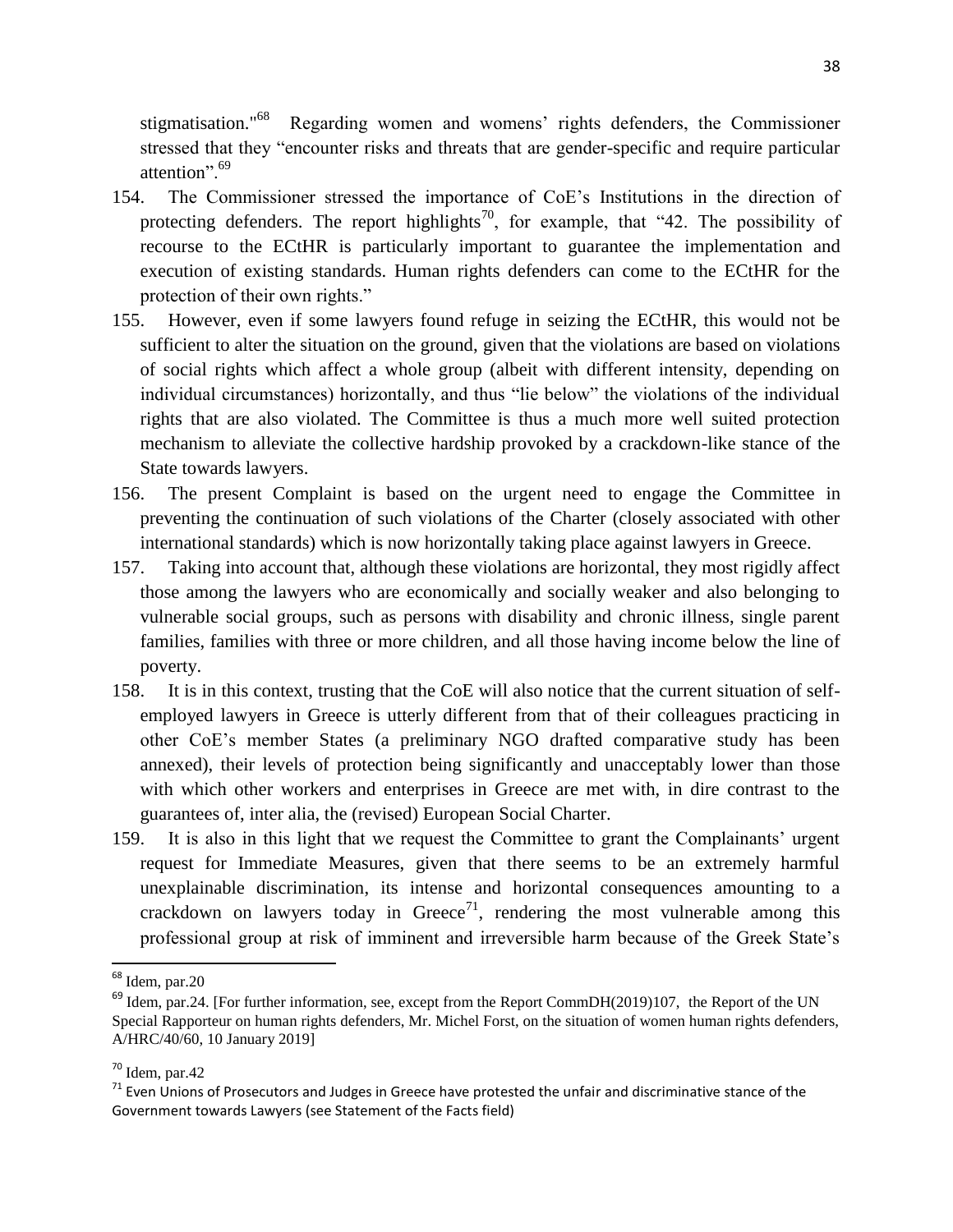loudly discriminative stance in the distribution of social support: there are lawyers who even lack access to food, which is an element that is essential for the preservation of human life, and this happened to them while their freedom of movement had been by law restricted, and their work by law shut down, as well as their ability to engage in any other work is by law forbidden, thus trapping them into a desperate situation and depriving them of the possibility to find redress. Also, forcing them to exit the profession, in order to engage in other kind of work: a fact which will irreversibly block them from becoming lawyers again, due to pertinent legislative provisions in force.

- 160. The Committee has clarified that the purpose and aim of the Charter is to protect rights not merely theoretically, but also in fact<sup>72</sup> and that the satisfactory application of the Charter cannot be ensured solely by the operation of legislation if this is not effectively applied and rigorously supervised.
- 161. As to the means of achieving the aims set out in the Charter, the Committee has stressed that "for the application of the Charter, it is incumbent on States Parties not only to take legal initiatives but also **to provide for the requisite resources and procedures to facilitate full exercise of the rights guaranteed by the Charter".<sup>73</sup>**
- 162. It is worth mentioning that the Committee has recognized the obligation States Parties to pay particular attention to the impact of their choices on the most vulnerable groups.<sup>74</sup>
- 163. Human Rights Defenders are one of the most vulnerable groups in society –including because States tend to –as in this case- target them, in ways that often affect not only them, but their children and families too. Often, multiple other vulnerabilities intersect with this status. It is therefore of the utmost importance that the Committee recognizes the vulnerability and adequately jurisprudentially protects them, their children and their families from horizontal, retaliatory practices and harassment that stems in repulsion for and tendency to repress what is truly valuable: the efforts to professionally uphold human rights.

# **C.3. Article 30 of the Charter**

164. Article 30 of the Charter reads:

 $\overline{a}$ 

Article 30 – The right to protection against poverty and social exclusion

Part I: *"Everyone has the right to protection against poverty and social exclusion."* 

<sup>72</sup> International Commission of Jurists (ICJ) v. Portugal, Complaint No. 1/1998, decision on the merits of 9 September 1999, §32; European Federation of National Organisations Working with the Homeless (FEANTSA) v. Slovenia, Complaint No. 53/2008, decision on the merits of 8 September 2009, §28

<sup>&</sup>lt;sup>73</sup> International Movement ATD Fourth World v. France, Complaint No. 33/2006, decision on the merits of 5 December 2007, §61

<sup>74</sup> International Association Autism-Europe v. France, Complaint No. 13/2002, decision on the merits of 4 November 2003, §53.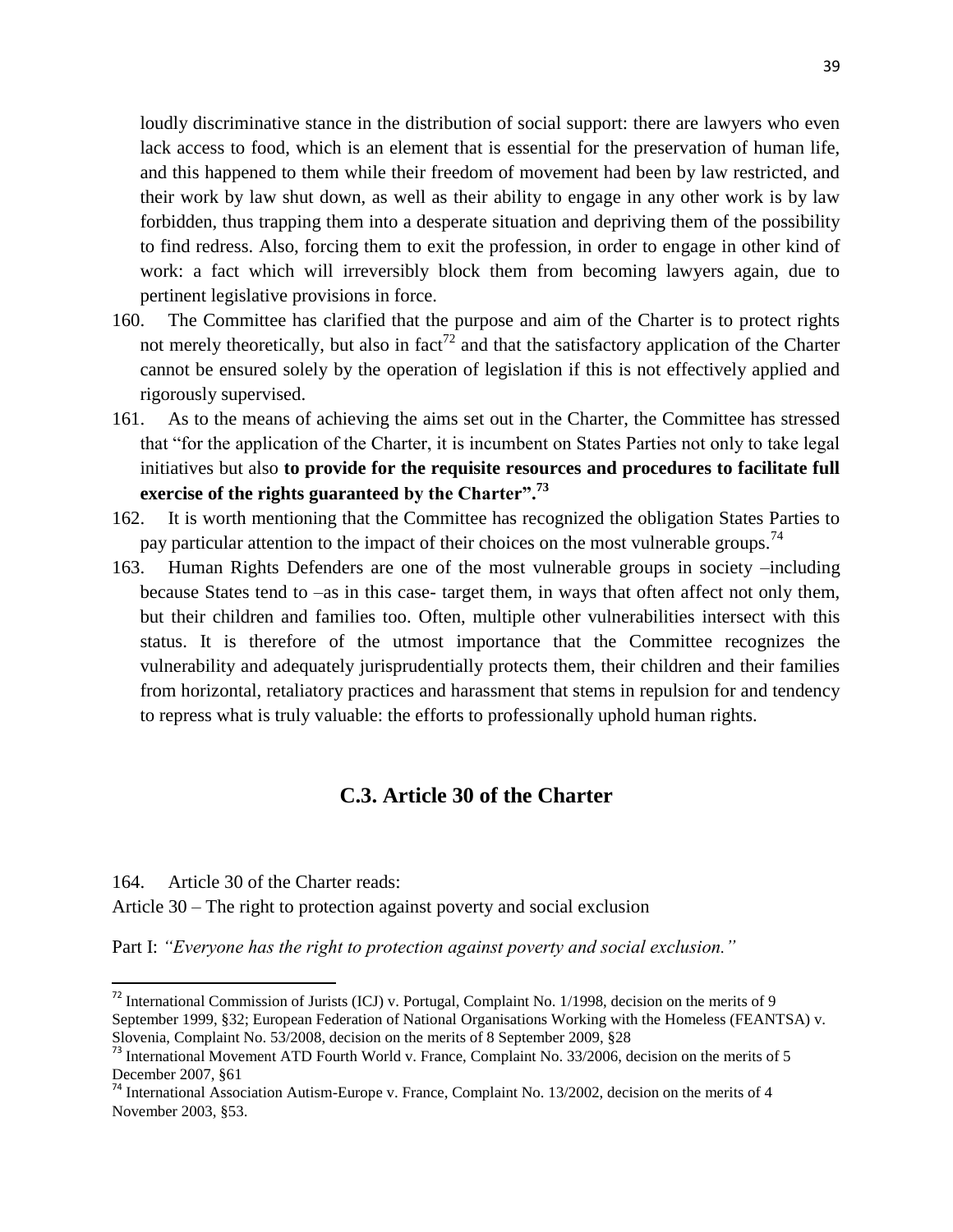Part II*: "With a view to ensuring the effective exercise of the right to protection against poverty and social exclusion, the Parties undertake:* 

*a to take measures within the framework of an overall and co-ordinated approach to promote the effective access of persons who live or risk living in a situation of social exclusion or poverty, as well as their families, to, in particular, employment, housing, training, education, culture and social and medical assistance;* 

*b to review these measures with a view to their adaptation if necessary."* 

- 165. Article 30 of the Charter requires States Parties to give effect to the right to protection against poverty and social exclusion by adopting measures, within the framework of a coordinated approach, aimed at preventing and removing obstacles to access to fundamental social rights, in particular employment, housing, training, education, culture and social and medical assistance (Statement of interpretation on Article 30, Conclusions 2003)
- 166. This Committee has said that "such a coordinated approach should consist of an analytical framework, as well as of a set of priorities and measures **to prevent and remove obstacles** to access to fundamental social rights. Monitoring mechanisms should be put in place, involving all relevant actors, including civil society and persons affected by exclusion and poverty. Policies should moreover be linked and integrated in a consistent way, that is in a manner reaching beyond a sectorial or a targeted group approach" (International Movement ATD Fourth World v. France, §134) and that there is a "very close link between the effectiveness of the right recognised by Article 30 and the enjoyment of the rights recognised by other provisions of the Charter which relate to a number of different social needs (such as Articles 1, 9, 10, 12, 13, 14 and 31 Statement of interpretation on Article 30, Conclusions 2013), including the right to family housing under Article 16. For this reason, when assessing Article 30, the Committee takes into consideration the national measures or practices which fall within the scope of other substantive provisions of the Charter in the framework of both monitoring systems (the reporting procedure and the collective complaint procedure).
- 167. The Complainants invite the Committee to find that the situation of certain lawyers could expose them to poverty and social exclusion; that the exposure to this risk is related, as a conditio sine qua non, to Greeece's acts and omissions; that exposure to such risk is discriminative; that it also affects the children and the family; that exposure to this risk ought to be mitigated by targeted State actions; that the Greek State ought to have included the Complainants in designing measures to fulfill its obligations under Article 30 of the Charter, as well as provide for special support measures for the most vulnerable; that Greece failed to adequately protect lawyers' right under Article 30 of the Charter;
- 168. The Complainants submit that the treatment of Greek lawyers during the Covid-19 pandemic not only has not "protected" lawyers from poverty, but it has in itself **pushed** many among them into poverty (including in some cases to acute and life-threatening poverty), to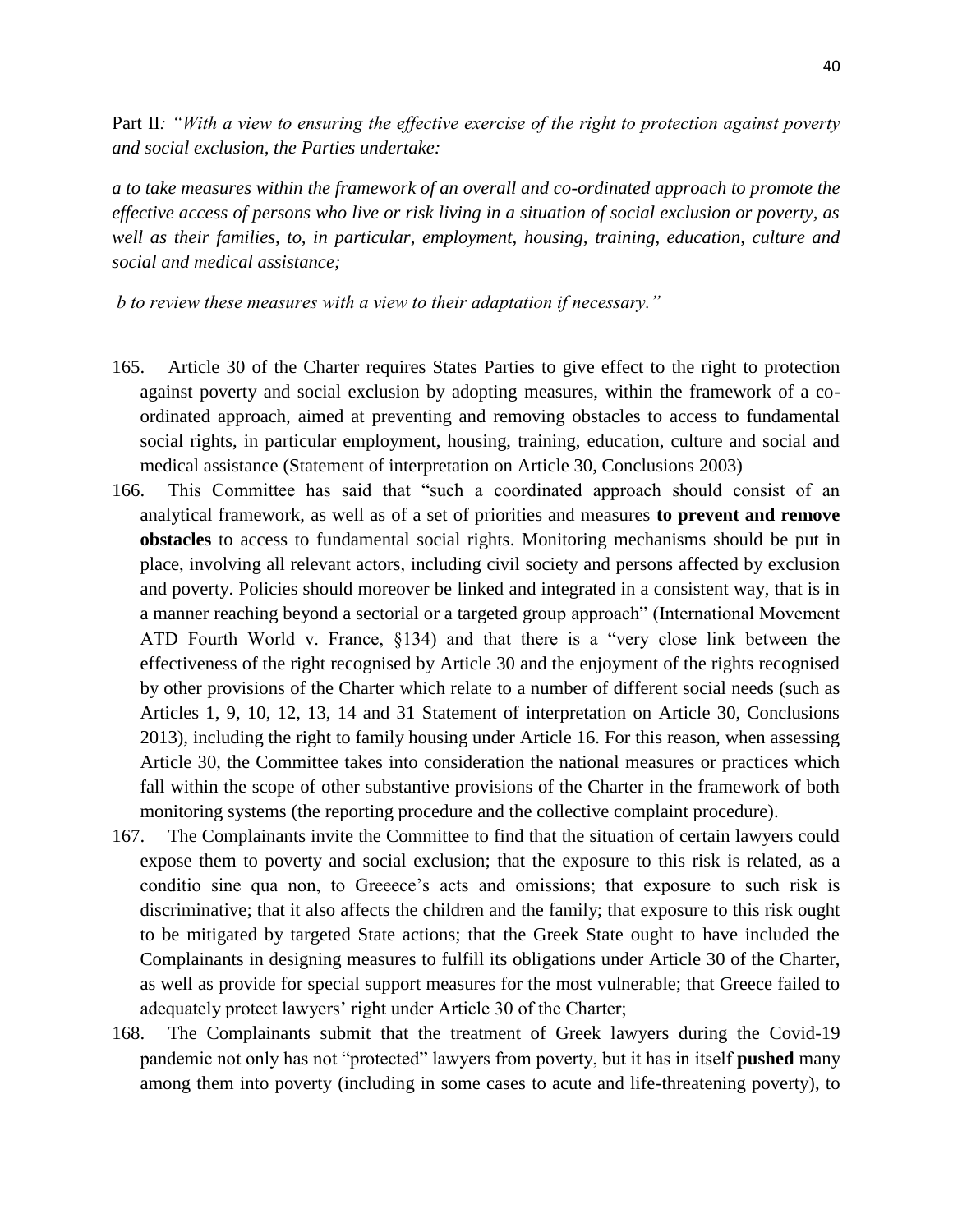risk of poverty and social exclusion and has exposed some among them to living in conditions of acute deprivation.

- 169. **This treatment is also expected to lead many lawyers to a forced exit from the legal profession**.
- 170. Although lawyers being in such a difficult situation, the Greek State did not take any measure to promote their effective access to
	- a. Social Assistance: On the contrary, the Government discriminatively excluded lawyers from the social assistance the vast majority of the population was afforded to.
	- b. Employment: on the contrary, lawyers are by law barred from engaging in other profession. Courts are still closed. No measures for electronic access to Justice have facilitated lawyers to keep having some income during the crisis.
	- c. Housing: on the contrary, while workers who received the 800 euro allowance were in parallel entitled to a reduction of 40% in the rent of their home, lawyers do not have such a possibility. Lack of financial support during the period of closure of Courts –for the 3<sup>rd</sup> month- has exposed the most financially unprivileged to the risk of eviction or homelessness.
	- d. Training and Education: The Government used this field to insult and degrade lawyers, as described in the "Statement of the Facts". Training has been proposed not as additional relief, but as "the" help lawyers would get during the crisis. The quality has been scandalously and insultingly low, taking into account the general high educational level of lawyers,

# **C.4. Article 11 of the Charter**

171. Article 11 of the Charter reads:

Article 11 – The right to protection of health

Part I: *"Everyone has the right to benefit from any measures enabling him to enjoy the highest possible standard of health attainable."* 

Part II: *"With a view to ensuring the effective exercise of the right to protection of health, the Parties undertake, either directly or in cooperation with public or private organisations, to take appropriate measures designed inter alia:* 

- *1. to remove as far as possible the causes of ill-health;"*
- 172. The Complainants submit that while the vast majority of the self-employed in Greece could benefit from the measures taken by the State to protect their health during the pandemic, lawyers were discriminatively excluded from these benefits, as detailed in the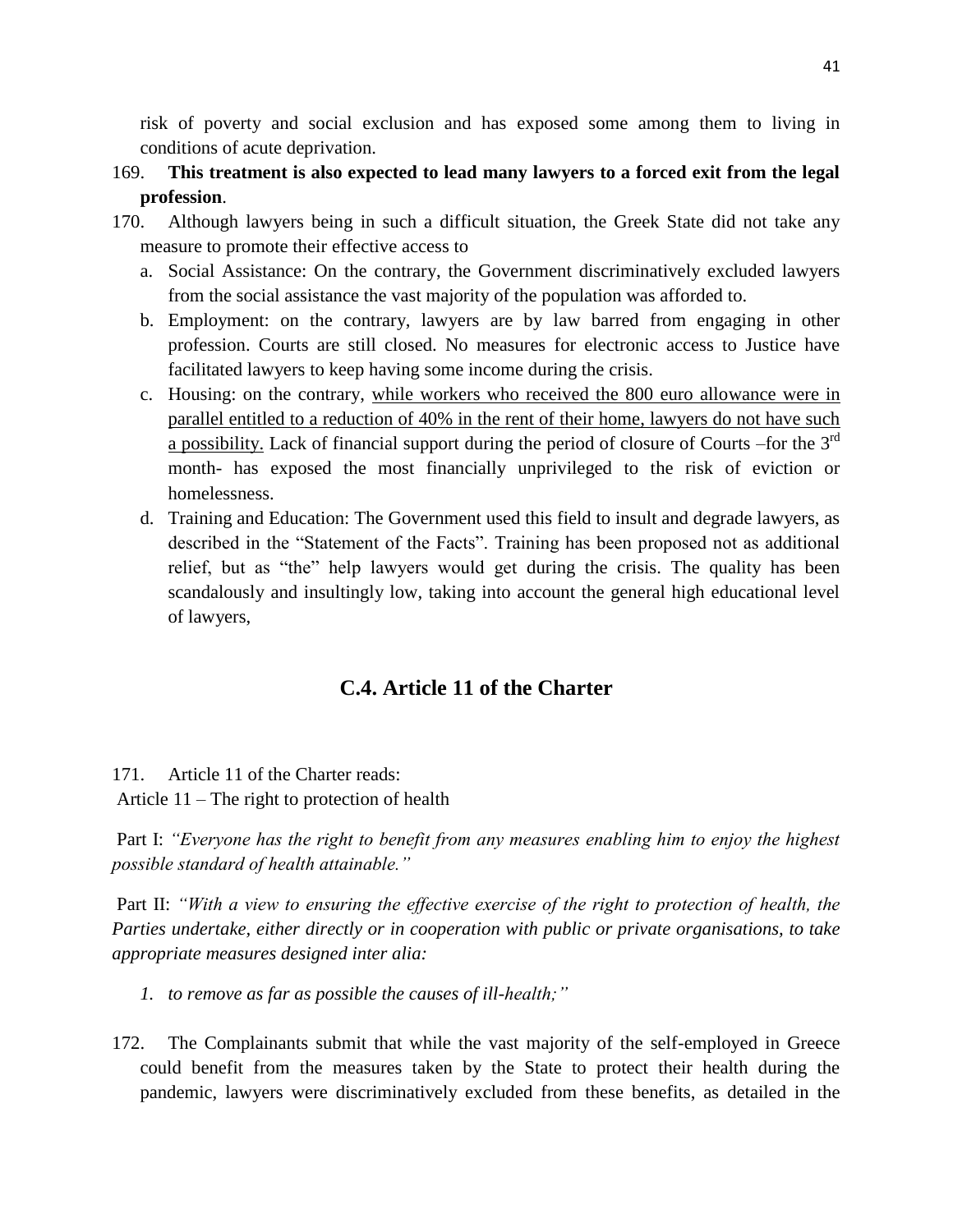"Statement of the Facts" field. They thus complain that there has been on that account a violation of Article 11 of the Charter (Part I), in conjunction with Article E (because of their HRD status and the unreasonable consideration that they are "scientists" and as such they were not entitled to equal social support).

- 173. The Complainants also submit that in view of the Government's announcement that Courts would gradually open in June 2020, measures have been taken for the protection of Judges and Prosecutors in Courtrooms, such as plexiglass dividers between Judges "and the rest", but no adequate measure has been taken for the safety of lawyers. They thus argue that, unlike the measures taken by the State for their co-functionaries in Justice, an analogous care has not been demonstrated for the protection of lawyers; in contravention with Part II 1 of Article 11 of the Charter, in conjunction with Article E (because lawyers are "obviously" considered less worthy of protection than their Co-functionaries in Justice).
- 174. They therefore invite the Committee to find that Greece is not taking all necessary measures to guarantee the right of lawyers to the equal protection of their health, as required by Article 11 of the Charter -the difference in treatment, that is, the difference between measures to protect Judges and Prosecutors in a Courtroom (completely protecting them) and Lawyers in a Courtroom (completely exposing them), cannot be objectively justified, including in light of the fact that Judges, Prosecutors and Lawyers are the "threefold" of the administration of Justice ("co-functionaries of Justice").

# **C.5. Article 13 of the Charter**

- 175. Article 13§1 of the Charter reads:
- Article 13 The right to social and medical assistance

Part I: *"Anyone without adequate resources has the right to social and medical assistance."* 

Part II*: "With a view to ensuring the effective exercise of the right to social and medical assistance, the Parties undertake:* 

*1 to ensure that any person who is without adequate resources and who is unable to secure such resources either by his own efforts or from other sources, in particular by benefits under a social security scheme, be granted adequate assistance, and, in case of sickness, the care necessitated by his condition; …"*

176. The Complainants initially wish to note that the Greek State, by including lawyers in the "affected CAD" has acknowledged that they are –at least in terms of current income- lacking adequate resources. At the same time, no authority performed a check (i.e. about whether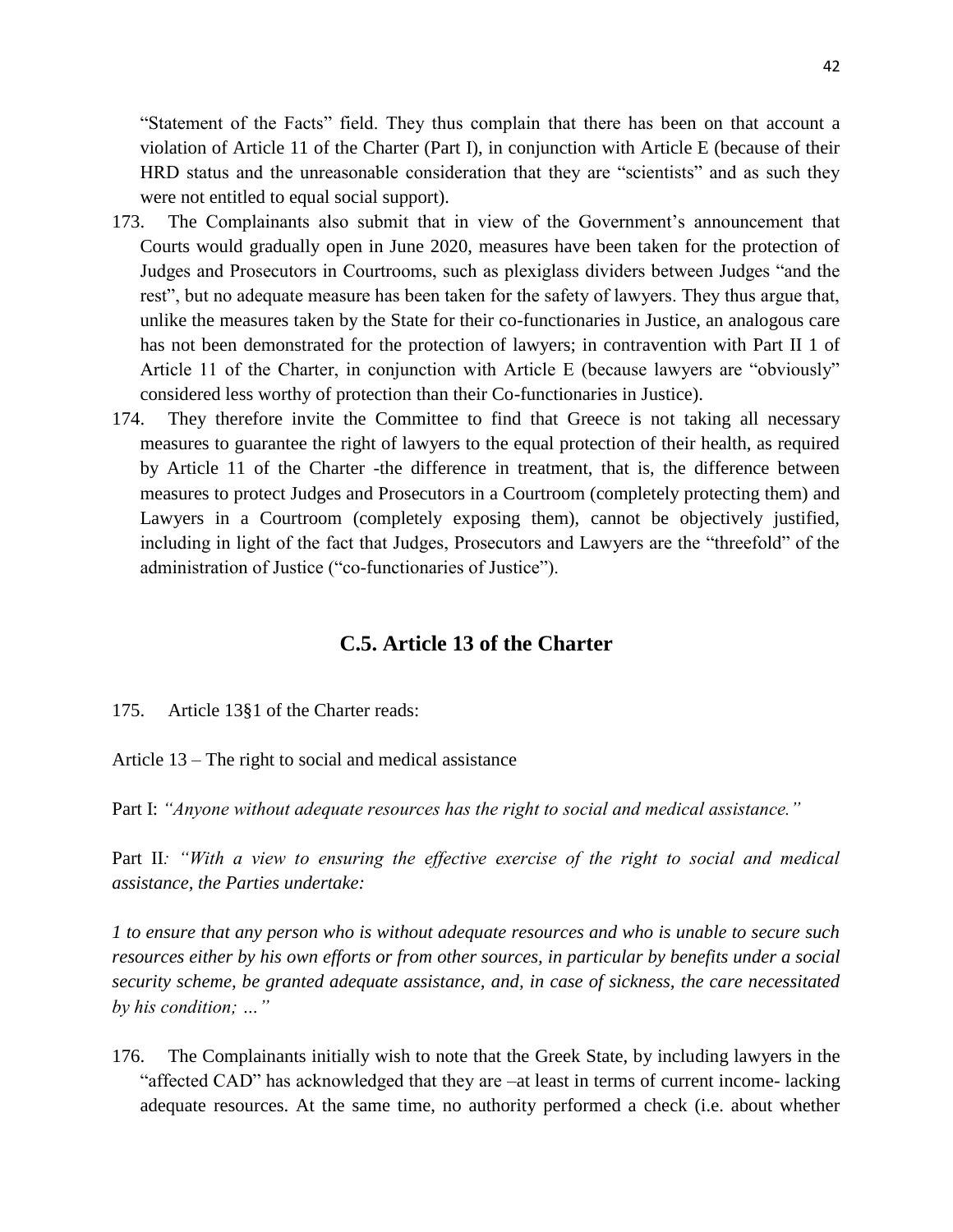some lawyers could counterbalance that sudden emergency from other sources) or attempted to officially dispute this characterization. Therefore lawyers have been characterized by the State itself as having being rendered "in need of special assistance", following the decisions taken by the State and the urgent rights-restrictive legislation it adopted, in order to protect public health.

177. Lawyers' subsequent exclusion from the financial assistance granted to working persons to cope with the crisis measures constitutes a flagrant violation of Article 13 of the Charter, also taken in conjunction with Article  $E$  –given that the exclusion targets their profession. Therefore, despite the misleading term "scientists", the Government really aimed at targeting lawyers, to a degree that has been perceived by most as "persecution" of the profession.

# **C.6. Article 16 of the Charter**

178. Article 16 of the Charter reads:

## **Article 16 – The right of the family to social, legal and economic protection**

*With a view to ensuring the necessary conditions for the full development of the family, which is a fundamental unit of society, the Parties undertake to promote the economic, legal and social protection of family life by such means as social and family benefits, fiscal arrangements, provision of family housing, benefits for the newly married and other appropriate means*.

- 179. The Complainants submit that the Greek Government has failed to ensure the necessary conditions for the full development of lawyers' families. Not only did it not promote the economic, legal and social protection of their family life by means such as social and family benefits, fiscal arrangements, protection of lawyer families' housing, and other appropriate means, but it has discriminatively excluded lawyers from the protection given to approximately 70% of the working population in the country, despite the fact that the EC approved the support of those self-employed who were affected by the crisis. The difference in treatment has not and cannot objectively and reasonably be explained. Moreover, the discriminative exclusion of lawyers from the "general support" –emergency aid sum- during the Covid-19 crisis, further indirectly discriminated against the most vulnerable among lawyers' families, especially those that had already been living at the margin of poverty. The latter, as revealed by desperate requests to the local Bars for support, reach a worryingly high percentage among active lawyers. This is perceived to be a result of over-taxation of the last decade.
- 180. The concept of indirect discrimination and the determination of EU member States to combat it, implies that there is a positive obligation on the State to produce statistics that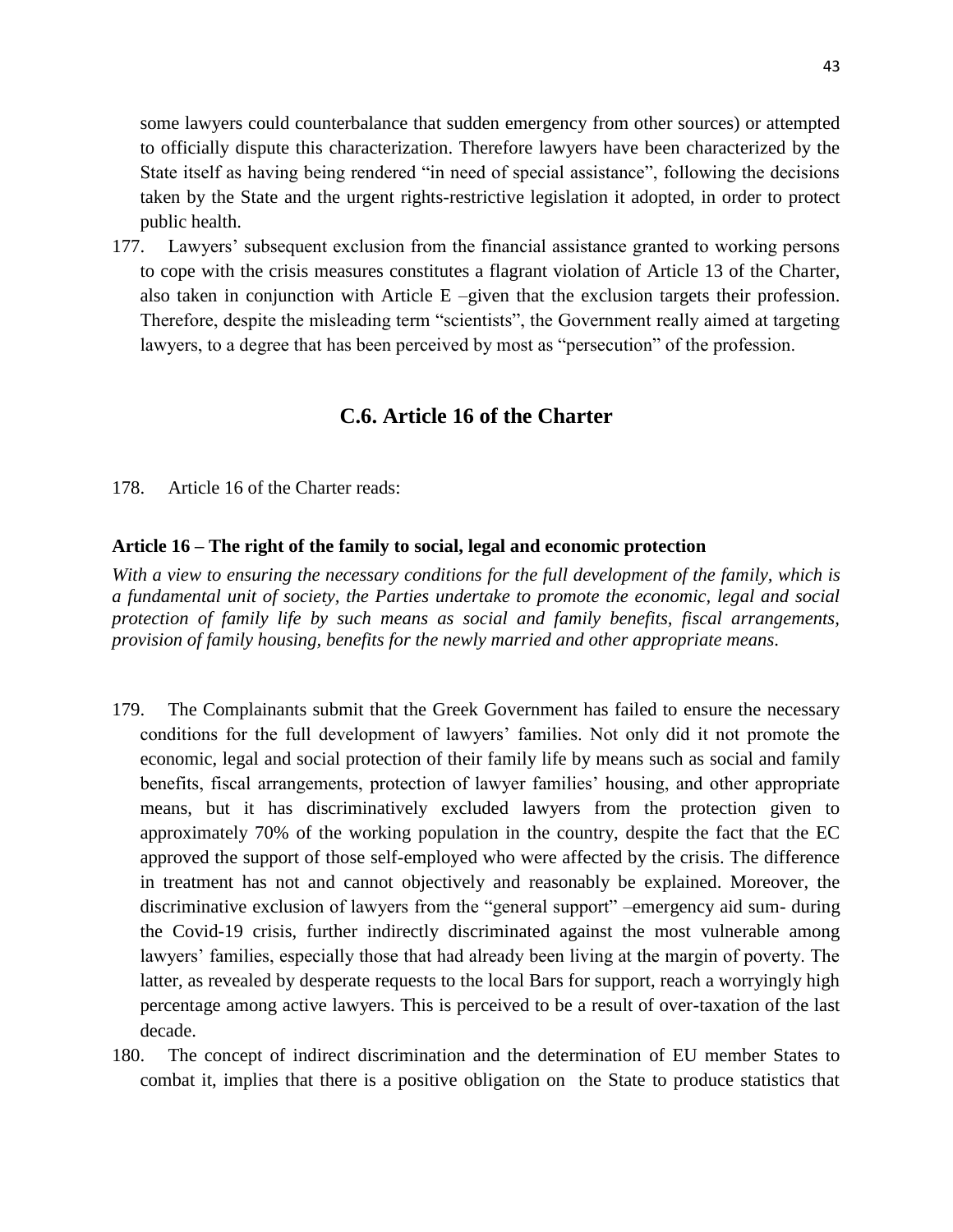allow an understanding of the extent to which vulnerable groups may be affected by a horizontal measure and ensure that the latter are not disproportionately harmed.

- 181. The Complainants ask the Committee to find that the Greek Government failed to record and assess the needs of those most vulnerable among lawyers and cover for the most basic needs of their families, during a phase in which lawyers were incapacitated to earn income because of State-ordered closure of Courts, Services and Schools and a ban on movement. There has been no institutional concern about "lawyers with families". The relief measures referred to the support of a professional group (or not), irrespectively of whether the professional had a family or not.
- 182. Instead of exploiting the interest of national Bars for the well being of their member lawyers (and their continuous efforts to be involved in designing measures of relief for lawyers) by necessarily consulting with them before the adoption of the measures, the Greek Government completely and scornfully ignored the Bars of the country their Presidency and, via them, the approximately 45.000 legal practitioners of the country, in a manner which, as compared to an utter lack of parallel procedures being in place *ex officio*, failed to "perceive" that a part of lawyers' families was being exposed to conditions of existence that are not only literally incompatible with the dignity associated with the lawyer's profession *as an 'international standard'*, but incompatible with the protection afforded to them by Article 16 of the Charter, alone and taken (multiply) in conjunction with Article E.
- 183. Greece thus placed the most vulnerable among lawyers, as well as their families and children, in a precarious situation of mounting debt to the State that cannot be served and inability to cope with basic expenses such as the monthly paid rent of the lawyer's family home and for basic amenities such as food, electricity, water, telephone, internet. It thus exposed some among these families to degrading conditions and difficulty of survival, and placed many more families at imminent risk of acute deprivation, eviction, homelessness, exposure to physical hazards and to conditions that are sources of ill-health or even (during the  $2<sup>nd</sup>$  month of the traffic ban) life-threatening.
- 184. None of these conditions is compatible with human dignity, not to mention the dignity afforded to the lawyer's function, an element and "standard" which all lawyers have a "duty and obligation<sup>75</sup>, to maintain.
- 185. Moreover, while those employed in Greece benefitted not only from an 800 euro urgent aid but also of a significant reduction to their rent, and while the latter would be relieved from paying social security contributions for the period of reference, self-employed lawyers would remain without any aid in March and April, while in May they would receive a sum that equates their social security contribution for the said period –which, unlike the support offered to those employed, was charged to them and they would have to pay the sum in the near future. This difference in treatment as regards the protection by the State of the family's home cannot be reasonably and objectively justified. Why would the families of lawyers be considered as afforded a lower standard of protection than those of the employed in Greek

 $\overline{\phantom{a}}$ 

<sup>&</sup>lt;sup>75</sup> UN Principles on the Role of Lawyers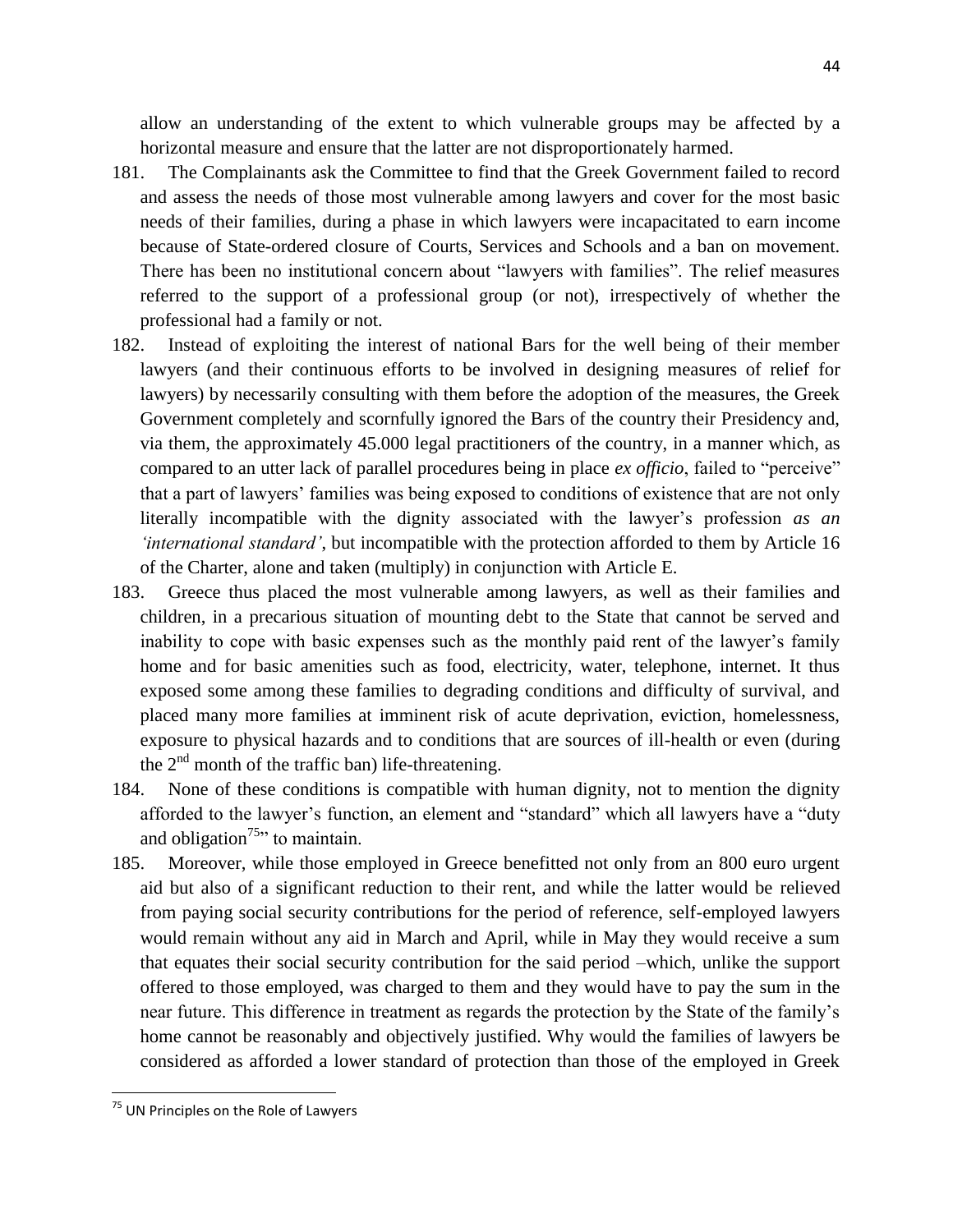jurisdiction? And, what is more, **why would lawyers' or "scientists' families be deemed as unworthy of any (at all!) of the protection offered to the general population for maintaining their home during the Covid crisis**?

186. A letter sent to EC's Ms. Margrethe VESTAGER on behalf of some lawyers (single mothers) who had seized the ECtHR recently, is indicative of these concerns. It contains, inter alia:

*"As in all EU member States, and beyond, lawyers have been one of the most gravely affected professions during the Covid-19 crisis. At the same time, in most EU jurisdictions they have been one among the most generously assisted, in order to counterbalance the consequences of protection measures adopted, sooner or later, in the member States to prevent the spread of Covid-19.*

*…the relevant Press Release (available here [https://ec.europa.eu/commission/presscorner/](https://ec.europa.eu/commission/presscorner/%20detail/en/IP_20_858))  [detail/en/IP\\_20\\_858\)](https://ec.europa.eu/commission/presscorner/%20detail/en/IP_20_858)) of Your Office that the European Commission has approved a €500 million Greek scheme "to support self-employed individuals", including self-employed managers of small companies in sectors affected by the coronavirus outbreak. The scheme was mentioned as approved under the State aid [Temporary Framework](https://eur-lex.europa.eu/legal-content/EN/TXT/?uri=OJ%3AJOC_2020_091_I_0001) adopted by the Commission on 19 March 2020, as amended on [3 April](https://eur-lex.europa.eu/legal-content/EN/TXT/?uri=uriserv:OJ.CI.2020.112.01.0001.01.ENG&toc=OJ:C:2020:112I:TOC) and [8 May](https://ec.europa.eu/competition/state_aid/what_is_new/sa_covid19_2nd_amendment_temporary_framework_en.pdf) 2020.* 

*Regarding this development, you said, in your capacity as Executive Vice-President, in charge of competition policy, that: "The €500 million scheme we approved will support the Greek economy by assisting the self-employed and small family-owned businesses in maintaining activity during these difficult times. We will continue to work closely with Member States to find solutions to support the economy, in line with EU rules."*

*In Greece, lawyers have been excluded from the "special 800 euro aid" given to the selfemployed for March and April, although it goes without saying that lawyers have been and still are one of the most –if not the most- gravely affected sectors among the self-employed. They also are not entitled to ask for support to cope with their home rents (although some relief has been provided for their office rents), as are the rest freelance beneficiaries of the scheme -that is all freelancers, except from those "who are scientists". Additional relief measures concern only those who already have the funds to pay their tax and social security obligations on time. That is impossible for lawyers who have remained out of work and unassisted for the 3rd month now. As such, the relief measures have deepened inequality even further and constitute, in my opinion, horizontal discrimination against the economically weak and most unprivileged.*

*This creates the appearance that relief is provided only to those who need it the less –most lawyers do not have any "money aside" and work for a living, given the detrimental fiscal obligations imposed on them during the last decade in the context of the economic crisis in Greece. Fiscal and social security obligations which reached the point to equate confiscation of the lawyer's income and which of course did not allow for saving.*

*Furthermore, lawyers in Greece have suffered an intense blow in their dignity, as, almost 2 months ago, the Government decided, in substance, that they and their children should "eat education" and pay the rents of their homes with it, during the crisis and, more specifically, that lawyers should, instead of receiving some monetary support, enter a "tele-education" program aiming to "combat illiteracy" in the digital world, for which they would receive a 600 euro voucher. Upon intense turmoil … this scheme was abandoned and 600 euros, which were intended to be an "education benefit" for those who would spend 100 hours on line, were given*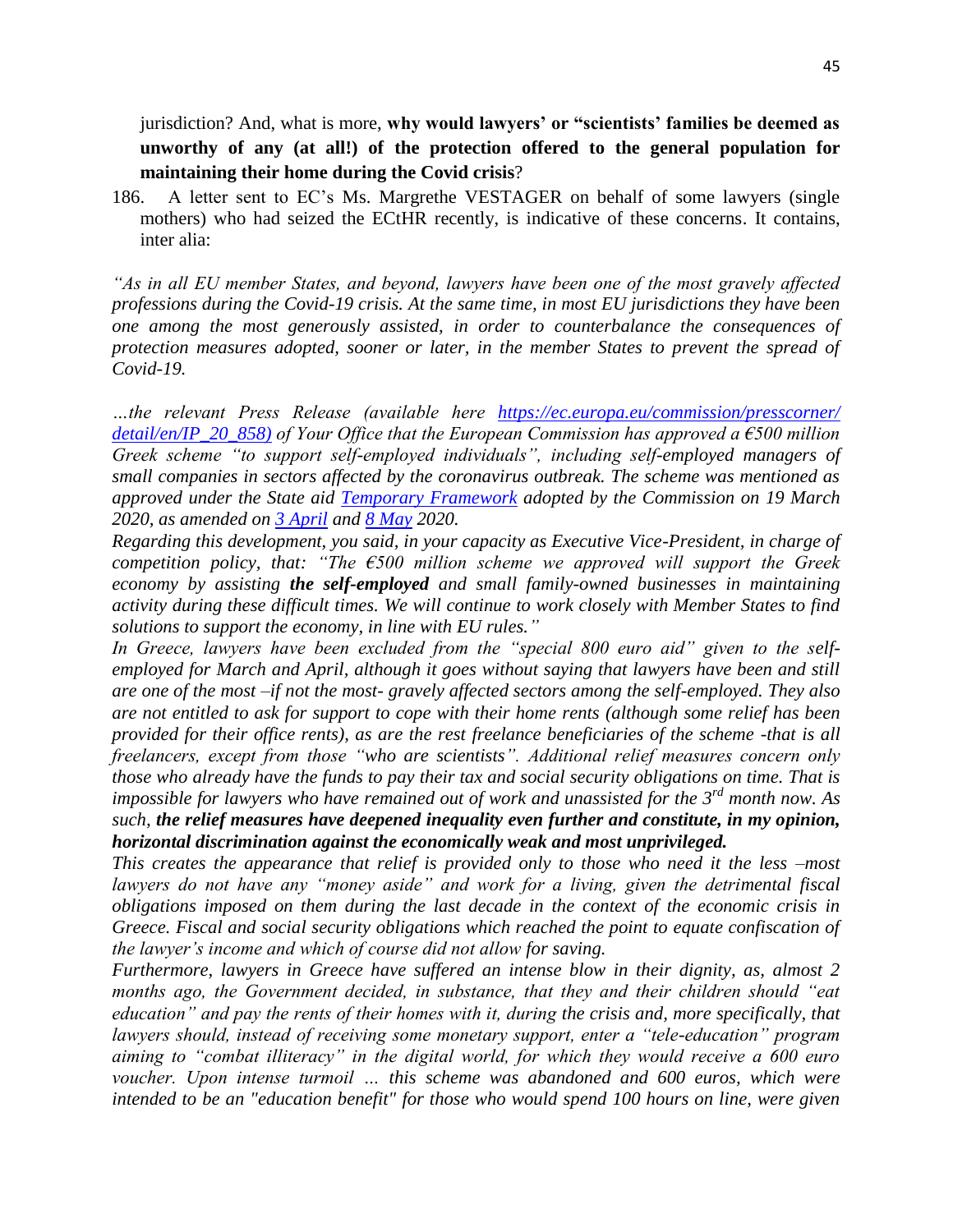*in cash to all lawyers during May. Other than that, there has not been any monetary support of lawyers during this crisis.*

*Courts have been closed for 10 weeks and will remain closed at least until the end of the month.*  Judicial vacation and a traditionally present, drastic reduction of demand during the summer *months (which is expected to be even more intense, given the consequences of the pandemic on the general economy) cannot be reasonably expected to counterbalance the detriment to which lawyers have now found themselves in, in lack of adequate support by the State.*

*In the light of the above, I would kindly ask you* 

*a*) when will the sums referring to the approved scheme for the self-employed become *available – versed to Greece? Is the 800 euro benefit a "one time support" or could it be periodically versed to the beneficiaries?*

*b) Did the approval you provided to the aid scheme exclude lawyers from support and assistance? If this is so, I would be obliged to be informed about the reasons why lawyers, their children and their families are not treated in a manner that allows them to survive the crisis and uphold their duty to maintain the honor associated to the Lawyer's Function.*

*c) Has Greece attempted to justify the exclusion of lawyers from the aid scheme when asking the EC for help and, if not, does this exclusion implicate on the examination of whether EU's fundamental values are being violated in the process of allocation of the ECapproved sums by the member State?*

*d) Does the scheme approved by the Committee take into account existing vulnerabilities in the supported professional groups? (i.e. single mothers, persons with disability, chronic illness or considered "high risk for Covid-19" and of course those already at the margin of poverty, who just need "a push" to enter poverty and social exclusion). Or does everyone "get the same support", irespectively of whether there are increased needs or not?*

*e) Does the scheme approved by the Committee take into account or attempt to mitigate the risk of homelessness?"*

- 187. The Complainants allege that they have been denied the right enshrined in Article 16 of the Charter, in a discriminative manner and that **the urgent and "exceptional in nature" legislation restricting their rights** (closing Courts and services, barring their clients from visiting them, barring visits to prisons, closing schools without adequate balancing of the absence of education for children and youth, and the circulation ban) **could only be considered proportionate if parallel support measures were immediately in place, in order for the affected families to survive and to continue developing in dignity and safety during and after the public health crisis.**
- 188. But, Alas, not only the State has not provided some financial relief to lawyers while barring them from work and imposing on their families to remain at home, but, for the period of reference, it has instead charged them with taxes on perceived income, calculated based on the income of last year, with the so-called "solidarity contribution", calculated on perceived income, with a 100% "pre-deposit of next year's tax", with social security contribution (summing up approximately 600 euros for the period of reference of 75 days), and even the sum working persons pay to the State because "they work" (work fee –  $\tau \in \lambda \circ \varsigma$ ) επιτηδεύματος of 650 euros per year). A suspension of the time of payment does not mean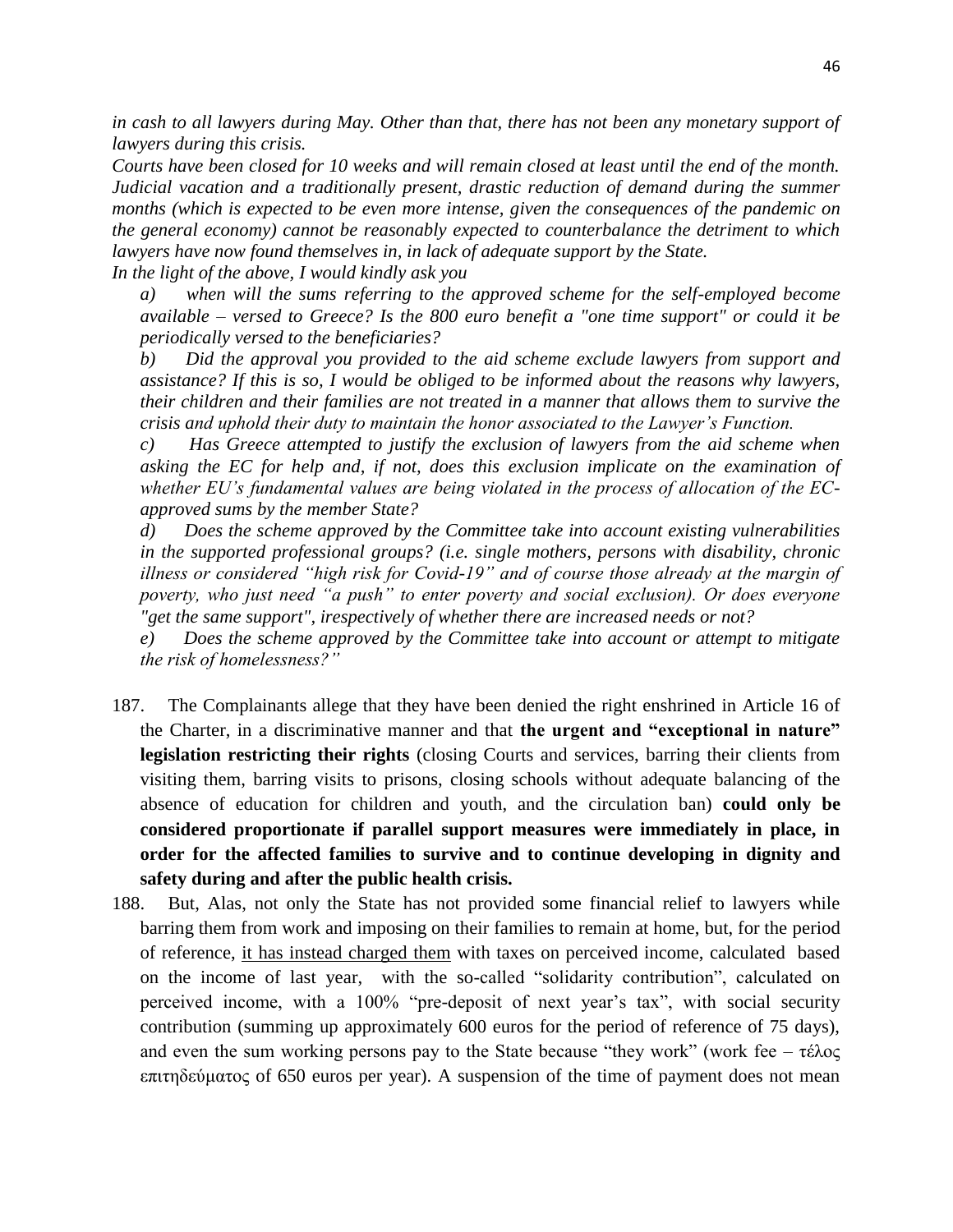that the sums are not charged on the lawyers who were barred from work. They will have to pay them a little later. Before a reasonable chance to make income again is resumed.

- 189. Other than that, lawyers who did not have "money aside" to pay taxes and social contributions right now, will end up paying far more than the less-at-risk ones, who can pay now and savour a generous reduction in the sum to be paid. In other words, the poorer and more devastated ones are charged with more and are going to pay more. This renders the legislation on relief measures discriminative v. the poorest ones. By the latter, the Greek State has pushed the poorest even deeper into poverty, exposed them to a risk of substandard conditions for unprivileged lawyer families' households and –especially if lawyers' inability to work continues- placed at risk of homelessness the families of those among lawyers who are most vulnerable from an economic point of view.
- 190. The Committee has considered that **Article 16 of the Revised European Social Charter provides for the right to housing of families as an element of the right of the family to social, legal and economic protection**. **According to the Committee's case law, in order to satisfy Article 16, states must take the needs of families into account in housing policies and ensure that existing housing be of an adequate standard and include essential services (such as heating and electricity).**.
- 191. The Complainants also urge the Committee to assess the present complaint under a lense which is rather unusual: incorporating international standards for the enhanced protection of HRDs' family members, which are considered a vulnerable group in need of special attention, protection and, where needed, special support. Exceptional scrutiny is required when some (individual or horizontal, as in this case) victimizing State's act or omission affects the family(-ies) of human rights defenders in a harmful manner. This would require to go beyond the difference in treatment between the families of the "scientific power" of Greece and the rest of the families of working persons, which is an objective element that can definitely be observed in this case. It would moreover require a dive into the motivation of the current treatment of lawyers in Greece, as sculpted during the past few years. It would also require a closer look to the humiliation instigated to them, i.e. by the "tele-education" scheme, the repeated devaluation of lawyers' Unions, the provocative non abidance with the assurances given to lawyers about their support, which reveal a tendency to devaluate and demean this specific professional group as unworthy of attention, support and its very dignity. It is definitely not an easy conclusion to jump to, however, it is definitely worth it to be puzzled about the reason why a Function which is traditionally valued in democratic societies has been treated with such colossal disrespect in the context of a crisis bringing the whole planet in existential agony, fear as well as hope.
- 192. If a State appears to act, especially at such times of crisis, in a manner that not only disempowers a massive number of defenders but their families too, even closer scrutiny is required, to assess the possibility that the defenders' families being excluded / remaining unsupported in crisis is indeed a means to increase pressure on defenders and discourage them from actively pursuing their activities in upholding citizens' fundamental rights, which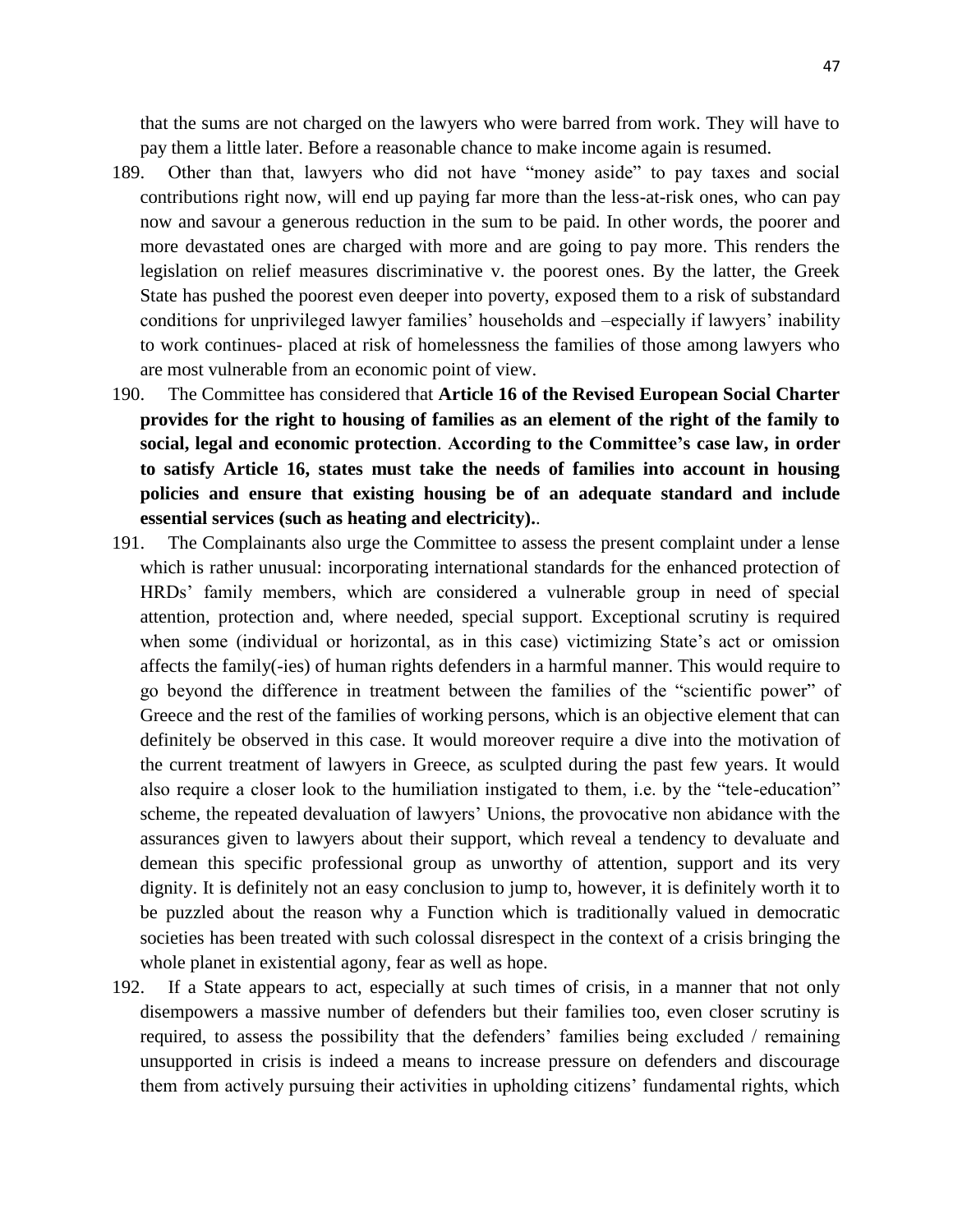often requires a dynamic opposition to legislative reforms and policies, for instance, those that are about to render a part of the population in Greece homeless (massive auctions of " $1<sup>st</sup>$ " residence" have been postponed till July, upon public interventions of Lawyers' Bars, please see par.108 of the present submission as an example of "State-annoying" Function of Lawyers and Bars, which is nevertheless absolutely necessary in a democratic society, as lawyers are the "watchdogs of the Rule of Law and citizens' fundamental rights").

**193.** In the light of the above, the Complainants invite the Committee to find that Article 16 has been violated, taken alone and in conjunction with Article E of the Charter.

# **C.7. Article 17 of the Charter**

194. Article 17 of the Charter reads:

Article 17 – The right of children and young persons to social, legal and economic protection

*Part I: "Children and young persons have the right to appropriate social, legal and economic protection."* 

*Part II: "With a view to ensuring the effective exercise of the right of children and young persons to grow up in an environment which encourages the full development of their personality and of their physical and mental capacities, the Parties undertake, either directly or in cooperation with public and private organisations, to take all appropriate and necessary measures designed:* 

*1a. to ensure that children and young persons, taking account of the rights and duties of their parents, have the care, the assistance, the education and the training they need, in particular by providing for the establishment or maintenance of institutions and services sufficient and adequate for this purpose;* 

*b. to protect children and young persons against negligence, violence or exploitation;* 

*c. to provide protection and special aid from the state for children and young persons temporarily or definitively deprived of their family's support;* 

*2. to provide to children and young persons a free primary and secondary education as well as to encourage regular attendance at schools. "* 

195. Article 17 concerns the aid to be provided by the state where the minor's parents are unable to provide such aid. The "care" of par.1(a) entails that the parents are able to fulfill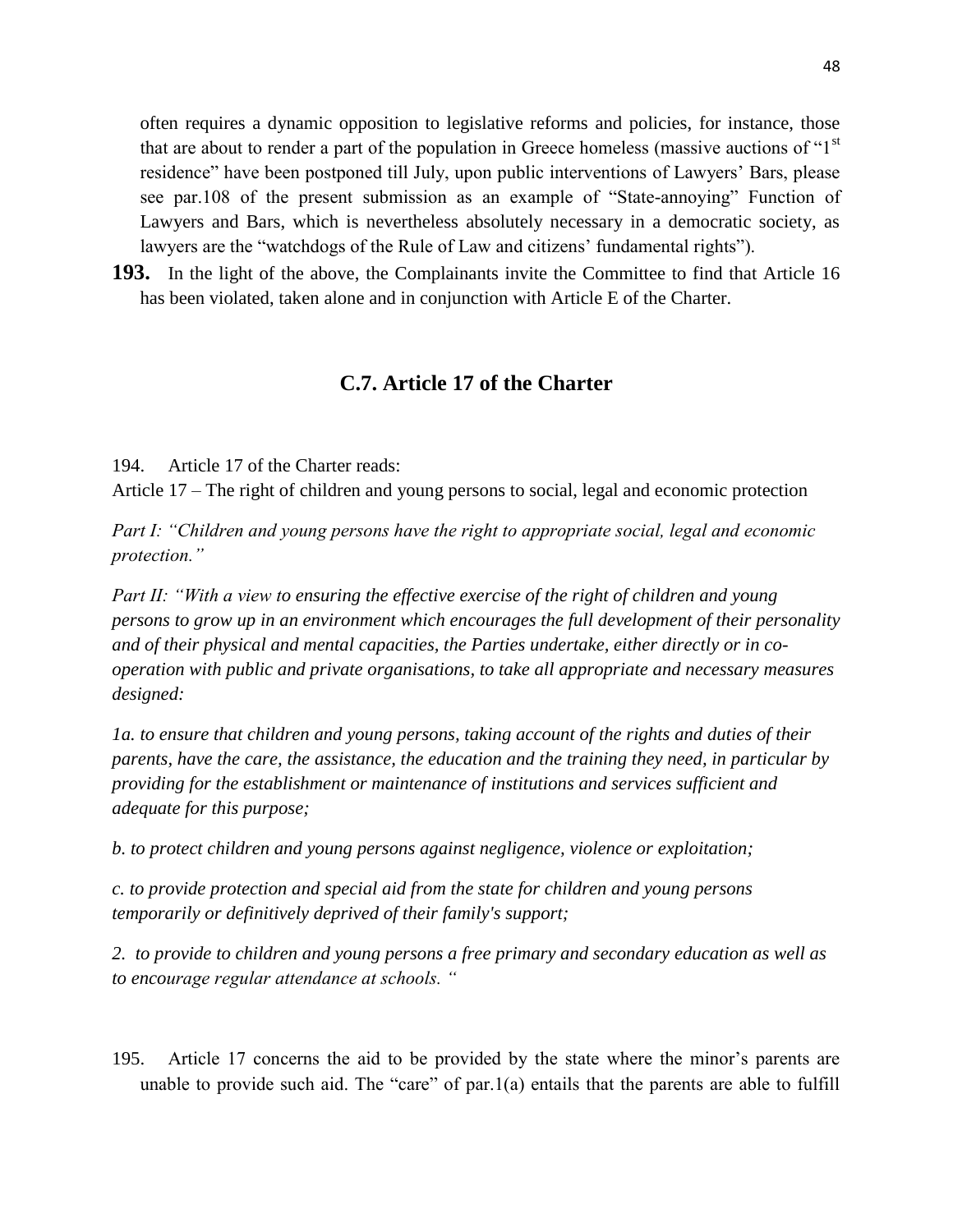their duty to provide nutrition in good quality and quantity, cleanliness, sanitation and maintain an environment that is conducive to health and protection from hazards.

- 196. According to the CRC, when parents are temporarily unable to provide "the basics" the State should step in and support the parent "appropriately". A failure to apply art.17 would obviously expose a number of children and young persons to more or less serious risks to their health, their dignity or physical integrity.<sup>76</sup>
- 197. The Complainants argue that the Government, by (discriminatively) depriving lawyers from adequate social support and funds during the Covid-19 crisis, while having closed Courts, access to prisons and several services and while forbidding or severely restricting movement, in conjunction with closing schools and not providing for adequate on-line courses to help lawyers' children proceed with their educational activity<sup>77</sup>, did not take into account children's rights and the extent to which lawyers' children would be affected, in violation of Part I of Article 17 of the Charter. *Lawyers' children, in contravention to the children of all "non-scientist" free lancers and self-employed in Greece, did not enjoy their right to have appropriate –and equivalent with children with parents practicing other professions- social, legal and economic protection. This unfavourable treatment to these children was due to their parents' statuses as lawyers –the CRC does not allow any discrimination in the enjoyment of these rights nor any unfavorable treatment on grounds of their parents' status (including occupational status).*
- 198. The discriminative treatment of lawyers has led to some lawyers' (notably, the most unprivileged and vulnerable among them) children being facing difficulty to maintain an adequate standard of living and were thus exposed to substandard conditions and the resulting extreme stress in the family, in violation of art. 17.1(c) of the Charter.
- 199. The Complainants allege that there was an utter lack of examination by the competent authorities on whether children in low income lawyers' families would be in danger, as well as a lack of incorporation in State's policy of this parameter. Moreover, there has been an utter lack of response to the complainants' written pleas to Governmental actors, in which the parameter of the devastation of lawyers' family was raised as "an existential agony". They attribute this lack to the intent underlying the violations suffered by lawyers.
- 200. In the light of the above, the Complainants urge the Committee to conclude that the described situation is in violation of Article 17 of the Charter, in conjunction with Article E, including because of the lack of provision of the requisite support, lack of examination of the needs of lawyers' children, because of the (discriminative) delay in providing to lawyers who are parents of children and young persons the requisite financial support that would be reasonably required to guarantee their rights under the Charter, notably, in circumstances in which lawyers were deprived of their income and their ability to work by legislation and strict instructions of the authorities.

 $\overline{\phantom{a}}$ 

<sup>76</sup> DCI v. Belgium, Complaint No. 69/2011, op. cit., §73

 $^{77}$  The "goal" of on-line courses with some teachers in some among the schools was announced by the Ministry as "to keep contact with class, and not to proceed with material and knowledge".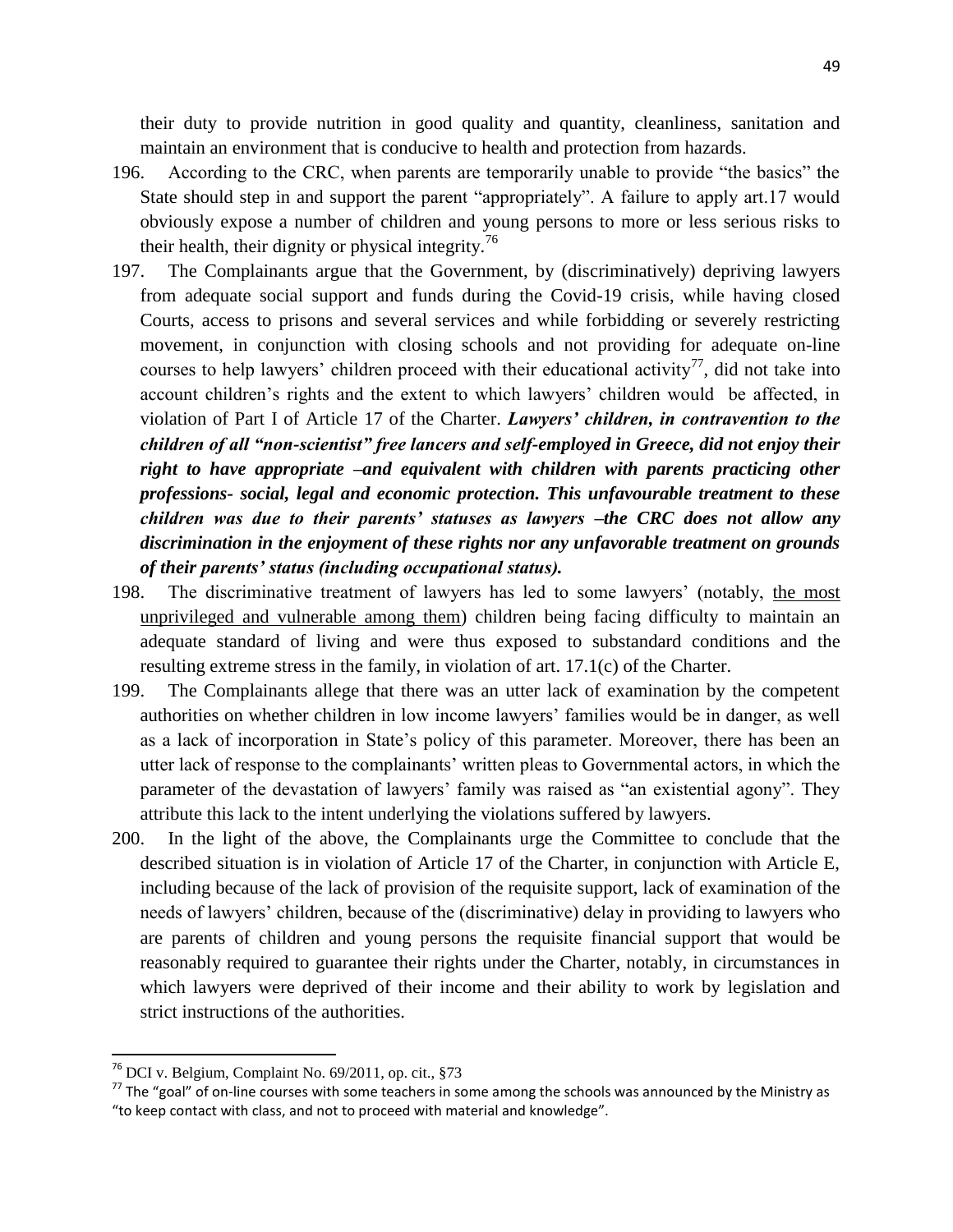- 201. In addition to the above, the Complainants invite the Committee to look into another aspect regarding their childrens' rights: some among the lawyers who are parents of minors have had to play the role of teachers or/and buy –in times of extreme financial shortageequipment (i.e. laptops) for their children, which not everyone had available at home<sup>78</sup>. During the Covid-19 lock-up measures, there was a lack of practical and effective access to education, in violation of  $art.17.1(a)$  and 17.2 of the Charter, a situation which has been reported to have deprived 30% of students in Greece to follow any e-class or even register for on-line support during the months of the Covid-19 crisis, for about 10 weeks.
- 202. As regards childrens' education, the Complainants invoke Article E in conjunction with Article 17§2 of the Charter on different grounds, that is, the discrimination's ground was not their HRD status but the low economic status of a part of lawyers. Article 17§2 of the Charter requires that equal access to education must be guaranteed for all children, with a particular focus on vulnerable groups, which could not have accessed it with special measures being taken by the State.
- 203. The Committee has clarified that, where necessary, special measures should be taken to ensure equal access to education for children belonging to vulnerable groups<sup>79</sup> and that access to education is crucial for every child's life and development, in particular in a situation of vulnerability. $80$
- 204. The Complainants sustain that the poorest among lawyers could not come up to the expenses required for their children to "keep contact with class" during the quarantine and, as a result, their children have been deprived of educational activity on these grounds. They allege that children of very low income families (as are some lawyers' families) are a vulnerable group and that equal access to class, including "E-class", should have been ensured for them too. The Complainants argue that special measures (such as provision of laptops or tablets to students coming from families of low income, supported access to the internet etc) should have been taken with parents – lawyers of very low income, so that the children in poor families are not deprived of contact with their class on grounds of poverty.

# **C.8. Article 31§2 of the Charter**

## 205. Article 31§2 of the Charter reads:

 $\overline{a}$ 

 $78$  It has been calculated that 30% of the students could not register for on-line classes. The competent Ministry responded by stating that it would arrange for... 1 computer for every 45 students.

<sup>&</sup>lt;sup>79</sup> Conclusions 2011, Turkey

<sup>80</sup> see Statement of Interpretation on Article 17§2, 2011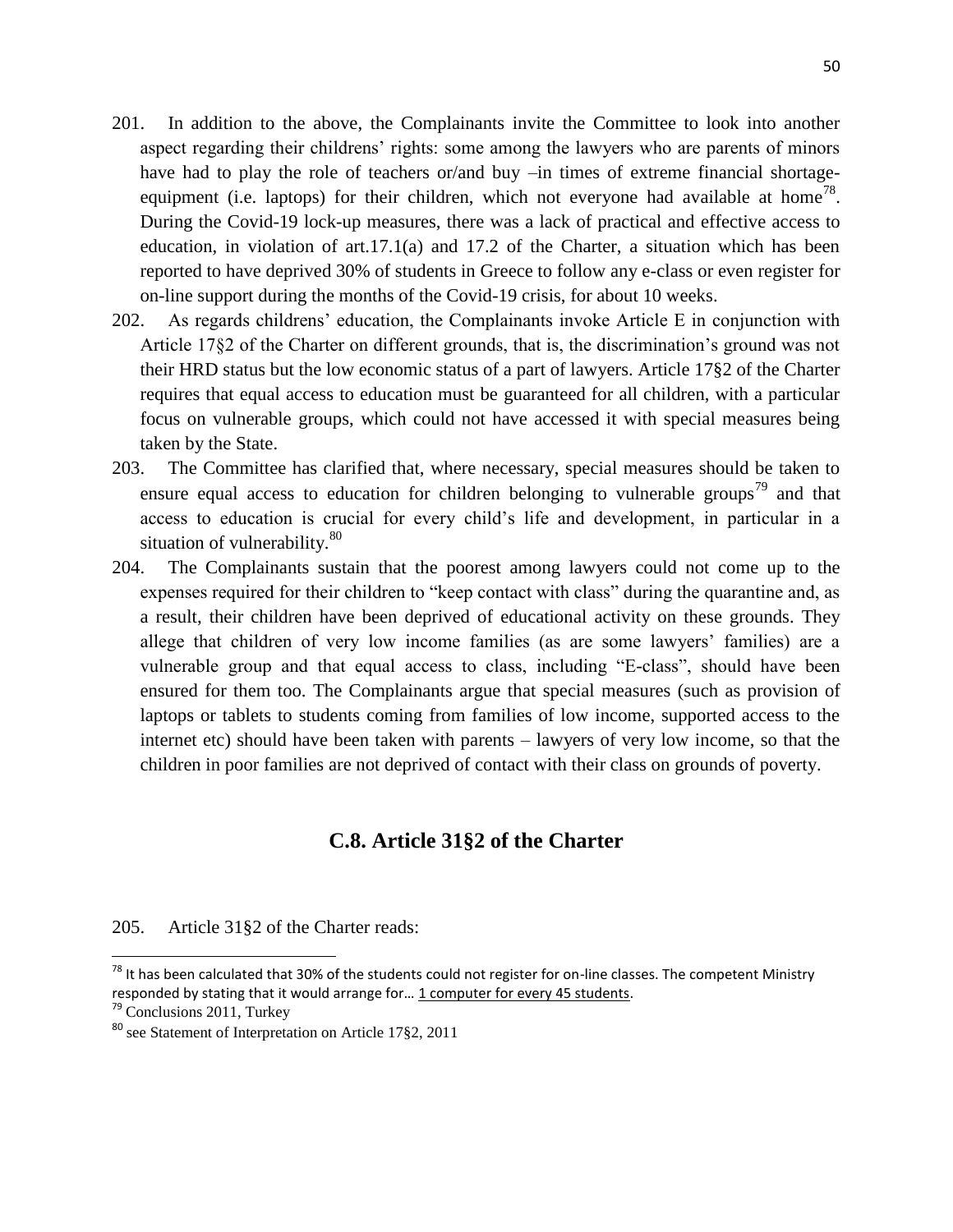Article 31 – The right to housing

Part I: "*Everyone has the right to housing."*

Part II: *"With a view to ensuring the effective exercise of the right to housing, the Parties undertake to take measures designed:* 

*2 to prevent and reduce homelessness with a view to its gradual elimination; …"*

- 206. Regarding the situation of lawyers who do not owe the houses they live in, the 3 month deprivation of income has pushed some among them (and their children) to the risk of eviction and homelessness.
- 207. The Complainants' allegations regarding Article 31§2 also fall under Article 17 of the Charter. The scope of Articles 31§2 and 17 overlap to some extent, and specifically on the issue of the right of children to a shelter of under the scope of Article 31§2.
- 208. It should also be noted that a "house" (or even a "shelter") cannot be called as such, if it does not ensure that the dignity of the persons sheltered is respected. Shelters must meet adequate health, safety and hygiene standards. Complete lack of income and support, which was imposed on lawyers during the crisis, risked (and still risks) that the above qualities, which require funds (detergents, sanitizers etc) to be in place, may become scarce or even completely inaccessible, as far as the poorest among lawyers are concerned. Solidarity structures among lawyers and their Bars cannot be asked to step in again, in order to counterbalance for the State's failure to ensure respect to the Charter, for all.
- 209. The Complainants also submit that while 70% of those working in Greece received the 800 Euro aid for March and April and the 533 aid for May, and, inter alia, they were also eligible for 40% discount in the rent of their home. Lawyers are not allowed to ask for a discount in the rent of their home, which is discriminating against them (and their families and children) in the enjoyment of their right protected by Article 31§2 of the Charter, in conjunction with Article E. The difference in treatment cannot be objectively justified and is another element revealing the unfavorable treatment and targeting of the profession.

## **C.9. Additional Notes on the alleged violations**

210. Although the collective nature of the complaints only raise questions concerning noncompliance of Greece's laws and practice with the above provisions of the Charter, the Complainants would wish to also bring the Committee's attention to the fact that the treatment of Lawyers is also reflected in the Complainants' treatment by the Executive and the Legislature. False or inaccurate information provided to the Bars, lack of consultation with the Bars in view of the measures to be taken in a "matter of life or death" of the lawyer members, lack of response to any of the –dozens of- letters to Ministers and the Prime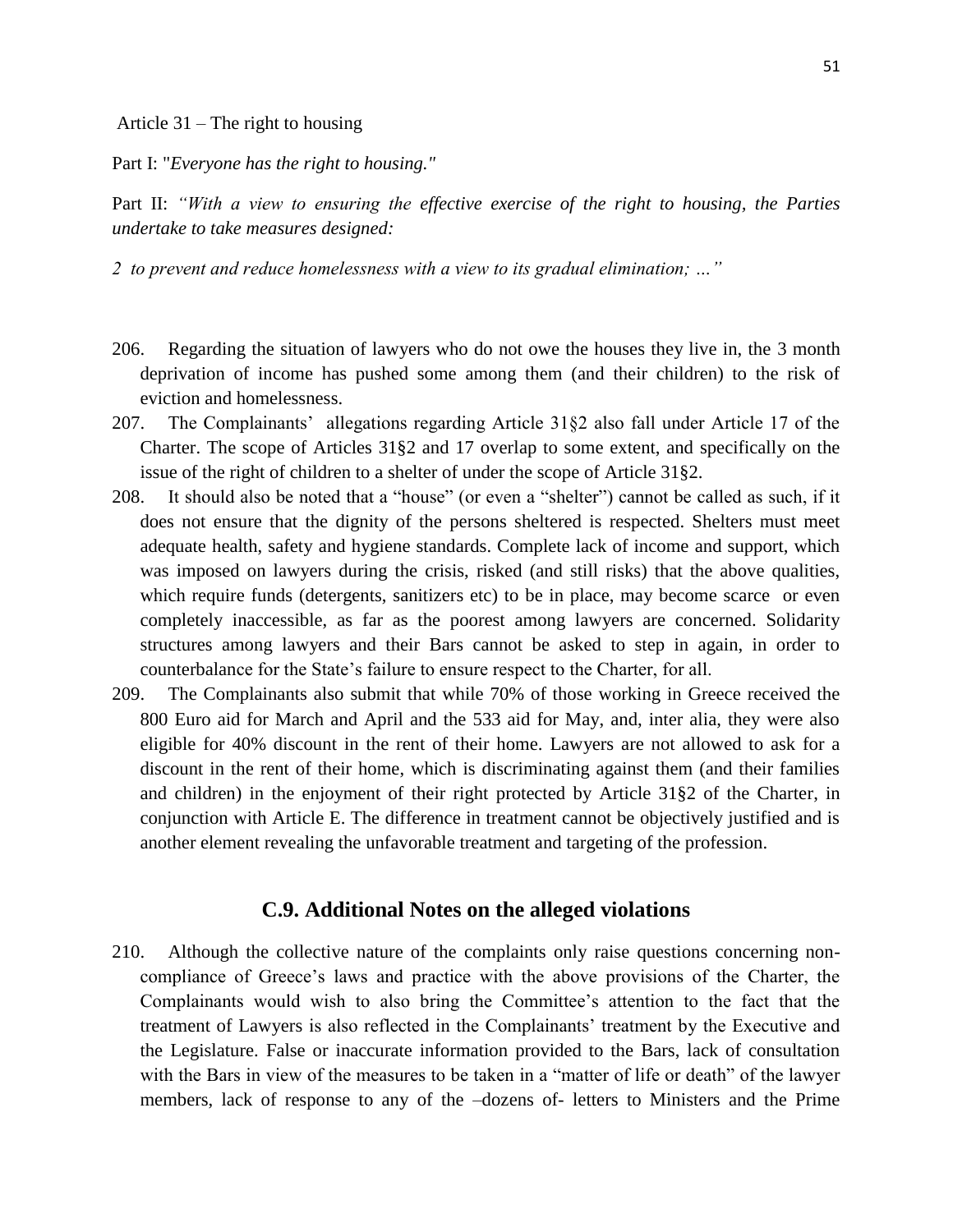Minister, which gradually became more and more agonious for the fate of the lawyers in a continuing situation of remaining in a dead-end situation, in deprivation, in stress and often in true desperation, all synthesized an ambiance of neglect and a sense of hopelessness that rigidly undermined the appearance of usefulness in collective claiming and therefore of the very right to act collectively in the pursuit of interests related to the lawyers' profession. In this context, and although not required for the Complaint being declared admissible, the Complainants wish to underline that they are not only representing the interests of the affected group, but have victim status themselves too.

- 211. The Complainants take note of the fact that, for their Collective Complaint to be declared admissible, they need not necessarily have "exhausted domestic remedies". However, it is very relevant for the assessment of the kind, the extent and the consequences of the violations complained of, especially in light of the positive obligation of Greece to give effect to the provisions of the Charter in good faith by creating a context –including a legislative one- that enable persons in Greek territory to enjoy the rights enshrined in the Charter, to note that lawyers in Greece currently do not seize the Charter's mechanism of protection in order to succeed to acquire an ex posteriori finding of one or more violations of the Charter, but, most importantly, in order to exit their victim status, as a group, and prevent further violations of their social rights (which are closely inter-linked with their individual – human rights). These violations are more intense among the weakest, most vulnerable members of the lawyers' family, namely single parent families, lawyers with disability, families with 3 or more children and others. Also, young lawyers having freshly entered the profession and lawyers of low economic capacity. In many cases, these vulnerabilities intersect.
- 212. It is also noted that there does not seem to have been any assessment about vulnerability in designing the measures to be taken for lawyers and their families or dependents during the pandemic. There is no differentiated treatment towards the most vulnerable ones. Importantly, the presence and well-being of children who are members of the un-supported lawyers' families which find it now difficult to survive have not been subject to a best interest assessment, neither was there any special measure taken for families with children. Notably, parents also took the role of teachers and professors, in lack of an adequate homeschooling system to become available in the community. Some children were thus exposed to the risk of of living in substandard conditions, risk of homelessness and of exposure to unsanitary environments, as well as to the extreme stress associated with parents suddenly being deprived of their income, stopped from work and even banned for several weeks to move out of their home, while at the same time being left helpless, right upon being rendered completely dependent on State support and social attention, suffering one humiliation and defamation after the other, perpetrated by institutional acts and omissions.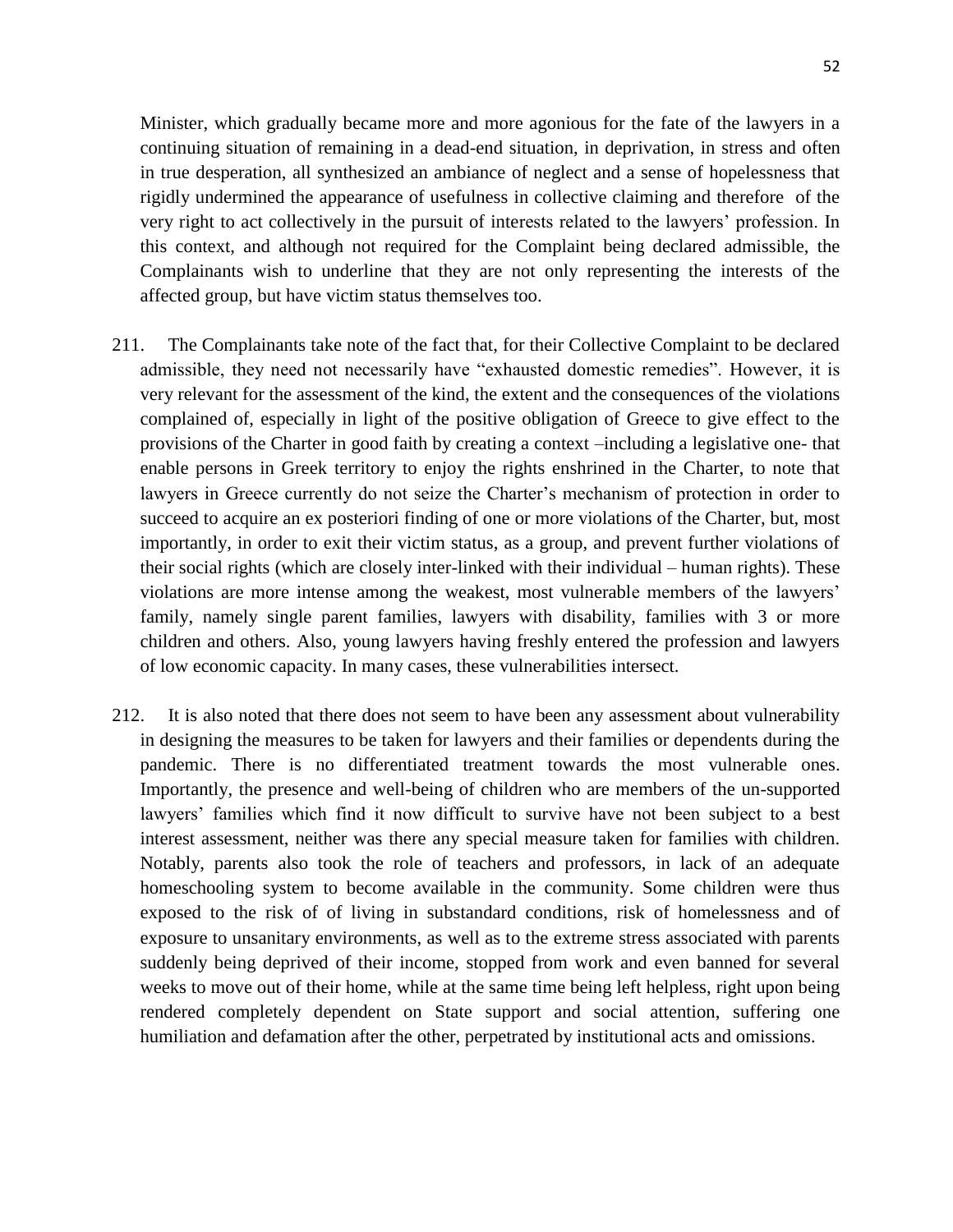## **D. Requests**

# **D.1 Finding of violations of the ESC, in conjunction with Art.E (also taking into account the lawyers' HRD status)**

- 213. In the light of the above, we kindly request the Committee to declare the Collective Complaint admissible, protect in urgency the affected group from further detriment of absolute rights and find that Greece has violated several provisions of the European Social Charter (rev.), in conjunction with Art.E of the Charter.
- 214. We urge the Committee to, under the principle *jura novit curia*, assess possible other violations of the Charter too, even if the Complainants have not brought them up.
- 215. Ensure that Greece will provide assurances to avoid the repetition of these violations, including by adopting legislation enabling an urgent response mechanism in case of horizontal violation of lawyers' (HRDs) rights, ensuring accountability and fighting impunity for such violations.

## **D.2. Request for Priority in the examination of the Complaint**

## 216. This is an urgent Complaint, in particular because:

a) A large segment of the protected group (lawyers, who have HRD status, and their children and families, for whom there are also guarantees echoing international standards, not only because of them being children, but also because of them being members of families of a HRD), although being afforded special guarantees by national and international law and standards, have reached a point where –especially the most vulnerable- run a risk to their life or at least to degradation of their health, due to lack of access to nutrition, sanitation and lack of ability to cover for basic needs. After having been rendered completely dependent on State support and legally required to "stay at home" for almost 2 months, they are required by pertinent emergency legislation and/or circumstances (i.e. parents of children in age of primary school, persons with compromised health belonging to "risk groups" which still have to be quarantined) to restrict or stop their professional activity. Many among them are also now facing a real risk of homelessness. Hundreds of offices have closed or are about to close and, especially if the State does not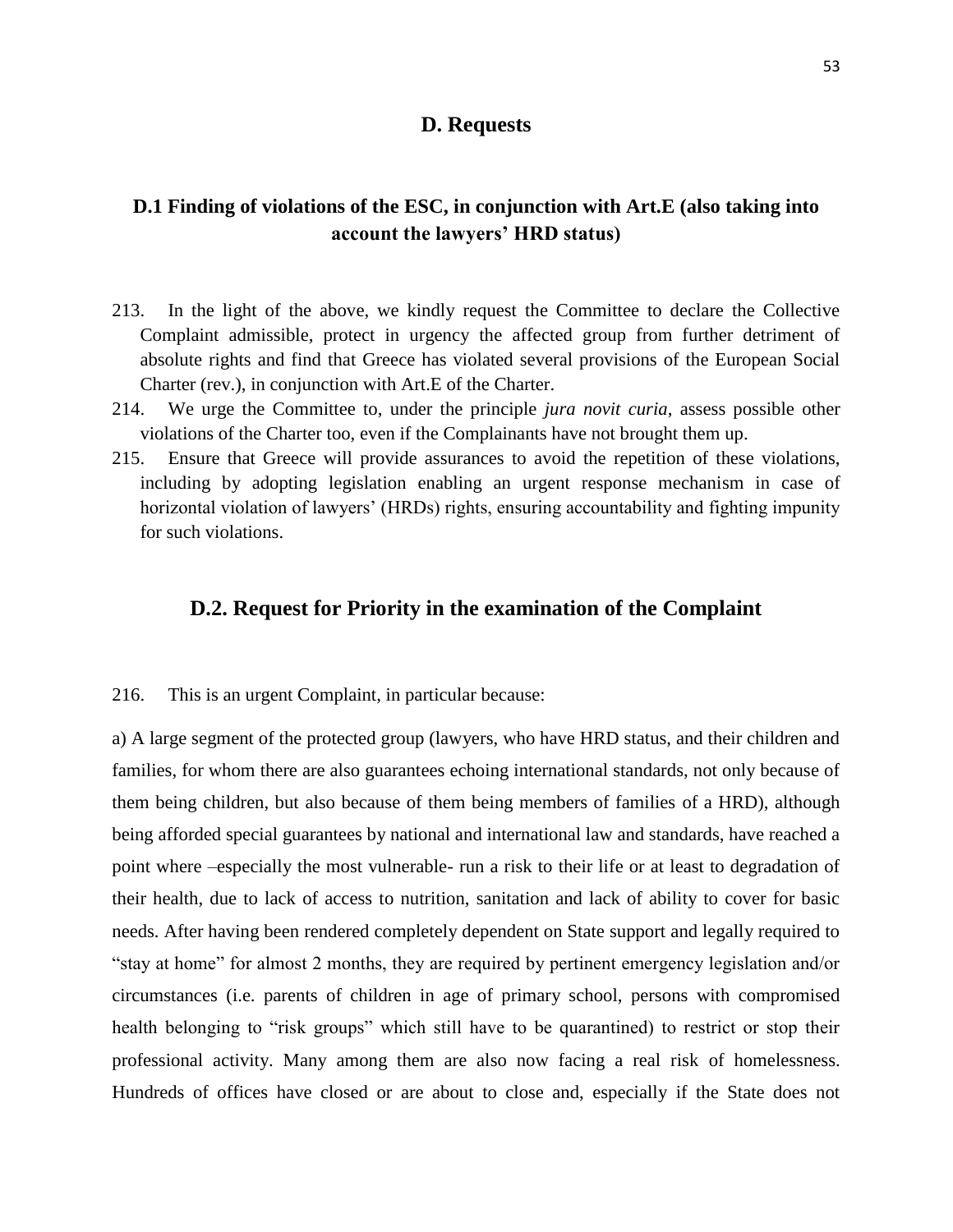respond to its obligation to adequately support lawyers immediately, many lawyers will have no option than permanently exit the Profession.

Courts are still closed, for the vast majority of cases.

Lawyers' freedom of movement has been significantly restricted since the onset of the pandemic and their work has been suspended as a direct consequence of the State's urgent decisions to contain the spread of Covid-19 disease, while no alternative measures are in place to enable and facilitate them to continue exercising their profession from home. Although lawyers have not been barred from going to their offices, no client could visit them, as "visit to the lawyer" was not a reason allowing circulation of persons in the city, according to the urgent relevant decree. Prisoners cannot be visited by them either since late February 2020, while at the same time most prisoners are not granted access to video-conferencing with their lawyers; they are not furnished with State-paid telephone cards either.

Most interestingly, and, in contrast to any other freelancer, lawyers are by law not allowed to enter a different profession, even temporarily, because that is considered incompatible with the dignity associated to the profession; they would have to priorly give up their lawyer's identity and unregister from their Bars, in order to turn to professions that would "feed their children", that do not require specialization, are considered accessible (i.e. delivery services, super market staff etc) or are considered by the Government as worthy of State support during this crisis.

While Greece has been exceptionally fiscally charging lawyers to a degree largely exceeding their income for the current year (taking into account the "pre-deposit" of next years' perceived tax), the financial crisis and legislation of the past decade has already exhausted and overcharged them, leading many lawyers to the border of poverty and humiliation. This can be interpreted as a valid assumption that the majority of the group that is represented by the Complainants is falling into the notion of vulnerability: lack of income for a month, not to mention 3, with the prospect of another 3, is capable of leading them out in the streets homeless or out of the profession. The situation of the past 3 months which lawyers had to suffer, is "the push" most lawyers needed to enter the threshold of degradation, deprivation and devastation

The above, as paired to the fact that lawyers in Greece are to a large extent and progressively more and more targeted and devaluated by the Greek Governments of the past decade,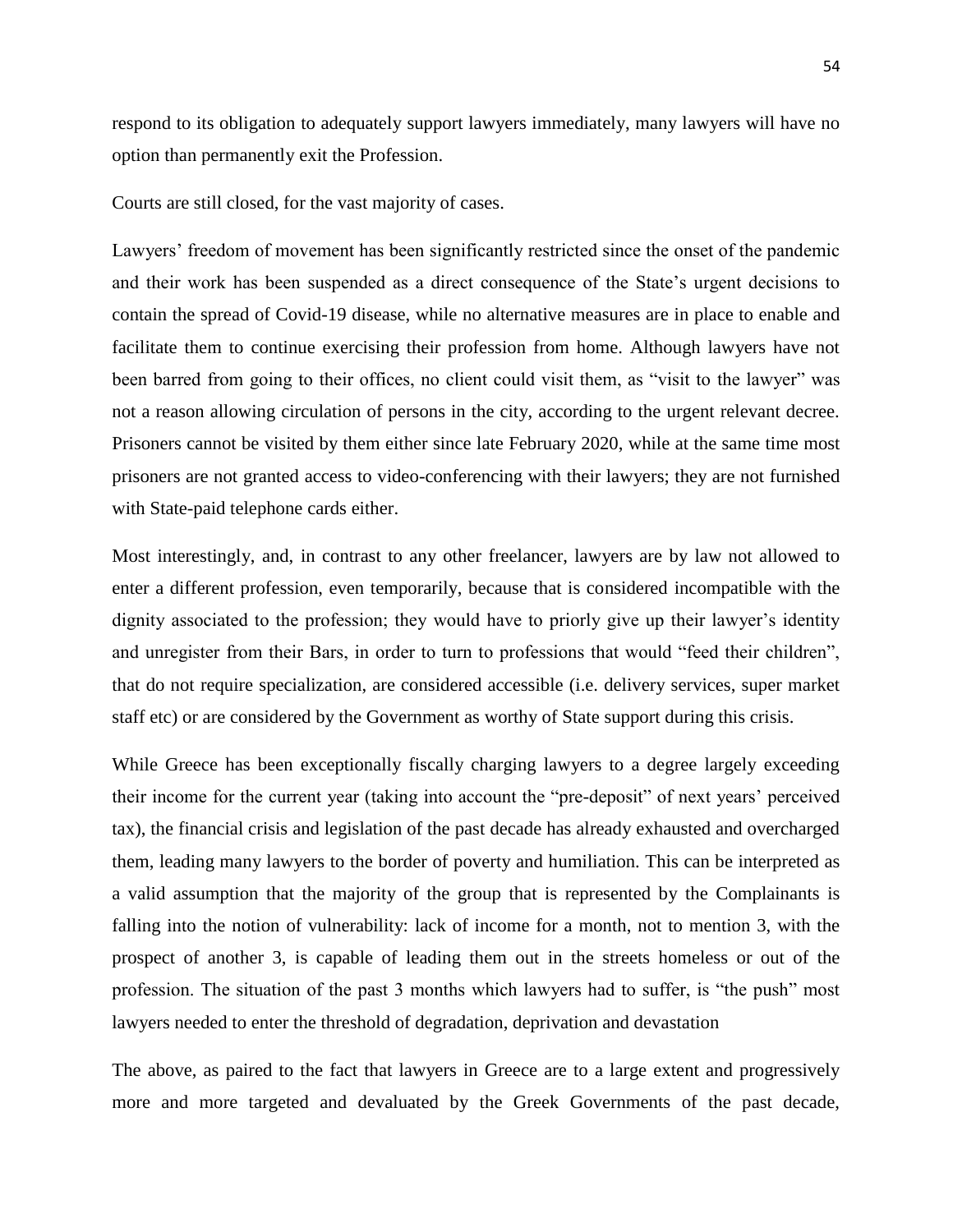synthesizes an entrapment into an explosive situation which, especially in case it is prolonged, will smash the protected professional group's mental and physical health and introduce them speedily to acute poverty and social exclusion, notably, while they find themselves and their children under a form of State-induced deprivation.

c) because of other circumstances linked to the status of the affected professional group as lawyers – human rights defenders, and because of the special vulnerability attributed to the latter status, especially in "times of crisis"; because of the vulnerability of lawyers' children; and because the latter are members of family of persons who have been targeted as a group – excluded from social policy and support, facing danger of life threatening deprivation of basic goods, causally linked to the professional occupation of their parents.

d) because of the role of lawyers in democratic societies and the importance of lawyers' dignity in upholding human rights, especially at times of crisis and in "exceptional circumstances". Treating the defenders of rights in such a manner gives out a loud and clear message to society that no one can defend those hurt by unfair State policies.

All the above are contributing to the urgency and the importance of this Complaint, and at the same time factors which highlight the said groups' vulnerability.

Moreover, the present Complaint refers to violations of social rights which have given rise to a series of violations of individual – human rights. Especially as regards lawyers with intersecting vulnerability and their children, the violations of the Charter give a good idea about the degree to which these rights are inter-related and inter-dependent. The violations of Charter protected rights raise, as a *conditio sine qua non*, issues under Articles **2, 3,** and 5 of the Convention ("core rights"), in conjunction with Articles **13**, **14 and 18** ECHR, which have given rise to direct threats to the physical integrity and dignity of many lawyers, as well as to that of their families. It moreover refers to violations of human rights which exacerbate the appalling character of Greek lawyers' treatment, as members of a social groups bearing increased significance and semantics in a democratic society, afforded to special guarantees that are related to inter alia restrictions of rights (i.e. "incompatibility" of other work to the Function), to which an enhanced protection is – t least in theory- guaranteed. These also involve their rights under art.**1, 6, 8, 10** and **11** ECHR, as well as the  $1<sup>st</sup>$  and  $2<sup>nd</sup>$  Articles of the  $1<sup>st</sup>$  Protocol to the Convention. They of course engage the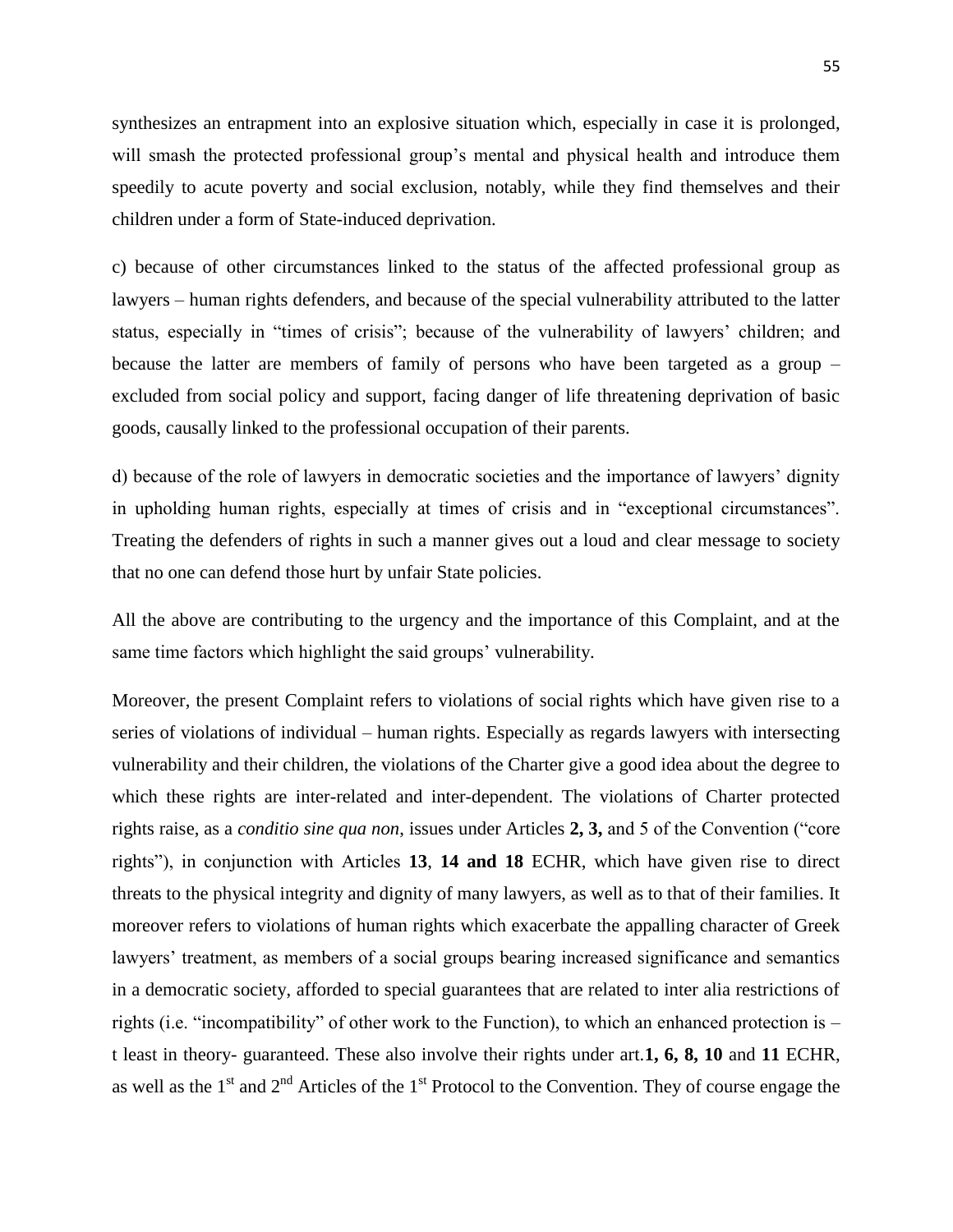protection of several other legal instruments of supranational – constitutional hierarchical standing.

We argue that the above factors are, taken separately and jointly, an indication for the present Complaint's examination to be prioritized $81$  by the Committee, according to its Rules.

# **D3. Request for Indication of Immediate Measures**

217. Rule 36 of the Rules of the Committee's Procedure provide for the prospect of Immediate measures to be indicated to the respondent State. The Rule stipulates:

"*1. At any stage of proceedings, the Committee may, at the request of a party, or on its own initiative, indicate to the parties any immediate measure, the adoption of which is necessary to avoid irreparable injury or harm to the persons concerned.* 

*2. In case of a request for immediate measures made by a complainant organisation, the request shall specify the reasons therefore, the possible consequences if it is not granted, and the measures requested. A copy of the request shall forthwith be transmitted to the respondent State. The President shall fix a date for the respondent State to make written submissions on the request of immediate measures."*

## *"irreparable injury or harm to the persons concerned"*

- 218. It is reasonable to believe that the Committee, upon taking charge of a Complaint, will not allow further violation of the rights at stake without ensuring that the harm is able to be repaired later and does not have implications on rights that are "absolute in nature".
- 219. The present complaint depicts a treatment that has already severely affected horizontally the rights of a group of persons, that are absolute.
- 220. It should also be noted that the targeting of lawyers in a CoE's member State, bears particularly grave semantics.
- 221. In accordance with Rule 36 of the Rules of the European Committee of Social Rights, and, given that without a rigid urgent intervention it is clear that the lives, integrity and health of many people, including single mothers, people with disabilities and children, will be at

l

<sup>&</sup>lt;sup>81</sup> According to a document publicized in the Court's internet site, titled "The Court's Priority Policy", available here: [https://www.echr.coe.int/Documents/Priority\\_policy\\_ENG.pdf](https://www.echr.coe.int/Documents/Priority_policy_ENG.pdf)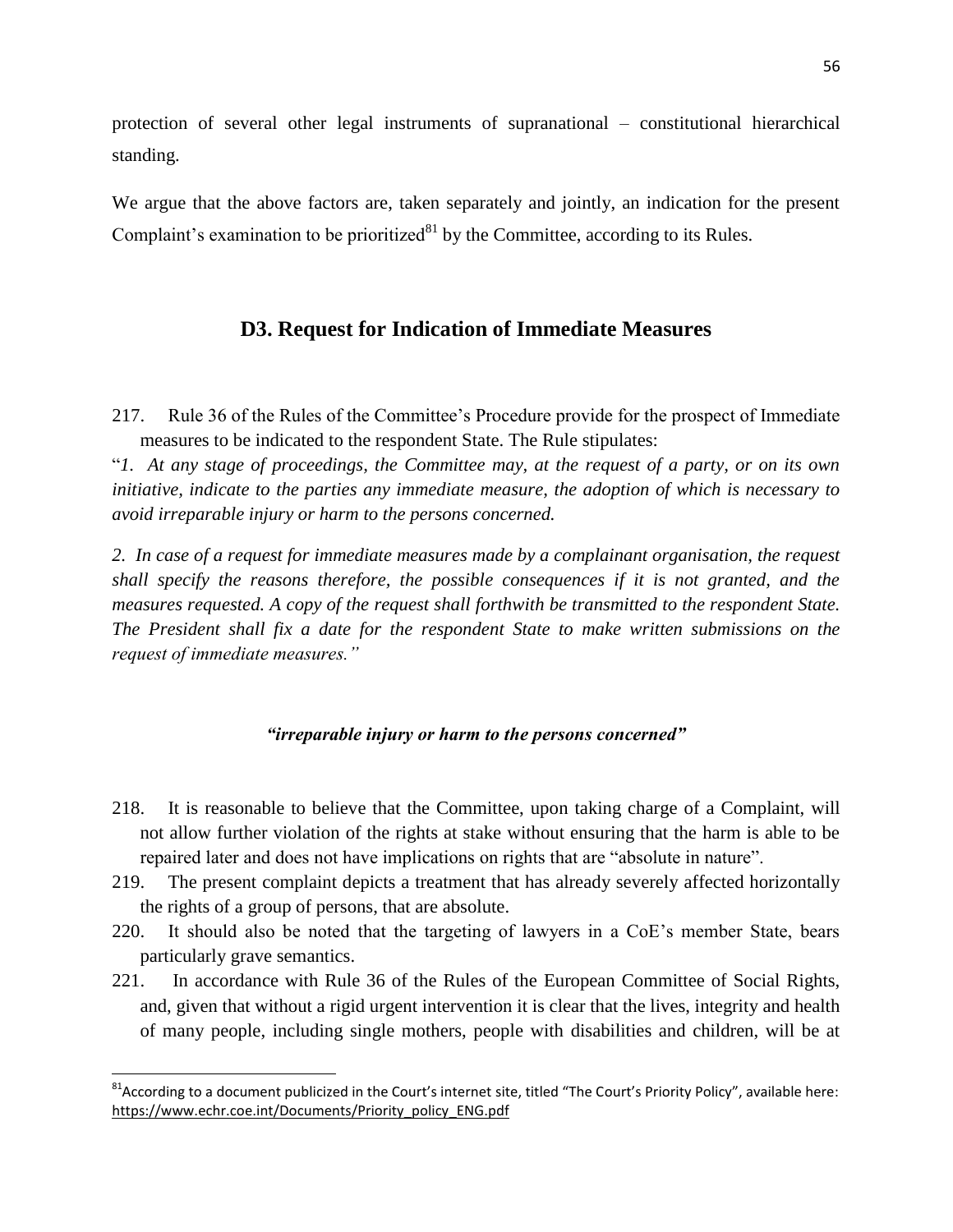stake, while the dignity of the legal profession and lawyers practicing in Greece will suffer an irreversible strike, with immeasurable consequences on the Rule of Law and the defense on the ground of individual, economic and social rights, which needs lawyers in times of crisis the most, we kindly ask the Committee to indicate to the Greek Government the following immediate measures:

- a. to ensure that adequate relief measures, including sufficient monetary support in the form of a monthly benefit, is in place for lawyers, without discrimination, until the full and safe operation of Courts is fully restored, and for as long as lawyers remain a sector affected (in reality, and not only as a matter of registration in the relevant catalogue) by the consequences of the Covid-19 pandemic;
- b. to take special measures designed to mitigate the effects of the pandemic on lawyers who are single mothers and their children, the disabled or "high risk for Covid-19" persons, families with 3 or more children as well as on those physically and mentally affected by the State's conduct towards them during the pandemic;
- c. to ensure that lawyers in Greece can work in conditions of dignity and safety, without disproportionate risks for their health and integrity; that they are able to come up to their "*duties and responsibilities*" to "*at all times maintain the honour and dignity of their profession as essential agents of the administration of Justice*" <sup>82</sup> and fulfill their Function in a democratic society which includes them being in a position to uphold "*citizens' rights and fundamental freedoms as recognized by national and international law"* and "*at all times acting freely and diligently* "<sup>83</sup>; to guarantee and ensure<sup>84</sup>; that lawyers are

#### **Duties and responsibilities**

 $\overline{\phantom{a}}$ 

12. Lawyers shall at all times maintain the honour and dignity of their profession as essential agents of the administration of justice.

<sup>83</sup> Wording of Principle No 12 of the UN Principles on the Role of Lawyers

14. Lawyers, in protecting the rights of their clients and in promoting the cause of justice, shall seek to uphold human rights and fundamental freedoms recognized by national and international law and shall at all times act freely and diligently in accordance with the law and recognized standards and ethics of the legal profession.

<sup>84</sup> In accordance with UN Basic Principles on the Role of Lawyers:

Guarantees for the functioning of lawyers

16. Governments shall ensure that lawyers (a) are able to perform all of their professional functions without intimidation, hindrance, harassment or improper interference; (b) are able to travel and to consult with their clients freely both within their own country and abroad; and (c) shall not suffer, or be threatened with, prosecution or administrative, economic or other sanctions for any action taken in accordance with recognized professional duties, standards and ethics.

 $82$  Wording of Principle No 12 of the UN Principles on the Role of Lawyers